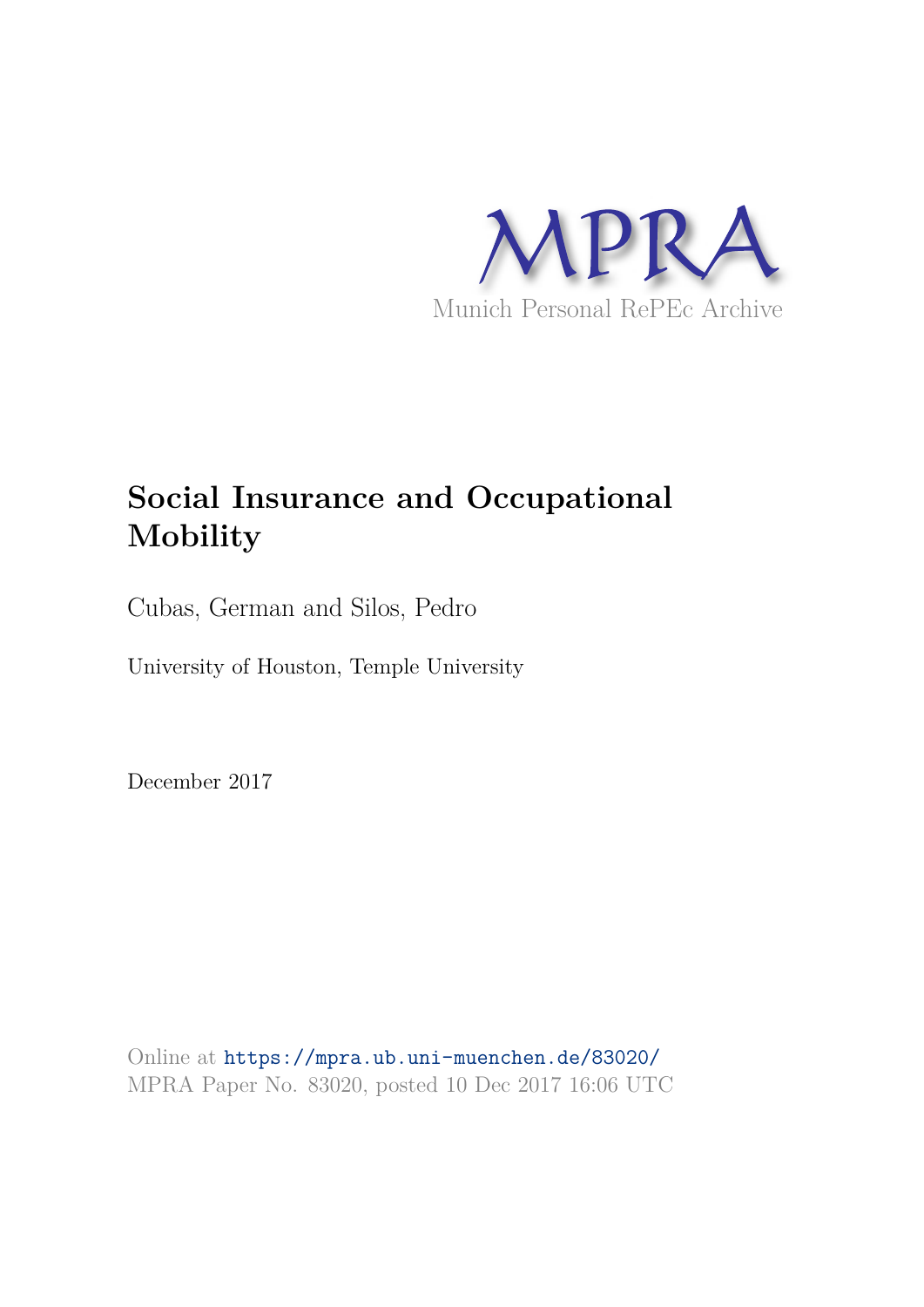## Social Insurance and Occupational Mobility

German Cubas and Pedro Silos<sup>∗</sup>

November 25, 2017

#### **Abstract**

This paper studies how insurance from progressive taxation improves the matching of workers to occupations. We propose an equilibrium dynamic assignment model to illustrate how social insurance encourages mobility. Workers experiment to find their best occupational fit in a process filled with uncertainty. Risk aversion and limited earnings insurance induce workers to remain in unfitting occupations. We estimate the model using microdata from the United States and Germany. Higher earnings uncertainty explains the U.S. higher mobility rate. When workers in the United States enjoy Germany's higher progressivity, mobility rises. Output and welfare gains are large.

*Key words:* Progressive Taxation, Social Insurance, Occupational Choice *JEL Classifications:* E21 · H24 · J31.

<sup>∗</sup>Cubas: University of Houston, 204 McElhinney Hall Houston, TX, USA 77204, gcubasnorando@uh.edu. Silos: Ritter Annex 879, 1303 Cecil B. Moore Ave, Philadelphia, PA 19122, USA, pedro.silos@temple.edu. We thank L. Ales, A. Bick, M. Bils, Y. Chang, S. Chatterjee, M. De Nardi, A. Drenik, M. Dvorkin, J. Garin, L. Hendricks, R. Hosseini, G. Kambourov, G. Kaplan, A. Michaud, S. Pashchenko, B. Ravikumar, A. Seshadri, B. Sorensen, V. Ríos-Rull, R. Rogerson, R. Serrano-Padial, Y. Shin, G. Ventura, and G. Vereshchagina, for their comments and suggestions. Seminar participants at Arizona State University, Central Bank of Uruguay, Center for Research and Teaching in Economics (CIDE), Federal Reserve Bank of Kansas City, George Washington University, Iecon-Udelar, SAIS-John Hopkins University, Society for Economic Dynamics Meeting in Edinburgh, University of Chile, University of Cincinnati, University of Georgia , University of Iowa, and Virginia Commonwealth University provided useful feedback. This research was supported in part by the National Science Foundation through major research instrumentation grant number CNS-09-58854. Earlier versions of this paper circulated under the name "Risk Taking to Succeed: Progressive Taxation and Risky Career Choices".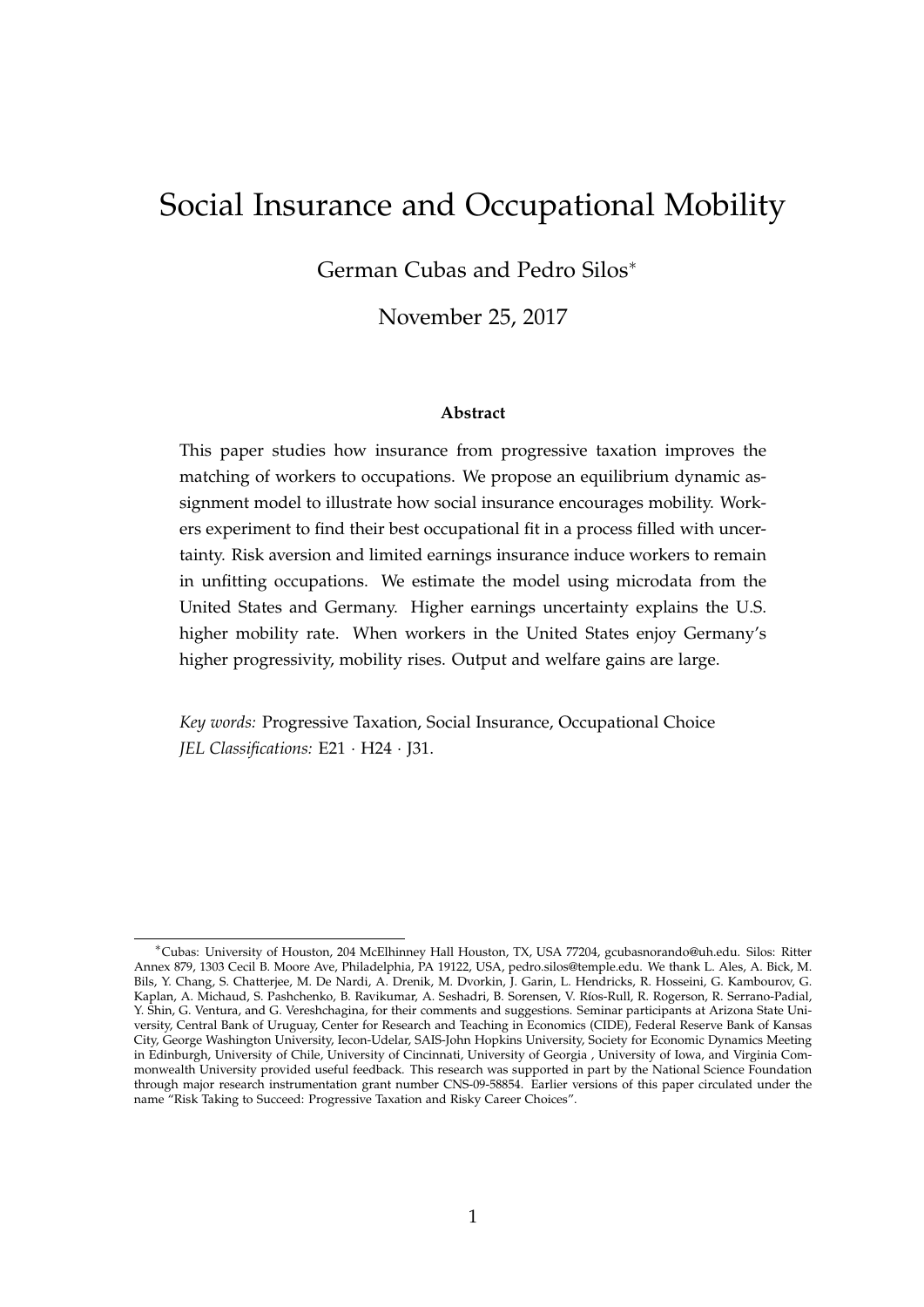### **1 Introduction**

Can redistributive taxation increase aggregate output by encouraging occupational mobility? According to conventional wisdom the answer is no. Continental Europe, with its high levels of redistribution and low job and occupational mobility rates, is presented as a case in point. In this paper, we argue instead that redistributive taxation encourages occupational mobility. The better assignment of workers to occupations that follows results in higher productivity and output. To arrive at that answer, we link two seemingly unrelated areas of work. One highlights the role of job and occupational mobility in producing better matches, and as a result, higher productivity and earnings.<sup>1</sup> The other, studies the welfare effects of social insurance policies, particularly, progressive taxation. These policies are designed to shield workers from adverse earnings shocks and reduce inequality. It is the insurance provided to risk averse workers by the tax system that leads to a higher occupational mobility rate when redistribution rises. We also demonstrate that the source of the low occupational mobility rate in Germany—representative of Continental Europe —is the much lower frequency of large shocks to earnings experienced by German workers.

The central argument of this paper is as follows. The process of finding the best occupation requires experimentation by workers. Few ever have perfect information about their abilities and, as a result, about the likelihood of success in every available occupation. To overcome this obstacle they try alternative professions, settling for one when the gain in a prospective occupation is not worth the risk.<sup>2</sup> Even when workers know their abilities, they may change occupations in response to shifts in earnings prospects in alternative occupations, a common aspect of labor markets.<sup>3</sup> If opportunities to insure earnings risk are limited and workers are risk-averse, they may settle for an unfit occupation, forgoing opportunities that the labor market offers. Therefore, lack of insurance is a source of worker misallocation. By partially filling in for missing private insurance markets, social insurance

<sup>&</sup>lt;sup>1</sup>Early references for this line of work are Jovanovic (1979), Miller (1984), and Topel and Ward (1992).

<sup>&</sup>lt;sup>2</sup>These ideas are central to Miller (1984) and countless references after his work.

 $3$ Kambourov and Manovskii (2009) emphasize the role of occupation-specific shocks to earnings.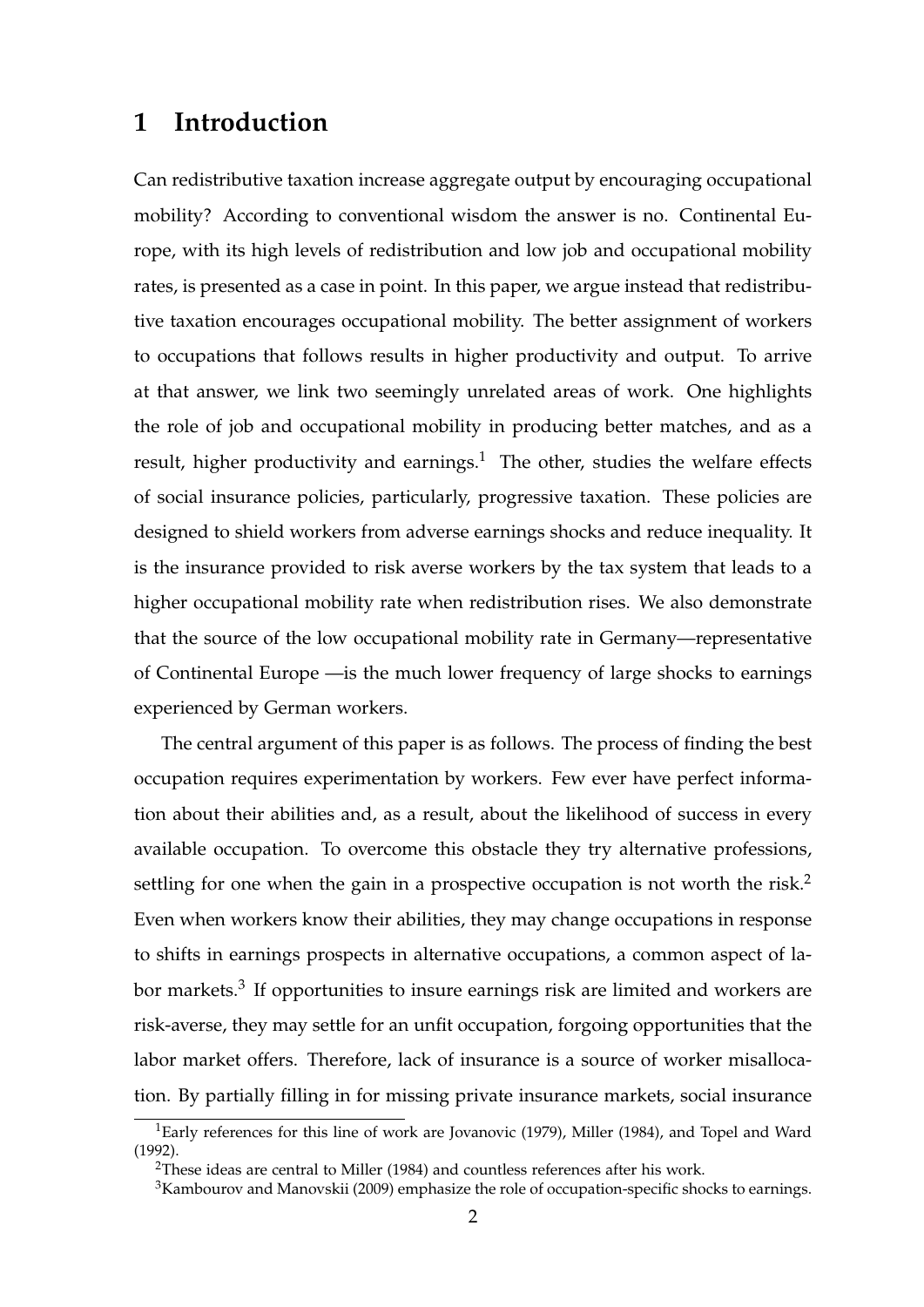programs— for example, progressive or redistributive taxation—favor risk-taking and encourage mobility.<sup>4</sup> As a result, such programs improve the sorting of workers into occupations, thus raising output and welfare.

The mechanism we highlight has not been explored, let alone quantified, in a vast literature on macroeconomics and public finance in which the central question is the design of tax and transfer schemes. We fill this gap by linking the two areas of the literature described earlier. In doing so, we make empirical, theoretical, and quantitative contributions. On the empirical side we uncover new features of the U.S. and German labor markets. On the theoretical side we build an equilibrium ability-to-occupation assignment model (Roy, 1951) with missing insurance markets. Our framework allows analysis of the interaction of occupational choice, earnings risk, and social insurance.<sup>5</sup> On the quantitative side, we take our theoretical framework to the data and quantify the output and welfare of different policies. Our analysis focuses on one type of social insurance policy: progressive taxation.<sup>6</sup>

We begin by documenting new facts about earnings risk and occupational mobility for the United States and Germany. We focus our analysis on these two countries because of the substantial differences in their tax systems (see Holter, Krueger, and Stepanchuk, 2015). The German tax system is more progressive than that of the United States.<sup>7</sup> We find that, first, the U.S. labor market is much riskier—earnings are more uncertain—than the German labor market. We estimate the standard deviation of permanent shocks to earnings in both countries and find that on average it is  $40\%$  higher in the United States. $8$  Second, there is substantial variation in earnings risk across occupations in both countries. In the Unite States, sales workers

<sup>&</sup>lt;sup>4</sup>The idea that redistributive taxation makes uncertainty more attractive for risk-averse individuals goes back to Mirrlees (1974), Eaton and Rosen (1980a), Eaton and Rosen (1980b), and Varian (1980).

<sup>&</sup>lt;sup>5</sup>Throughout the paper the terms "risk" and "uncertainty" are used interchangeably.

 $6$ We do not consider the intensive margin of the labor supply as well as savings, and thus we abstract from some of the negative effect of progressivity. Our goal is to quantify how much progressivity improves the matching of workers to occupations. We show that the effects on output and welfare are large.

 ${}^{7}$ A second reason is that we have comparable longitudinal microdata available.

<sup>&</sup>lt;sup>8</sup>Note that these are permanent shocks, so even small differences in the standard deviation of earnings can translate into large changes in utility.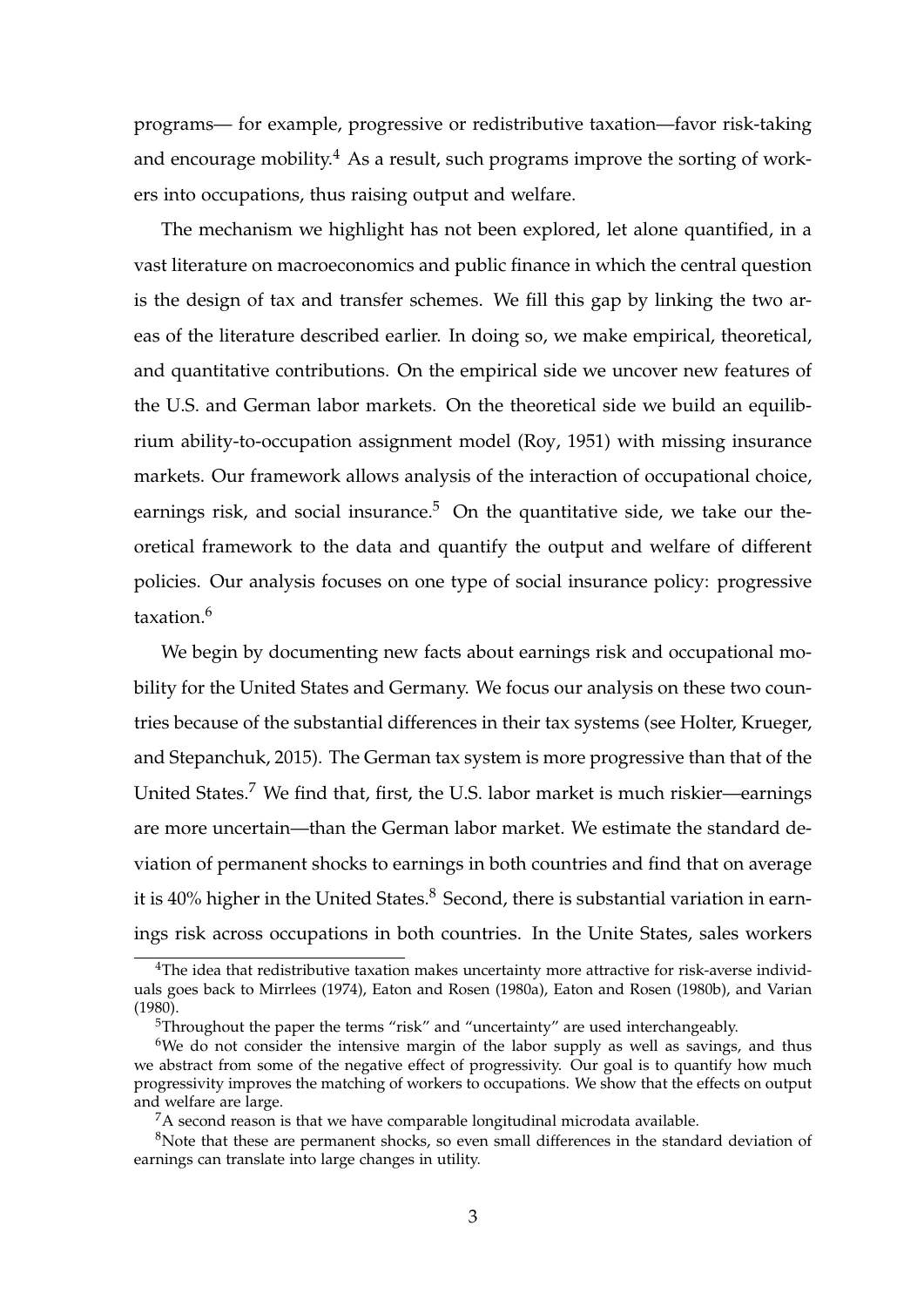experience large permanent shocks to earnings, whereas administrative workers do not. In Germany, the riskiest occupation is being a manager and the safest is being a clerical worker.<sup>9</sup> Third, occupational mobility—the rate at which workers change occupations—is substantially lower in Germany. The 2-year mobility rate in the United States is about 25%, but it is only 3.7% in Germany. At face value, this fact may seem to invalidate our hypothesis: that Germany's more generous social insurance programs encourage mobility. Yet, it is possible that differences in risk across the two economies partly explain the disparity in occupational mobility.<sup>10</sup> To isolate the importance of earnings risk for occupational mobility, we use a logit model to estimate the likelihood of a worker switching occupations when faced with an unpredictable drop in earnings. That likelihood, which we label the *propensity to switch*, is similar for German and U.S. workers. This finding suggests that U.S. workers change occupations more frequently as a natural response to the larger shocks they face compared with German workers.

Our theoretical contribution is to develop a life-cycle model incorporating the interaction among earnings risk, social insurance, and occupational mobility. Every period, a worker's decision is to pick between two options: remaining in the current occupation or switching to a more uncertain alternative. A worker's human capital comes in two varieties. The first variety is an occupation-specific innate ability that is discovered sequentially. The second variety is a general— transferable across occupations—level of human capital. As workers' careers progress, more information is revealed about their innate abilities; experience reduces labor market uncertainty. However, workers experience occupation-specific permanent shocks to their general human capital. For workers, a prospective occupation is always more uncertain than their current occupation. The insurance provided by progressive taxes increases the relative value of uncertainty. The reason is that

 $9$ The standard deviations of permanent shocks, exogenous in our analysis, reflect many differences in the labor markets in these countries. For example, regulations and institutions such as collective bargaining make hours and wage adjustments less frequent in Germany compared with the United States (e.g. the retail sector for sales workers is much more regulated in Germany).

 $10$ There are other aspects of these countries that surely affect the mobility of workers. An example is the vocational educational system in Germany. Our model does not incorporate many of the institutional differences. We opt instead to have an age-dependent mobility cost function whose role in the model is to capture these institutional differences.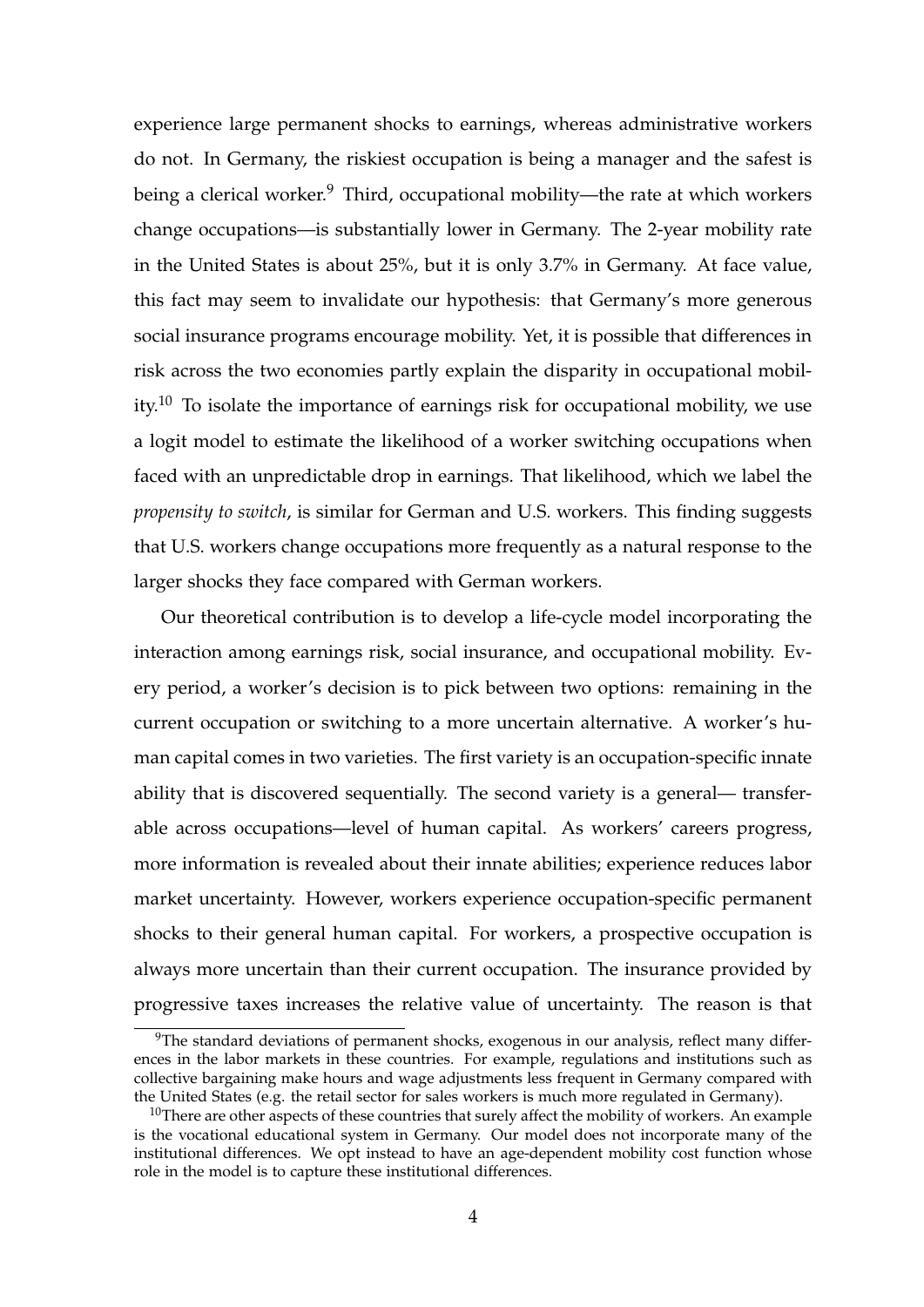workers dislike risk, and progressive taxes redistribute from high to low earnings realizations. As a result, under a more progressive tax, a worker sees a lower probability of a low-earnings outcome. Of course, he also sees a lower probability of a high outcome, but that is the purpose of insurance. Because he is risk-averse, the worker accepts the trade-off: the lower likelihood of low earnings more than compensates, in utility terms, the lower likelihood of high earnings. This effect is larger the riskier an occupation is. In other words, the increase in the relative value of a risky occupation is greater than that of a safe occupation. Risky occupations become relatively more attractive.

In the model, labor markets—one for each occupation—are competitive. The price of a unit of efficiency clears the market for a given occupation. The demand for that occupation is driven by a technology employing all occupations and used to produce a general consumption good. The supply is driven by the selection of workers into that occupation based on their individual job histories. Despite the higher relative value of risky occupations, it is not inevitable that the size of risky occupations increases after a more progressive tax is introduced. The result is a combination of two effects. First, a more progressive tax function increases the number of inflows to riskier occupations. But because those occupations are risky—earnings shocks are large—the number of outflows also increases. Second, as workers flow into risky occupations, the equilibrium price of an efficiency unit falls, making that occupation relatively less attractive.

We calibrate the model to the United States and Germany using our estimates of permanent earnings risk as well as data on occupational mobility. We then ask, how much does social insurance matter for output and welfare? To answer that question, we assign the more progressive German tax system to the United States and find that occupation mobility increases as workers are willing to assume more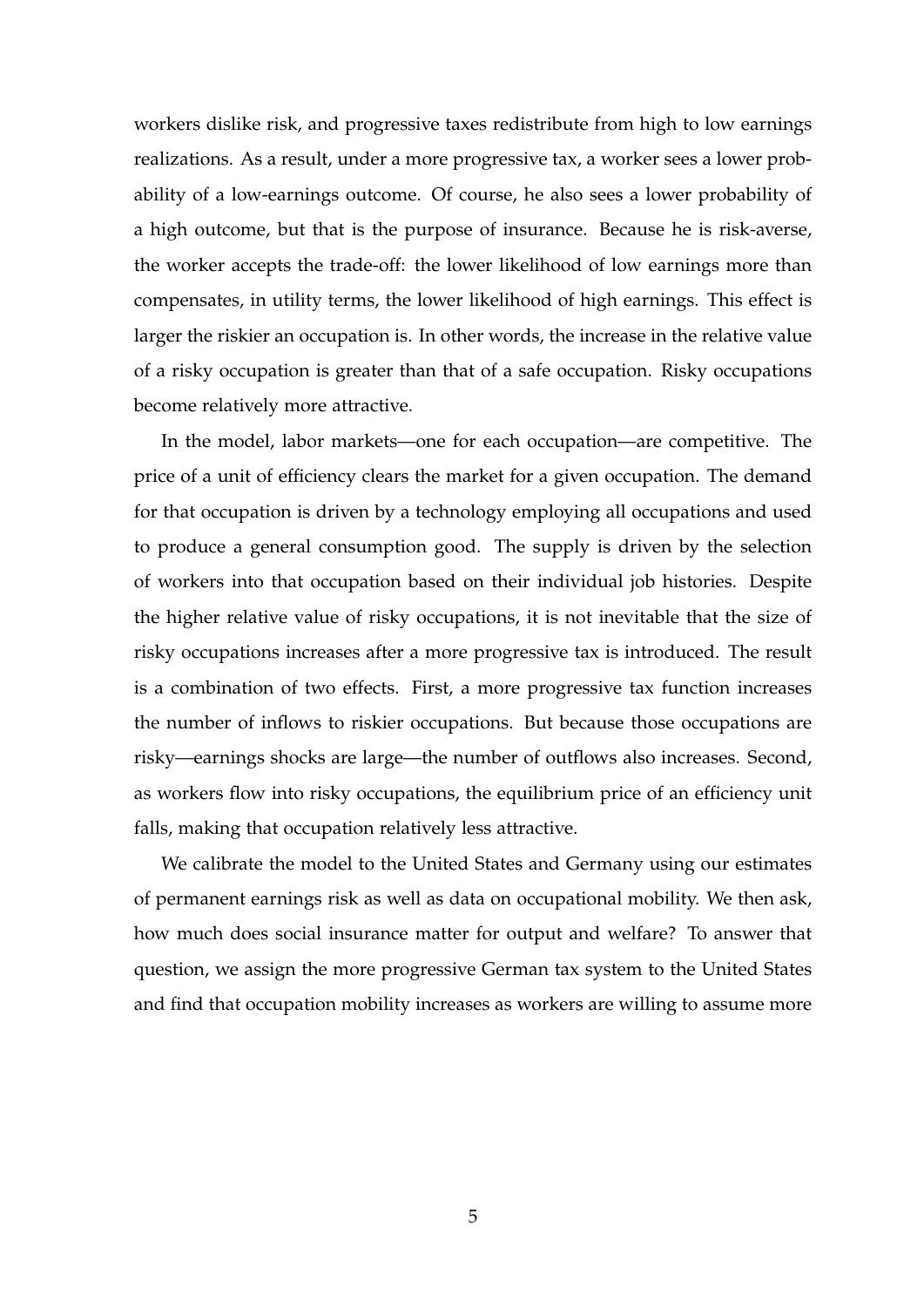risk.<sup>11</sup>The higher rate of mobility increases output by  $4\%$ .<sup>12</sup> To understand our results, note that the decision of switching occupations rule always takes the form of a productivity cutoff below which the worker stays in the current occupation. Productivity is the result of abilities and general human capital, so realizations of the first or shocks to the second (or both) may prompt a switch. By making switches more attractive, progressivity raises the productivity cutoff. As a result, a marginal worker—who is indifferent between switching or staying—is more productive. Productivity per worker rises and so does aggregate output. To investigate the welfare effects of such a policy change, we compute the consumption equivalent variation (CEV). Welfare rises by 2.6% of annual consumption. Both the higher output and the smoother earnings—consequences of the extra insurance underlie the rise in welfare.<sup>13</sup> The calibrated model also allows us to isolate the effect of the extra insurance on workers' mobility decisions. To that end, we calculate workers' propensity to switch occupations using simulated data from the baseline and the counterfactual economies. The propensity to switch increases by 18% when U.S. workers enjoy the insurance of the German tax system.

As in the empirical section, we examine whether the more volatile U.S. labor market is responsible for a higher occupational mobility rate.<sup>14</sup> For that purpose, we force U.S. workers to face the earnings risk of Germany. Mobility drops by 13 percentage points, and because the potential for high outcomes is lower, aggregate

 $11$ The tax functions for the U.S. and Germany that we employ are estimated in Holter, Krueger, and Stepanchuk (2015). This class of tax functions to summarize the income tax code were first proposed by Berliant and Gouveia (1993) and have been extensively used in the literature (see Conesa and Krueger (2006), Heathcote, Storesletten, and Violante (2014) and Guner, Kaygusuz, and Ventura (2014)). Although, one can consider a richer social insurance policy, this approach is appealing because: (i) it is tractable, (ii) it approximates closely and in a parsimonious way the income tax code, and (iii) the functional forms are flexible enough to incorporate a wide variety of transfer schemes.

 $12$ In this counterfactual we ensure that the average level of earnings taxes — measured by the ratio of tax revenues to output — remains the same. In other words, the effects we find are only due to higher progressivity and not to changes in the average level of taxes, which differ between Germany and the United States.

 $13$ In the same way, we perform the counterfactual exercise in which we give Germany the less progressive tax system of the United States. As expected, occupational mobility, output, and welfare, fall.

 $14$ That more risk leads to higher mobility appears to contradict our main message, which is that social insurance - which lowers earnings volatility - increases mobility. Note, however, that when one modifies the degree of tax progressivity, the underlying distribution of shocks remains the same. We further discuss this issue below, once we have presented our model results.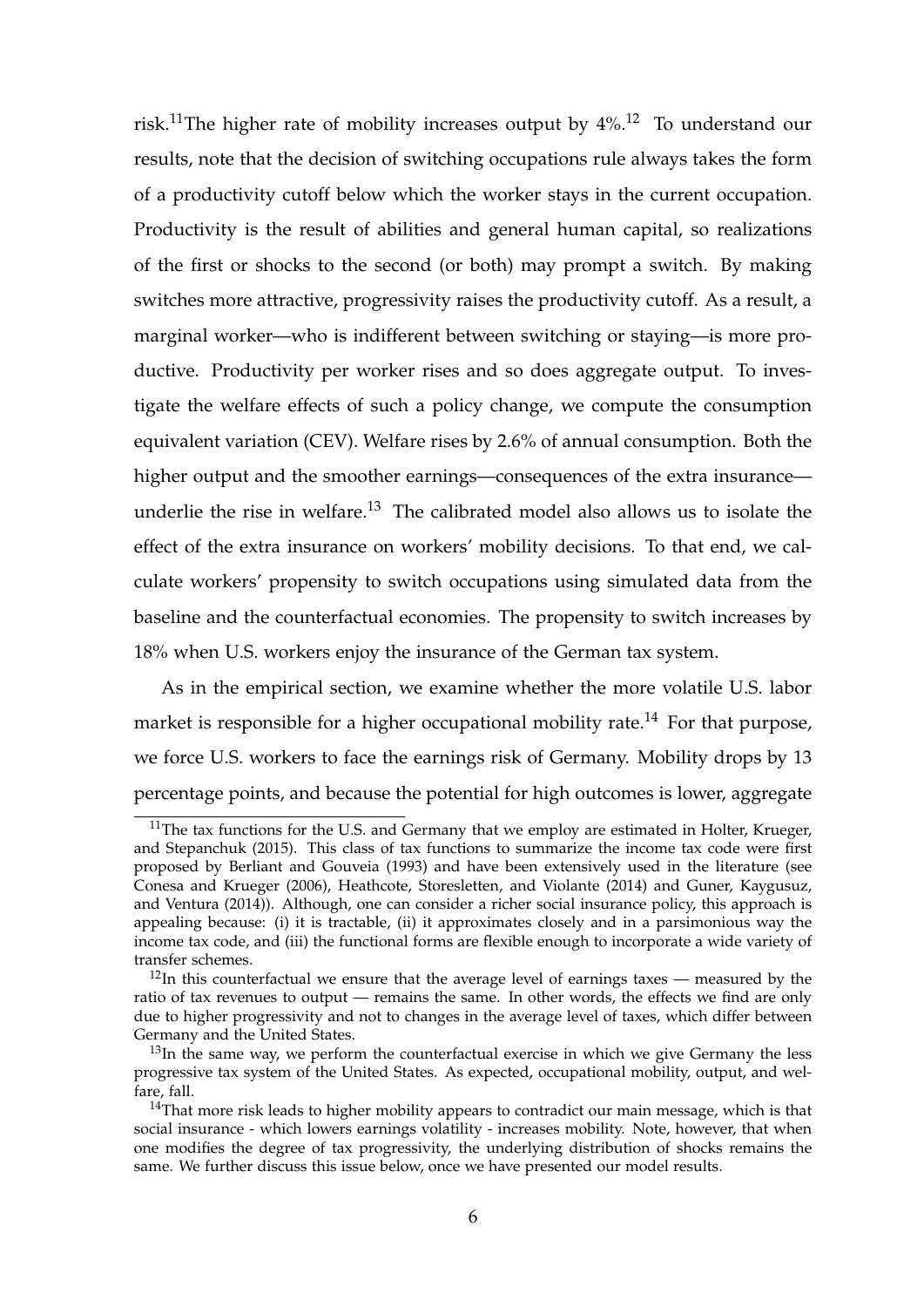output drops as well: by 39%. Despite this drop in output, U.S. workers would rather live in this low-risk economy than in the benchmark. The benefits from the smoother earnings more than offset the losses from the lower mean earnings.

**Related Literature:** The paper connects four strands of the literature in macroeconomics and public finance. First, it relates to works studying the welfare effects of the social insurance from progressive income taxation. Our work is particularly related to the studies of Benabou (2002), Conesa and Krueger (2006), Conesa, Kitao, and Krueger (2009), and Seshadri and Yuki (2004). Following the work of Mirrlees (1974), Eaton and Rosen (1980a), Eaton and Rosen (1980b), and Varian (1980), those authors incorporate the effect of the insurance provided by progressive taxation into models with uninsurable idiosyncratic risk. Along the same line, Acemoglu and Shimer (1999) and Acemoglu and Shimer (2000) study the positive effect of unemployment insurance policies on the willingness of unemployed workers to accept low-productivity job offers. Another example is Golosov, Kocherlakota, and Tsyvinski (2003), who also incorporate idiosyncratic income shocks and private information to study the optimality of capital taxation. Since we study the assignment of heterogeneous workers to occupations, our work is also related to studies of optimal taxation using task-to-talent assignment models. Examples are Rothschild and Scheuer (2013) and Ales, Kurnaz, and Sleet (2015) who study optimal taxation in static models when the talent of individuals is private information.

Our paper distinguishes itself in many dimensions. First, our focus is not normative. Rather, we take a more quantitative approach to measure the importance of earnings risk and social insurance in the career choices of individuals. As opposed to some of the assignment models discussed earlier (e.g. Ales, Kurnaz, and Sleet, 2015), our framework incorporates the dynamic nature of career progressions. There are important questions in public economics and macroeconomics that are inherently dynamic. For example, workers' skills change stochastically and have a life-cycle component. Another example is that shocks may not only affect earnings within the same occupation but also trigger occupational changes.

Our paper documents patterns of occupational mobility and analyze them in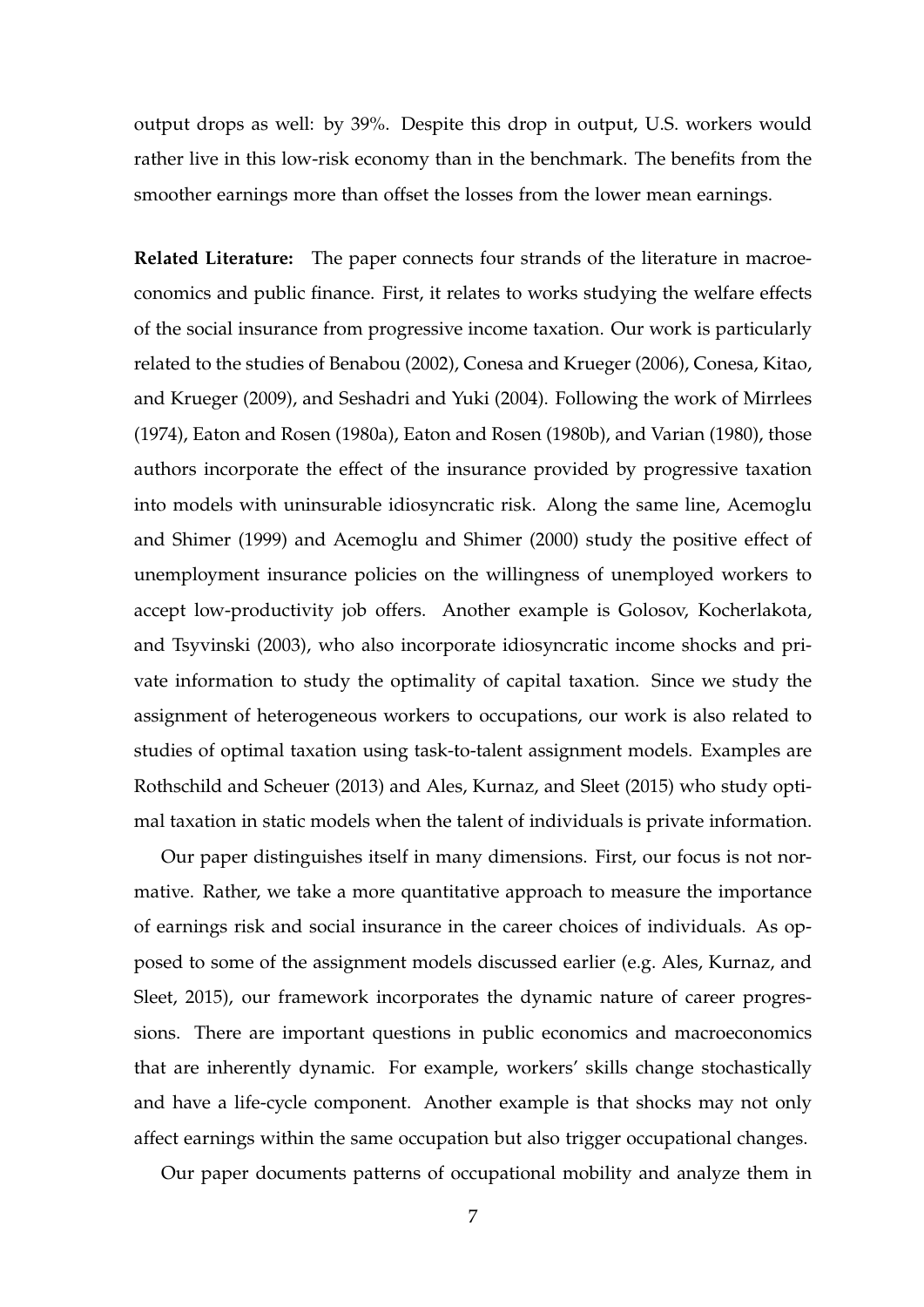the context of an aggregate environment. We incorporate both new facts by comparing Germany and the United States and a new mechanism through which occupational mobility increases endogenously due to the earnings risk faced by workers. For these reasons, we see our work as complementing the work of Kambourov and Manovskii (2008, 2009). In addition, we incorporate the mechanisms present in Jovanovic (1979), Miller (1984), and Papageorgiou (2014). We complement their findings as well as the ones present in Cubas and Silos (2017), Silos and Smith (2015), Hawkins and Mustre del Rio (2012), Dillon (2017), and Neumuller (2015) by linking risk and abilities to the experimentation process. More importantly, by analyzing insurance policies in the context of a model of occupational choice with incomplete markets, we connect that literature to the work on public finance reviewed earlier.

Finally, our paper has implications for earnings inequality. Thus, it connects to other studies in macroeconomics concerned with the sources of lifetime inequality. Important such works are those by Keane and Wolpin (1997); Huggett, Ventura, and Yaron (2011); and Lee and Seshadri (2016). Although the human capital accumulation process is not as rich as in those papers, we incorporate the career choices of workers, which can be seen as part of their human capital accumulation process. In addition, in our framework the lack of missing private insurance markets greatly affects aggregate output and income inequality. For these reasons, our paper complements the findings of Benabou (2002), and Lee and Seshadri (2017). In our case, we find that most of the lifetime inequality is explained by the shocks to the general human capital that occur during a worker's career (80% in the United States and 70% in Germany). The remainder is due to differences in occupation-specific abilities (ex ante heterogeneity).

### **2 Facts**

This paper studies how the interaction between earnings uncertainty and insurance opportunities determines workers' occupational choices. We begin by documenting new facts on occupational earnings risk and mobility for Germany and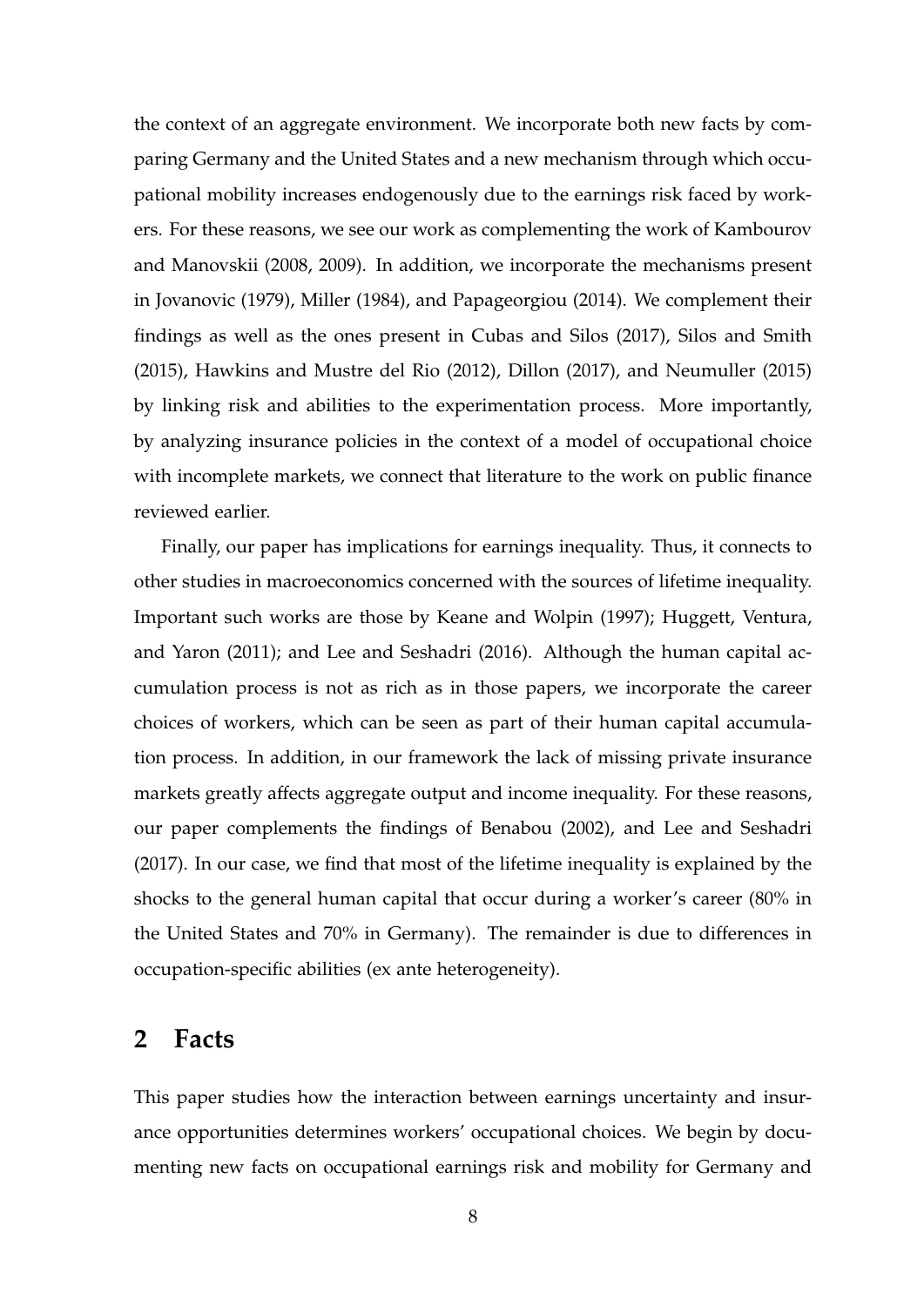the United States. The reason for our focus on these two economies is twofold. First, they are the two largest economies for which high-quality harmonized panel data on earnings and occupations are available, for roughly the same time period. Second, even though they are both advanced economies, likely at the technological frontier, they provide quite different levels of social insurance.

### **2.1 Data**

We use comparable cross-country longitudinal household surveys provided by the Cross-National Equivalent File (CNEF) at Ohio State University. The file contains consistently defined variables for a set of developed countries. Included in that data set are the U.S. Panel Study of Income Dynamics (PSID) and the German Socio-Economic Panel (SOEP).

**The Panel Study of Income Dynamics** In 1968 the PSID started collecting information on a sample of roughly 5,000 households. Of these, about 3,000 were representative of the U.S. population (the core sample) and about 2,000 were lowincome families (the Census Bureau's Survey of Economic Opportunity [SEO] sample). Thereafter, both the original families and their descendants (children of the original family forming a family of their own) have been followed. The panel is annual until 1997; it has since become biennial. In the empirical analysis we use the entire sample from 1980 through 2007 and adapt the estimation methodology to the change in the sampling frequency.<sup>15</sup>

**The Socio-Economic Panel** The SOEP data are drawn from the SOEP-CNEF files. The SOEP is a wide-ranging representative longitudinal study of private households, located at the German Institute for Economic Research, DIW Berlin. Every year nearly 15,000 households, and about 25,000 persons are sampled. The data provide information on all household members, consisting of Germans living in the old and new German states, foreigners, and recent immigrants to Germany. The panel started in 1984 and we use data up to 2012.

 $15$ The reason to start in 1980 is to have a approximately comparable sample period for Germany and the United States.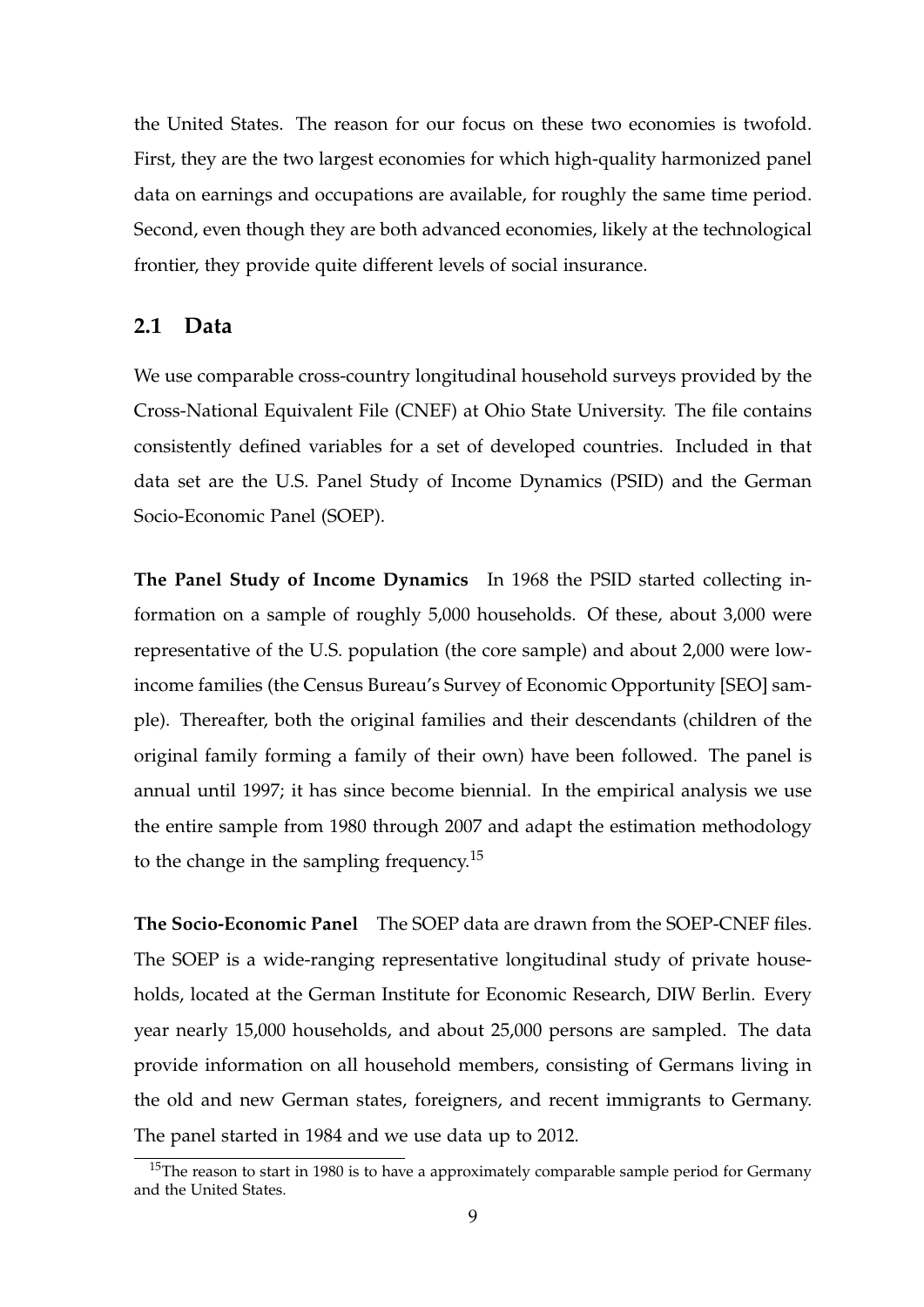For both countries, we restrict our sample to working-age individuals 26 to 60 years of age. We omit those who are not employed or who are self-employed, those who do not report earnings, education, or hours worked; as well as individuals with fewer than 8 years of consecutive data. In the PSID-CNEF, individuals are classified into occupations according to ISCO-68 and industries according to a 34-industry classification provided by the CNEF.16. The SOEP occupations are provided by using the ISCO-2008 (an update of ISCO-68) classification, so we convert them to the ISCO-68 by following the cross-walk provided by the ILO. After grouping the data into 12 occupations (see the appendix) the resulting data set is a panel of individuals' labor earnings per hour, employment status, age, education level, industry, occupation, and gender.

### **2.2 Labor Income Shocks**

We use a regression approach extensively used in the literature (see, for instance, Carroll and Samwick, 1997) to compute earnings variability at the individual level. We estimate a fixed effects model for each occupation *j* in our sample. Given a panel of *N* individuals for whom we measure earnings per hour worked (and other variables) over a period of time *T*, we assume that (log) earnings per hour for individual *i* in occupation *j* at time *t*,  $y_{ijt}$ , can be written as:

$$
y_{ijt} = \alpha_{ij} + \beta_j X_{ijt} + u_{ijt}.
$$
 (1)

The vector *X* includes observables that predict changes in the level of log earnings: age, gender, ethnicity, years of schooling, an industry dummy, and time dummies.  $\beta_i$  are the corresponding coefficients,  $\alpha_{ij}$  is the individual fixed effect, and *uijt* the residual. We estimate equation (1) for all individuals in a given occupation. Repeating this procedure for all occupations yields estimates  $\{\hat\alpha_{ij},\hat\beta_j\}_{j=1}^{12}.$ 

The nature of risk faced by workers is important for assessing the welfare consequences of changing social policies. Temporary shocks should not lead to major changes in workers' careers and are easily overcome by a small amount of savings.

<sup>16</sup>ISCO-68 refers to the first International Standard Classification of Occupations issued by the International Labor Organization (ILO).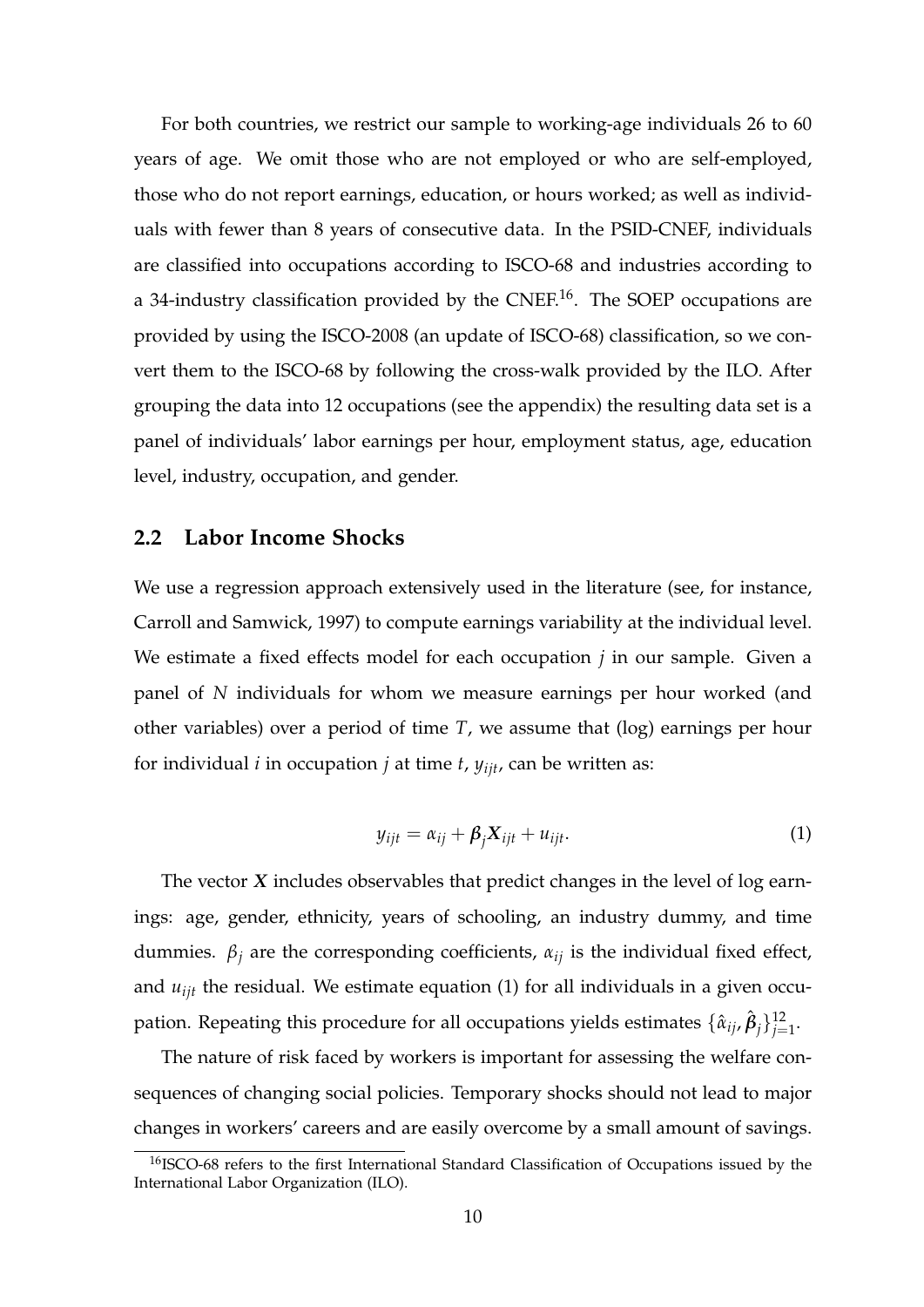For that reason, we focus only on permanent (or very persistent) risk that can be associated with, for instance, a depreciation of occupation-specific human capital and can therefore lead to an occupational change. To decompose risk into a permanent component and a transitory component, we follow Carroll and Samwick (1997) and Low, Meghir, and Pistaferri (2010), among others. We assume that

$$
u_{ijt} = \eta_{ijt} + \omega_{ijt}, \tag{2}
$$

where  $\eta_{ijt}$ , the transitory component, is distributed i.i.d.  $N(0, \sigma_n^2)$ *ηj* ) and *ωijt*, the permanent component, follow a random walk,

$$
\omega_{ijt} = \omega_{ij,t-1} + \epsilon_{ijt}, \tag{3}
$$

with i.i.d. innovations  $\epsilon_{ijt}$  that are distributed  $N(0, \sigma_{\epsilon}^2)$  $\left(\frac{2}{\epsilon}\right)$ . By estimating equation (1), we obtain  $\{\{\hat{u}_{ijt}\}_{i=1}^{N_j}$  $\{f_{i=1}^{N_j}\}_{t=1}^T$ .

Our procedure to estimate the variances of *ǫ* and *η* follows Low, Meghir, and Pistaferri (2010). Given that the PSID is biennial after 1997, we take second differences in equation (10). Using (2), we have

$$
\Delta_2 y_{ijt} = y_{ijt} - y_{ijt-2} = \beta_j X_{ijt} + \eta_{ijt} + \omega_{ijt} - \beta_j X_{ijt-2} + \eta_{ijt-2} + \omega_{ijt-2}.
$$
 (4)

Now define

$$
g_{ijt} = \Delta(y_{ijt} - \beta_j X_{ijt}) = \Delta \eta_{ijt} + \epsilon_{ijt},
$$
\n(5)

and

$$
g_{2ijt} = \Delta_2(y_{ijt} - \beta_j X_{ijt}) = \eta_{ijt} + \omega_{ijt} - \eta_{ijt-2} - \omega_{ijt-2} = \eta_{ijt} - \eta_{ijt-2} + \epsilon_{ijt} + \epsilon_{ijt-1}.
$$
\n(6)

To identify the parameters of interest, we compute

$$
E(g_{2ijt}g_{2ijt}) = 2\sigma_{\epsilon_{ij}}^2 + 2\sigma_{\eta_{ij}}^2
$$
\n(7)

and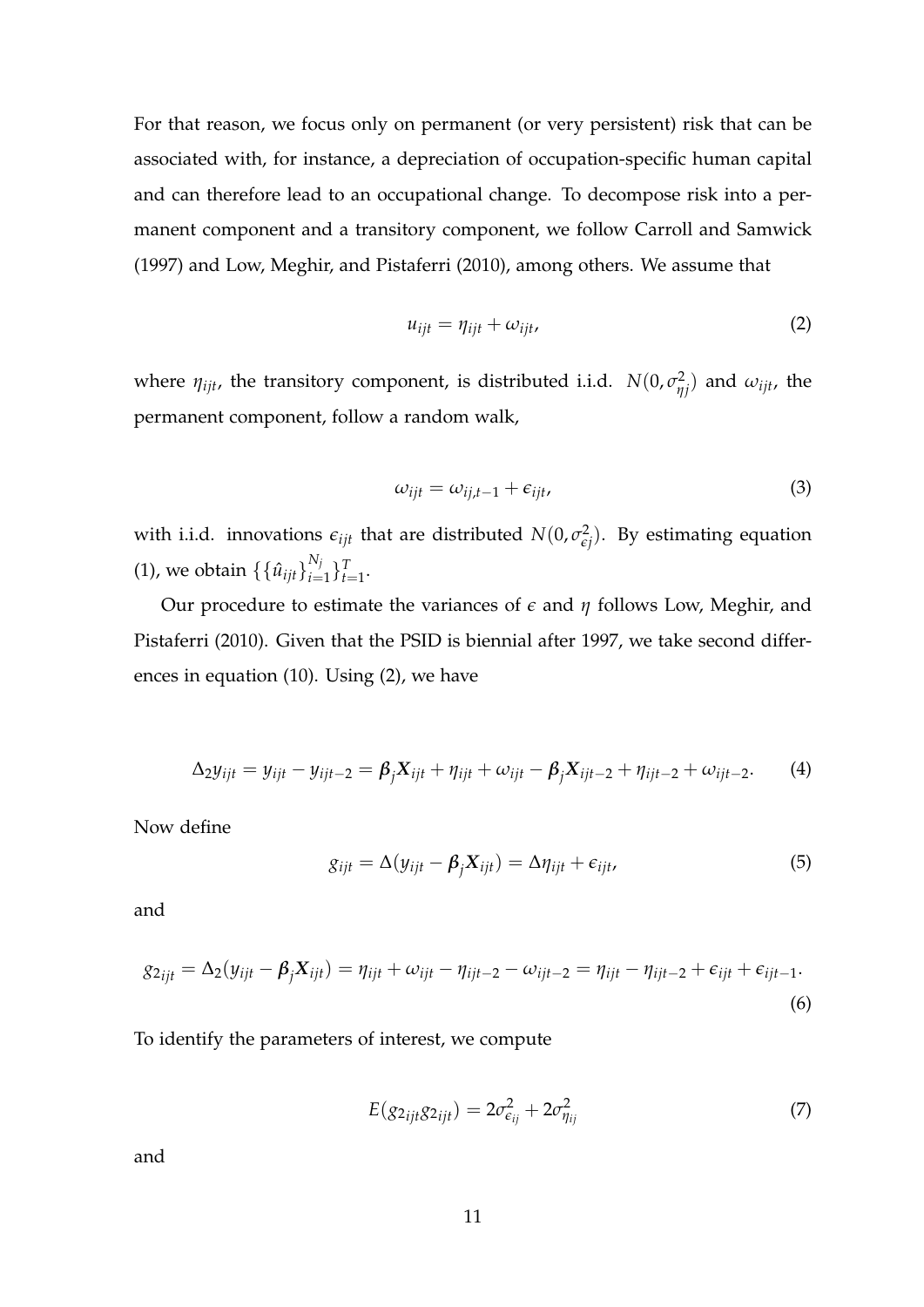$$
E(g_{ijt}g_{ijt-1}) = -\sigma_{\eta_{ij}}^2.
$$
\n(8)

To estimate the variances of the two innovations, we proceed as follows. For a sample of workers in a given occupation *j*, we estimate  $\widehat{E(g_{ijt}^2g_{ijt}^2)}$  and  $\widehat{E(g_{ijt}g_{ijt-1})}$ using the sample analogs. Solving the system composed of the previous two equa- $\frac{1}{2}$  tions, we obtain  $\sigma_{\epsilon_j}^2$  and  $\sigma_{\eta_j}^2$ .

#### **2.2.1 Results**

Table 1 shows the estimated variance of the permanent shocks to labor earnings by occupation and country. There are substantial differences in earnings uncertainty across occupations. For instance, U.S. sales workers face higher permanent risk than teachers. Risk also differs across the two countries; generally, the United States is riskier than Germany. However, certain occupations are safer in the United States than in Germany and viceversa. For example, managerial workers face less risk in the United States whereas the opposite is true for manufacturing workers. Although in our quantitative analysis we take these differences as exogenous, they may reflect differences in the labor markets of these two countries.<sup>17</sup> What is relevant for our analysis is how workers react to uncertain earnings and by how much this reaction is affected by social insurance policies.

### **2.3 Income Tax Progressivity**

The United States and Germany differ in the degree of tax progressivity. Holter, Krueger, and Stepanchuk (2015) estimate parametric functions of the income tax schedule for several countries. That estimation takes into account transfers and it fits the actual schedule well except for the lowest income levels. Specifically the tax functions take the following form,

$$
y_a = \phi_0 y_p^{1-\phi_1},\tag{9}
$$

 $17$ For example, the Kurzarbeit scheme in Germany implemented during the Great Recession shares risk across workers. Employers reduce the average hours worked by all employees instead of laying off some employees. A lower variance of earnings in Germany reflects to some extent such practices.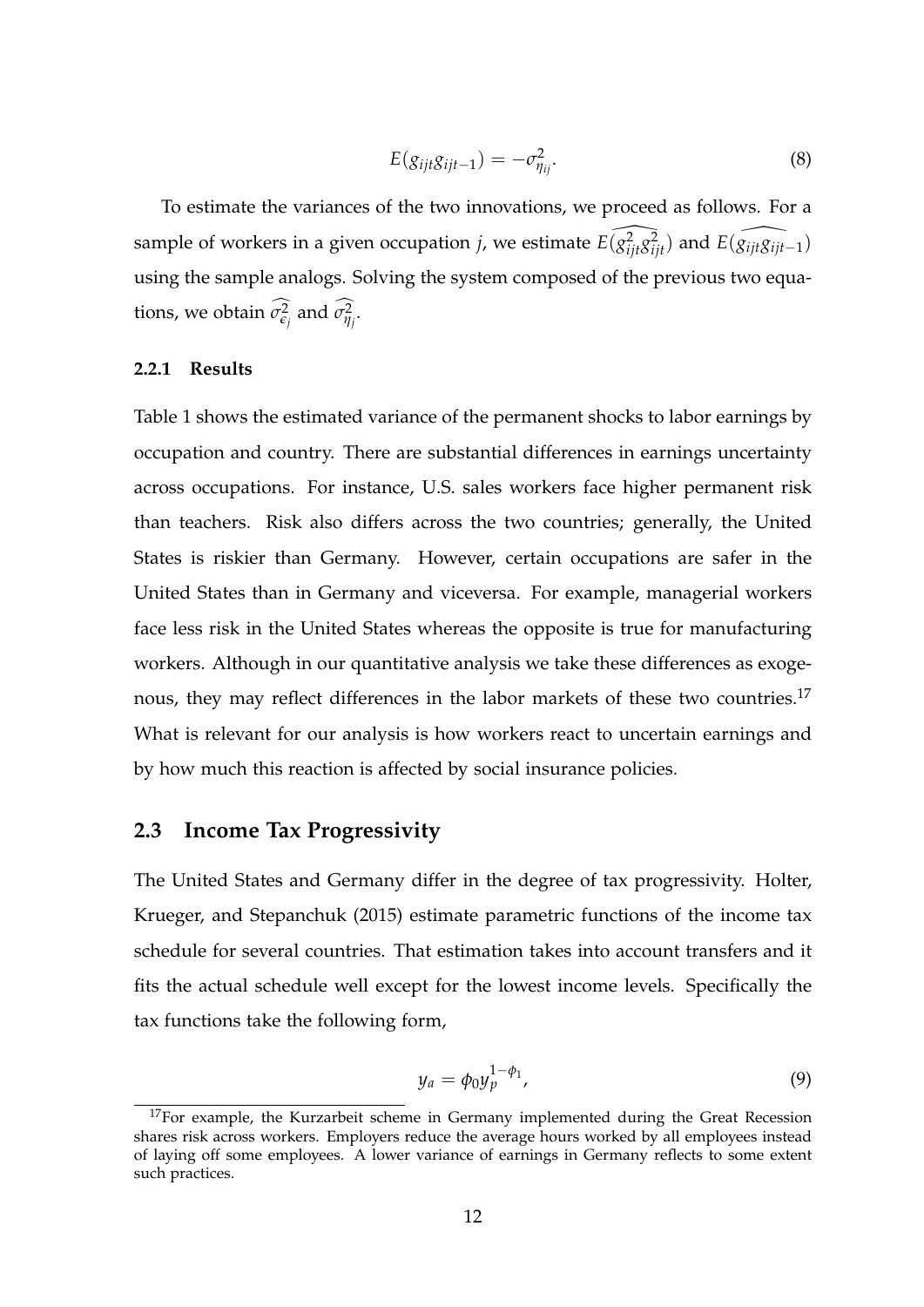where  $y_a$  and  $y_p$  are after- and pre-tax earnings respectively. We borrow the estimates from Holter, Krueger, and Stepanchuk (2015) for the United States and Germany:  $\phi_{0,GER} = 0.779$ ,  $\phi_{1,GER} = 0.198$ ,  $\phi_{0,USA} = 0.818$ , and  $\phi_{1,USA} = 0.111$ .<sup>18</sup> Figure 1 show the two functions. Germany's income tax is much more progressive than that of the United States. In our quantitative study that follows we take these tax functions as exogenous.

#### **2.4 Risk and Occupational Mobility**

With these estimates of earnings risk in hand, we now examine occupational mobility rates. Due to restrictions in the frequency of the U.S. data, we compute 2-year mobility rates for both countries. We define those as the proportion of workers who change occupations between two consecutive periods (being the period, 2 years, and conditional on being present in the sample in both periods). Occupational mobility in the United States is much higher than in Germany. We find that on average 25% of U.S. workers change occupations, but only 3.7% of German workers do.<sup>19</sup>

Despite the extra-insurance provided by a more progressive tax system, Germany's mobility rate is lower. However, because the level of earnings uncertainty is so much lower in Germany than in the United States, we are rather interested in the following question: Given a shock to earnings of the same magnitude, is a U.S. worker more or less likely to switch occupations? To find an answer we move beyond raw mobility rates and estimate a logit model that relates occupational mobility to the earnings shocks experienced and to several other controls.

For the estimation of the two statistical models below, we restrict the analysis to pre-1997 data.<sup>20</sup> We estimate the following panel earnings regression:

$$
y_{it} = \alpha_i + \eta H_{it} + v_{it}. \tag{10}
$$

 $18$ These parameters are for singles, since our quantitative framework does not model the household explicitly. The parameters are reported in the last column of Table 4 in Holter, Krueger, and Stepanchuk (2015).

<sup>&</sup>lt;sup>19</sup>Kambourov and Manovskii (2009) report that 1-year mobility rates in the United States in the 1990s are roughly 21%. Our estimate is slightly higher because we focus on 2-year rates.

 $20$ The reason is that the PSID became biennial that year.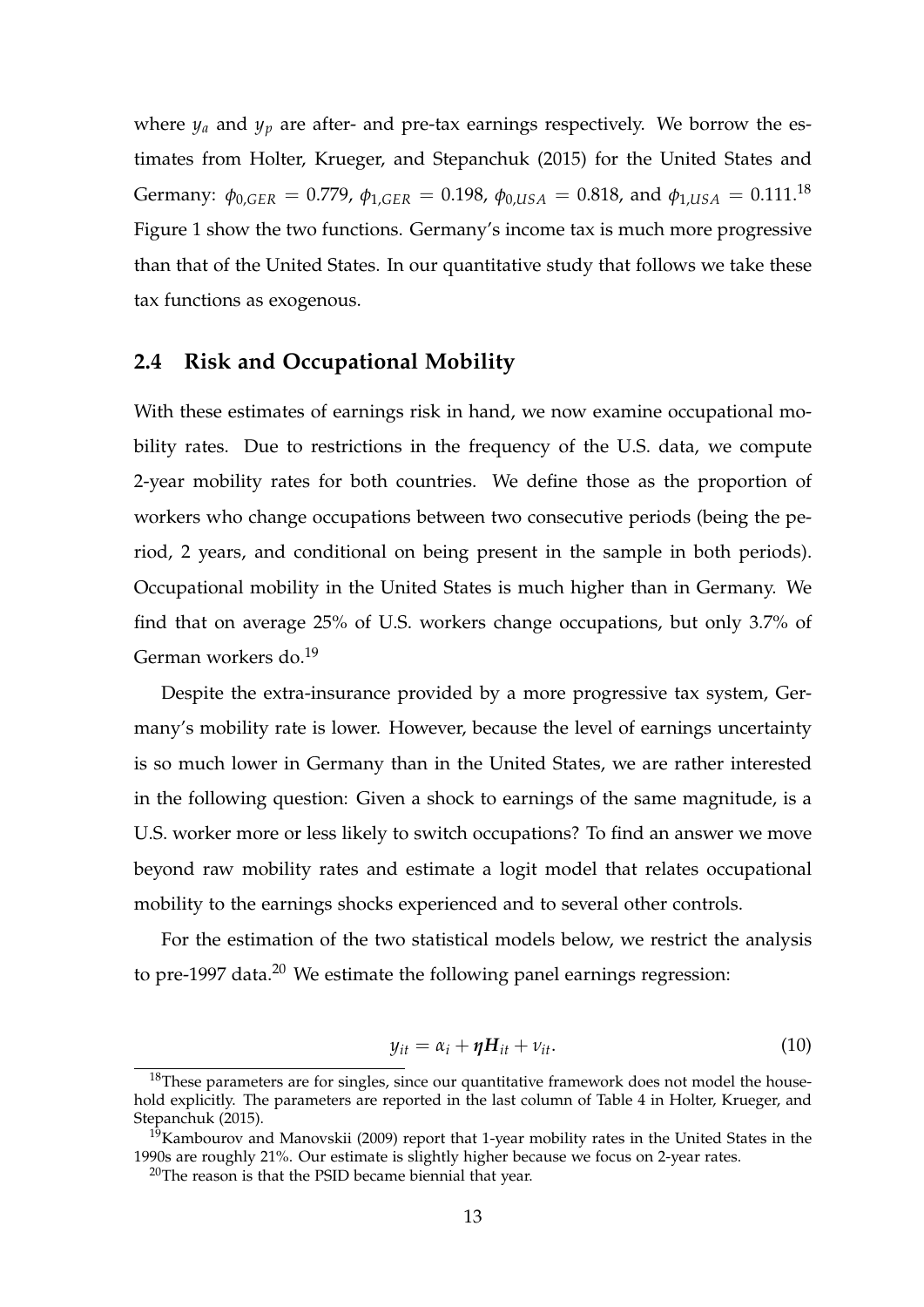The notation is similar to that of equation (1): *yit* is log earnings per hour of individual *i* at time *t*,  $\alpha_i$  is an individual fixed effect, and the vector *H* includes several variables that help predict changes in the level of log earnings. Specifically, we include age, sex, ethnicity, education, occupation, industry, and time dummies. The only difference between equations (10) and (1) is that the former includes switchers and non-switchers—hence the lack of an occupational subscript *j*. We estimate this regression for each country to obtain  $\hat{ν}$ . These estimated residuals represent the realized shocks to earnings that individuals experience. Some of the shocks occur while a worker is in an occupation, but some other shocks precede an occupational switch.

We assume that the probability of switching occupations is a function of realized (lagged) earnings shocks (and possibly additional variables):

$$
P_{i,t} \equiv Pr(y_{i,t} = 1 \mid \hat{v}_{i,t-1}^{-}) = E(y_{i,t} \mid \hat{v}_{i,t-1}^{-}) = \psi(\hat{v}_{i,t-1}^{-}; \beta).
$$
 (11)

In this specification*,*  $P_i$  is the probability that individual  $i$  switches occupations and  $\psi$  is the logit function. The variable  $p_i$  is a binary variable that takes the value 1 if worker *i* switches the occupation between period *t* and  $t + 1$ . The variable  $\hat{v}^$ represents the negative values of *ν̂*; if *ν̂* is positive,  $ν$ <sup>−</sup> is set to 0.<sup>21</sup>

We label the absolute value of the coefficient associated with  $\hat{v}$ <sup>-</sup> the *propensity to switch*. The sign is negative when a negative shock increases the likelihood of an occupational switch. The value of the propensity to switch allows us to compare occupational mobility between the United States and Germany for a shock of equal value. Table 2 reports the result of the estimation for both countries. The value of the coefficient estimated for Germany is −0.043 and for the United States is −0.03. These numbers imply that the propensity to switch is about the same in Germany as in the United States; actually, it is higher for Germany in this particular sample.

To summarize, vastly higher mobility rates may lead us to conclude that U.S.

 $21$ The reason for not using the raw residuals is the pattern studied by Groes, Kircher, and Manovskii (2015). They find that when sorted by earnings, workers at both ends of the distribution are more likely to switch occupations. The quantitative model we use below ignores occupational switches that result from large positive earnings shocks and relates only to negative ones. For this reason we focus on the negative values of the residual, setting other values to 0.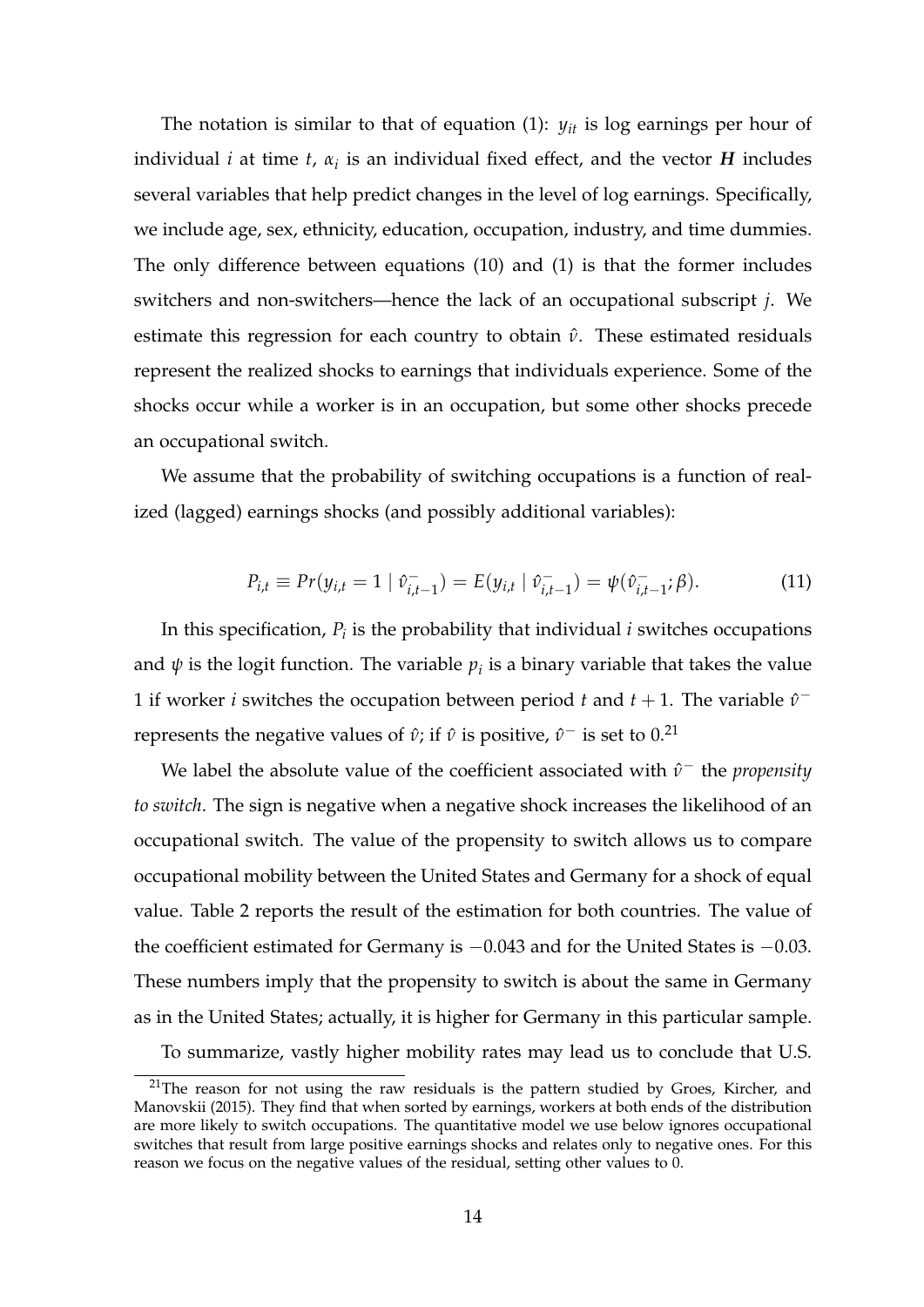workers are more responsive to shocks than German workers. Our estimates show that this conclusion is mistaken; higher mobility rates arise naturally when shocks are more variable. Our estimates imply a large similarity in the reaction of U.S. and German workers to earnings shocks. A question that remains is why—if social insurance is important— is the propensity to switch not higher in Germany than in the United States? To answer it we need to consider other determinants influencing the switching decision. To that end, we use a quantitative model that, calibrated to Germany and the United States, shows that the estimated propensity to switch in Germany would be higher if it were not for higher mobility costs. In other words, Germany's ample social insurance encourages mobility but this is partly offset by higher switching costs.

### **3 Quantitative Model**

### **3.1 Households**

The economy is populated by a continuum of workers who value the consumption of a final good. Every period they are endowed with a unit of time. They live for *S* periods, financing consumption using labor earnings. Workers rank levels of consumption *c* of the final good according to a utility function  $u(c)$ . This function is concave, and as a result, workers dislike risk. Finally, workers do not value leisure, supplying all of their time in a labor market described in detail below.

### **3.2 The Labor Market**

The labor market is divided into sub markets, one for each occupation. There are *J* occupations available labeled by index *j* from 1 to *J*. Occupations are mutually exclusive; workers can work in only one occupation during any given period. However, they may switch occupations between periods. During their tenure in occupation *j*, workers receive a wage *w<sup>j</sup>* per unit of their human capital. Human capital comes in two varieties. The first variety is an occupation-specific ability. At birth, each worker is characterized by a vector  $\{\theta_j\}^J_i$  $j_{j=1}$ . Prior to entering the labor market, the elements of this vector are unknown. Its values are discovered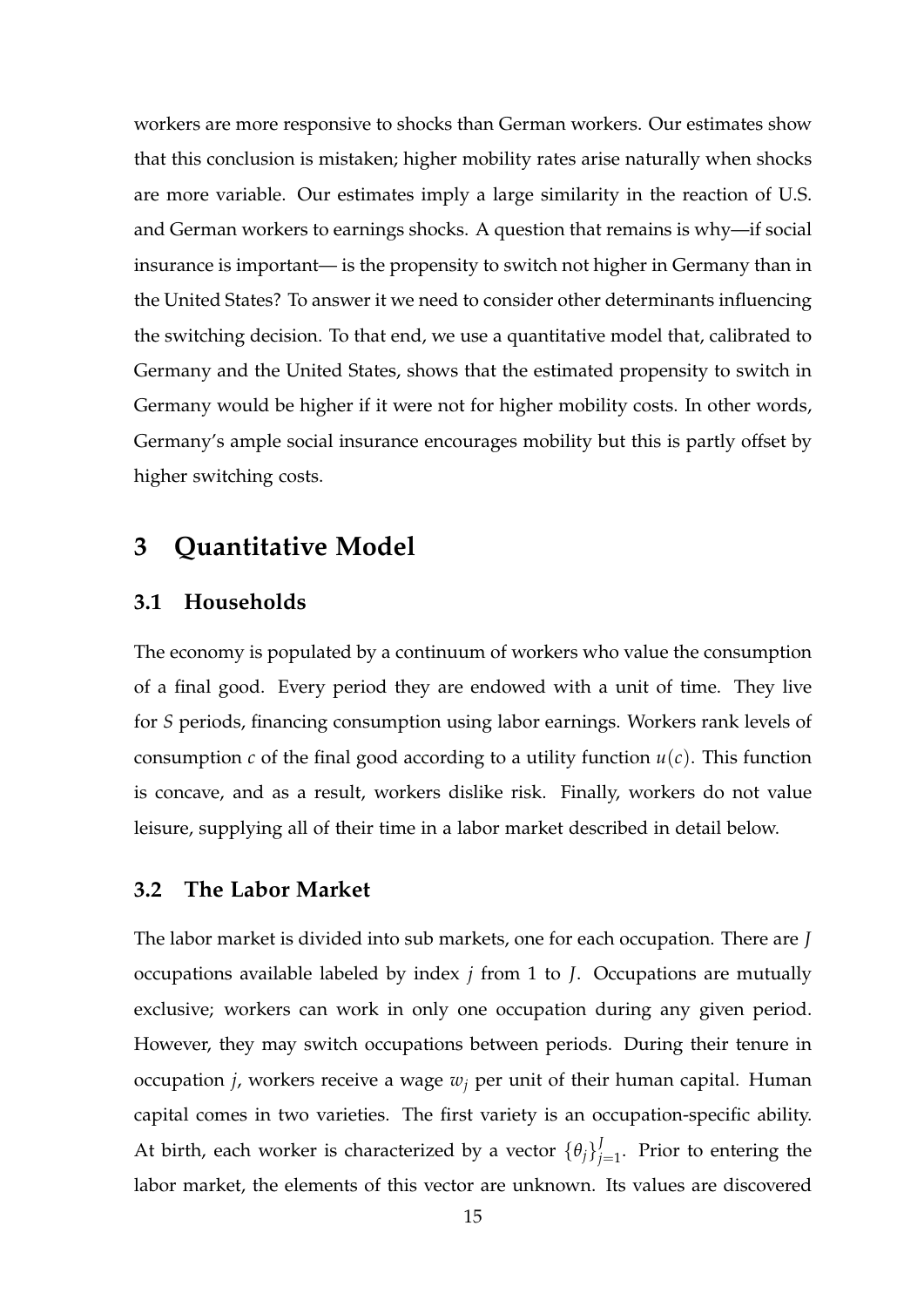sequentially as workers experiment and sample different occupations. For a given occupation *j*, the value of *θ<sup>j</sup>* is revealed to the worker the first time occupation *j* is tried. Once discovered, the worker retains that specific *θ<sup>j</sup>* , even if he eventually switches to other occupations. In what follows, it is convenient to define the set *J*(*s*) as the set of occupations tried by (the beginning of) age *s*, and  $\{\tilde{\theta}\}_{i\in I(s)}$  as the set of abilities for those occupations already tried.

The second type of human capital is general and therefore transferable across occupations. The stock of this type of human capital, denoted by *z*, evolves over a worker's career. Despite its generality, the evolution of this type of human capital depends on the worker's current occupation. To be more specific, while working in a given occupation, *z* changes randomly, and the shocks that affect it are occupation-specific. Shocks to *z* are an additional source of occupational mobility and are denoted by  $\epsilon$ . Formally, while an individual works in occupation *j*, his general human capital evolves according to  $z'=z+\epsilon_j$ , and  $\epsilon_j\sim N(0,\sigma_j^2)$  $\binom{2}{j}$ . We are agnostic about the exact nature of these shocks. They capture, for example, the interaction between a worker's skills and an occupation's response to technological innovation. In other words, occupations react differently to changes in technology, and given such a reaction, a worker's human capital may suffer more or less depending on his portfolio of skills. At any rate, as the evidence in Section 2.2 shows, occupation-specific shocks to earnings are a feature of the data.

## **3.3 Technology**

There is a set of *J* intermediate service producers indexed by *j*. We associate such services with occupations. The quantity of intermediate service *j* each produces is  $X_j$  using a linear technology in labor  $N_j$ , that is,  $X_j = N_j$ . The producer faces prices for her service *p<sup>j</sup>* and wages *w<sup>j</sup>* . Both intermediate services and labor markets are competitive.

The producer of intermediate service *j* solves the following maximization problem:

$$
\max_{N_j} p_j X_j - N_j w_j, \tag{12}
$$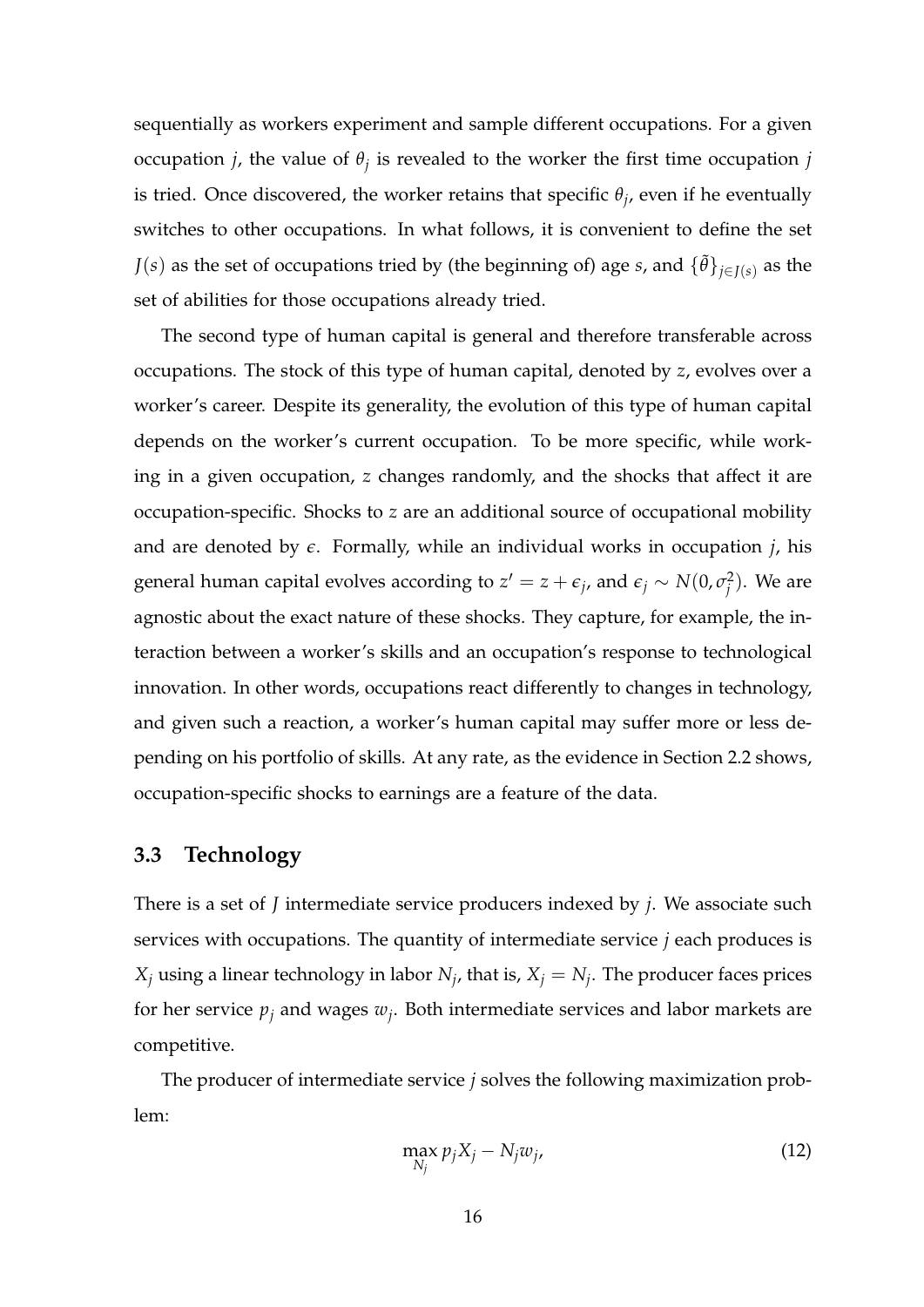subject to  $X_j = N_j$ . Intermediate service producers sell to a final goods producer. To produce *Y* units of the final good, a Cobb-Douglas technology aggregates intermediate services  $\{X_1, \ldots, X_J\}$ , <sup>22</sup>

$$
Y = \prod_{j=1}^{J} \left\{ X_j^{\alpha_j} \right\}.
$$
 (13)

The final goods producer faces purchase prices  $\{p_j\}^j_i$  $j_{=1}^{\prime}$  for the different occupations. The final good is the numeraire and its price is 1. Formally, its producer solves,

$$
\max_{\{X_1,...,X_J\}} \prod_{j=1}^J \left\{ X_j^{\alpha_j} \right\} - p_j X_j. \tag{14}
$$

Note that in equilibrium  $X_j = N_j$  and  $p_j = w_j$ , so the solution to this maximization problem implicitly defines labor demand functions  $\left\{ N_j = N_j^d(w_j, N_{-j}) \right\}_j^J$ *j*=1

### **3.4 Worker Optimization**

At the beginning of the period the worker faces an occupational choice decision. The worker knows her current level of general human capital *z* and the shock in the current occupation  $\epsilon_j$ . She can remain in her current occupation, with total general human capital equal to *z* + *ǫ<sup>j</sup>* and known ability *θ<sup>j</sup>* . Alternatively, she can try another occupation. Some of the alternatives have never been tried before and for those the ability  $\theta$  is unknown. Define by  $W_s(\Omega_s, z, \epsilon, j)$  the maximum value an age-*s* agent obtains by choosing among *J* mutually exclusive occupations. This choice depends on the set of occupations the worker has visited before  $J(s - 1)$ , as well as her associated abilities  $\{\theta_j\}_{j\in J(s-1)}$ . These two elements make up  $\Omega_s$ . The choice also depends on the current stock of general human capital *z*, its current innovation  $\epsilon$ , and the current occupation *j*.

The following expression formally describes the choice between a known occupation *j* and a set of alternative occupations *j* ′ .

$$
W_s(\Omega_s, z, \epsilon, j) = \max \left\{ V_s(\Omega_s, z, \epsilon, j), \{ V_s(\Omega_s, z, j') \}_{j' \neq j} \right\}.
$$

 $22$ We assume no capital in this version but it is an easy-to-add feature.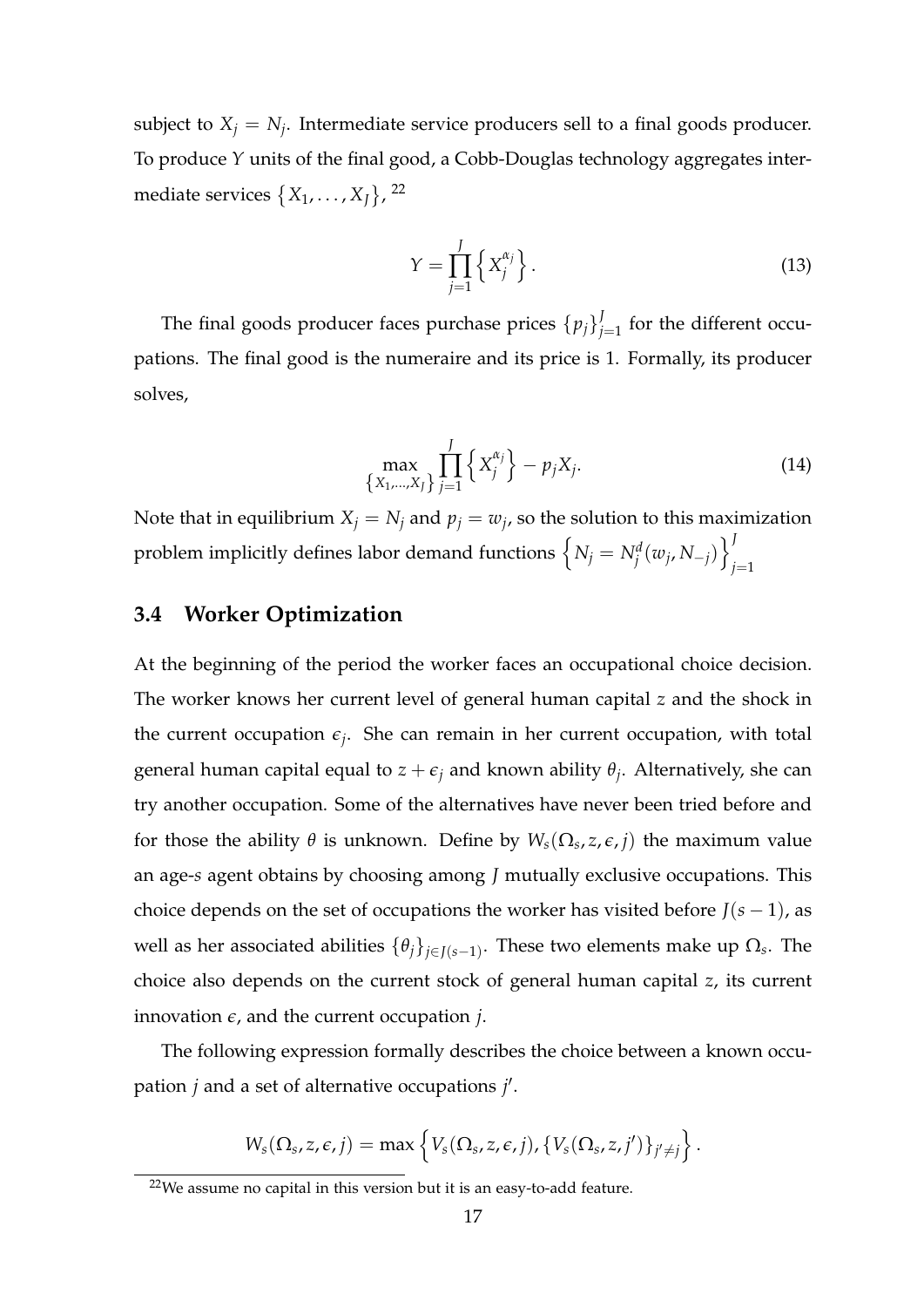The value of remaining in the current occupation *j*,  $V_s(\Omega_s, z, \epsilon, j)$ , is conditional on a particular value of the random variable  $\epsilon$  (the shock to general human capital *z*). Alternative occupations—those labeled *j'*—never depend on  $\epsilon_{j'}$  and depend on  $\theta_{j'}$  only if it is already known—that is, if the worker has worked in  $j'$  at some point in his past.

The value of staying is given by the maximum value attained by working in occupation *j*:

$$
V_s(\Omega_s, z, \epsilon, j) = \left\{ u(c) + \beta \int W_{s+1}(\Omega_{s+1}, z', \epsilon', j) dF_j(\epsilon') \right\}, s.to
$$
  

$$
c = T\left(w_j e^{\theta_j} e^z e^{\epsilon}\right)
$$
 (15)

$$
z' = z + \epsilon \tag{16}
$$

$$
\Omega_{s+1} = \Omega_s \tag{17}
$$

The continuation value is the maximum among *J* occupations, knowing that productivity in occupation  $j$  will experience a shock  $\epsilon'$ . The flow budget constraint (15) equates consumption to total income, which is simply after-tax earnings  $T(w_je^{\theta_j}e^z e^{\epsilon})$ . Pre tax earnings are equal to the product of a wage rate  $w_j$  and the amount of efficiency units  $e^{z}e^{\theta_{j}}e^{\epsilon}$ . A progressive tax function  $T(\cdot)$  applied to pre tax earnings gives the after-tax amount available to finance expenditures. Recall that this function is given by  $y_a = T(y_p) = \phi_0 y_p^{1-\phi_1}$ , where  $y_p$  and  $y_a$  are preand after-tax earnings, respectively.<sup>23</sup>

The (log of) general human capital *z* evolves according to (16). The current shock  $\epsilon$  is added to the stock *z* to update it to its new value  $z'$ . Finally, remaining in the same occupation adds no new information to  $\Omega_s$ , and as a result  $\Omega_{s+1}=\Omega_s.$ 

By switching occupations a worker bets that his performance will improve as a result of the change. If the worker has chosen that occupation for the first time, the outcome is uncertain because both  $\epsilon$  and  $\theta$  in that prospective occupation are unknown. The worker takes expectations with respect to both distributions to compute the value of the alternative occupation. If at some point the worker has

 $23$ We assume government revenues are wasted.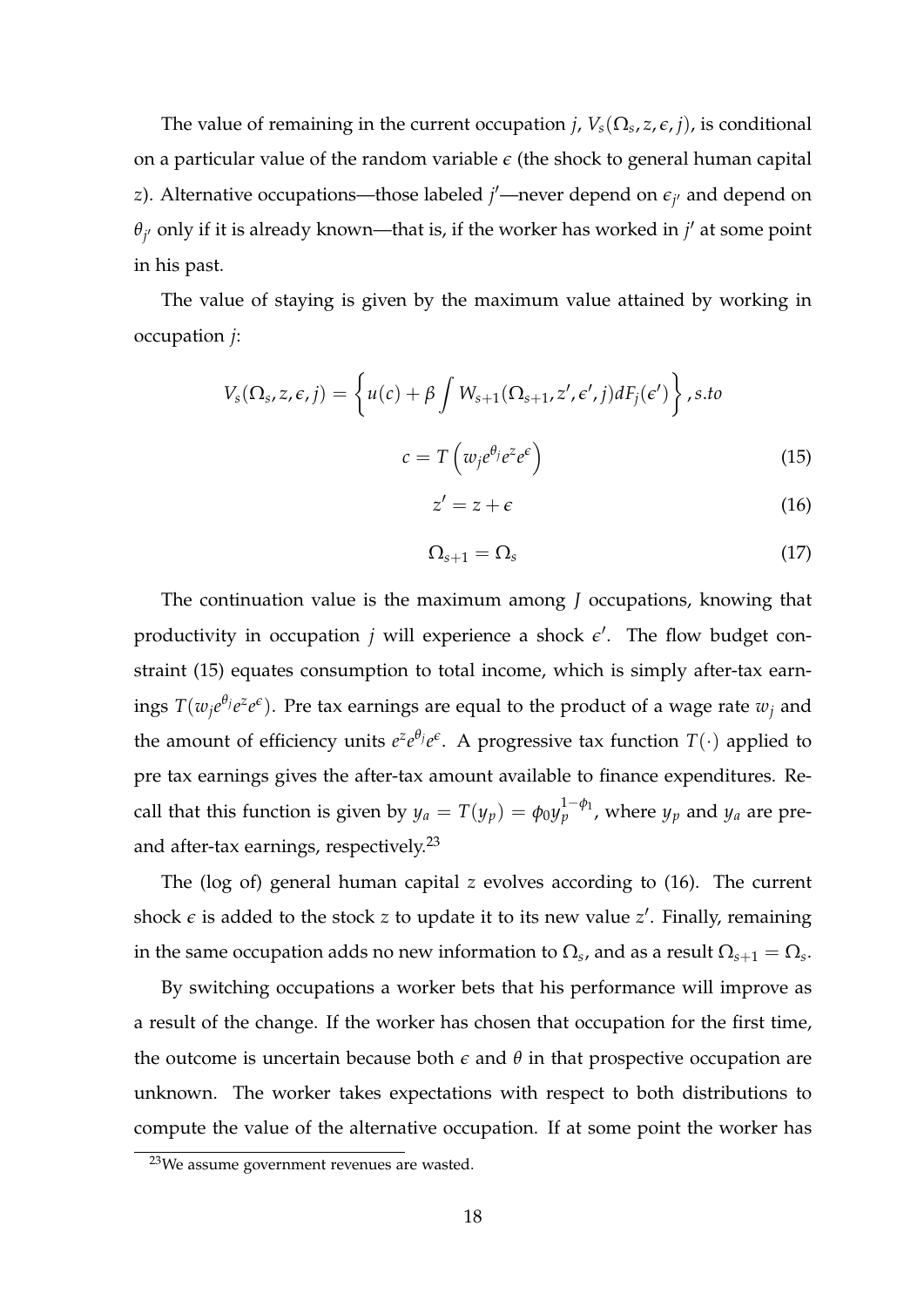tried occupation  $j'$ , only the value of  $\epsilon$  is uncertain.

Recall that  $\Omega$  includes the set *J*( $s - 1$ ), the set of inspected occupations. If *j'* is not an element of  $J(s-1)$ , the value of the alternative occupation is

$$
V_s\left(\Omega_s,z,j'\right)=\int V_s\left(\Omega_s,\theta,z,\epsilon,j'\right)dG_{j'}(\theta)dF_{j'}(\epsilon).
$$
 (18)

Conditional on a particular  $\theta$  and  $\epsilon$ , the value of the alternative occupation is the maximum attained by adding the utility flow from earnings plus the continuation value:

$$
V_s(\Omega_s, \theta_{j'}, z, \epsilon, j') = \left\{ u(c) + \beta \int W_{s+1}(\Omega_{s+1}, z', \epsilon', j') dF_{j'}(\epsilon') \right\}, s.to \qquad (19)
$$

$$
c = T\left(w_{j'}e^{z}e^{\theta_{j'}}e^{\epsilon_{j'}}e^{-c(s,\kappa)}\right)
$$
 (20)

$$
z' = z + \epsilon'_j \tag{21}
$$

$$
\Omega_{s+1} = \left\{ \Omega_s, j', \theta_{j'} \right\}.
$$
\n(22)

This value is similar to that of remaining in the same occupation. There are two differences. First, according to (22) the set  $\Omega$ <sub>s</sub> grows, because the worker obtains new information about his ability in the new occupation *j'*. The second differ*ence* is the term  $e^{-c(s,\kappa)}$ , affecting the amount of efficiency units and reflecting a (temporary) human capital loss. This cost is borne by all switchers, regardless of whether the new occupation has been tried before. The function  $c(s, \kappa)$  reflects mobility costs; it depends on age and on a vector of parameters *κ*. This specification permits modeling in a flexible way the mobility costs facing workers as they age.

Evaluating an occupation *j'* that has been visited before is simpler. The only uncertainty facing the worker is with respect to the shock  $\epsilon$  in  $j'$ . The alternative value for this case—the analog to equation (18)—can be written as

$$
V_s\left(\Omega_s,z,j'\right)=\int V_s\left(\Omega_s,z,\epsilon,j'\right)dF_{j'}(\epsilon). \hspace{1cm} (23)
$$

Note that the ability parameter  $\theta_{j'}$  is an element of  $\Omega_s$ , because the worker has previously visited that occupation. The calculation of the value of switching is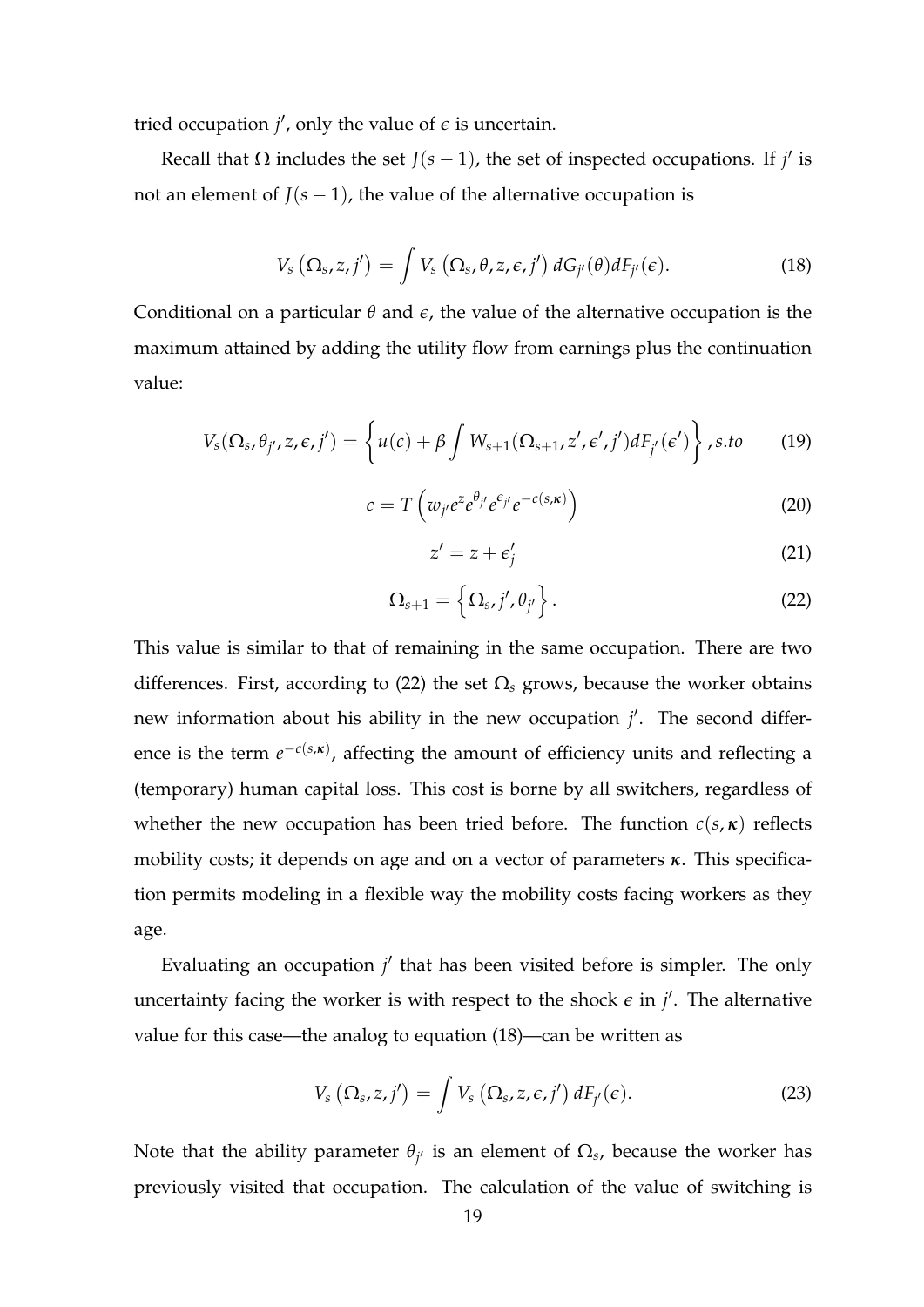almost identical to (19)-(22). The exception is equation (22), which now becomes (17): The set  $\Omega_s$  does not change because no new information is revealed about the worker's innate abilities.

The previous description of the occupational decision problem holds for all periods except the first one. In the first period a fraction $f_i$  of workers is exogenously assigned to occupation *j*. These workers learn their comparative advantage in that occupation but experience no  $\epsilon$  shocks (i.e., their *z* is 0). In the second and subsequent periods they optimally choose their occupation as described above.

### **3.5 Equilibrium**

Let us denote the policy function that describes the occupational decision of an individual of age *s* characterized by a realization  $\epsilon$ , a set  $\Omega$ <sub>s</sub> and productivity *z*, who is currently in occupation *j'* and who switches to occupation *j* by  $I_{j,s}(j', \omega, z, \epsilon)$ .

For aggregation purposes it is necessary to specify the position of individuals across states. Let Ψ*j*,*s*(Ω*<sup>s</sup>* , *z*, *ǫ*) be the mass of individuals of age *s* in occupation *j*, with productivity  $z$ , and shock  $\epsilon$  who have been in other occupations in the past with their respective ability, represented by  $\Omega_s$ . The measure  $\Psi$  is defined for all the possible values of  $\Omega_s$ , *z* and  $\epsilon$  that belong to sets that are Borel subsets of R.

The dynamic evolution of the mass of individuals reads as follows. As described above, the mass of newborns in occupation *j* is exogenously determined and given by  $f_j$ . Thus, for  $s=0$ ,

$$
\Psi_{j,0}(\Omega_0,z,\epsilon)=\frac{1}{S}f_j \quad \forall \quad j\in\{1,...,J\}.
$$

In addition, since individuals live *S* number of years, we have that for *S* + 1,

$$
\Psi_{j,S+1}(\Omega_S+1,z,\epsilon)=0 \quad \forall \quad j\in\{1,...,J\}.
$$

For  $0 < s < S$ ,  $\Psi$  obeys the following recursion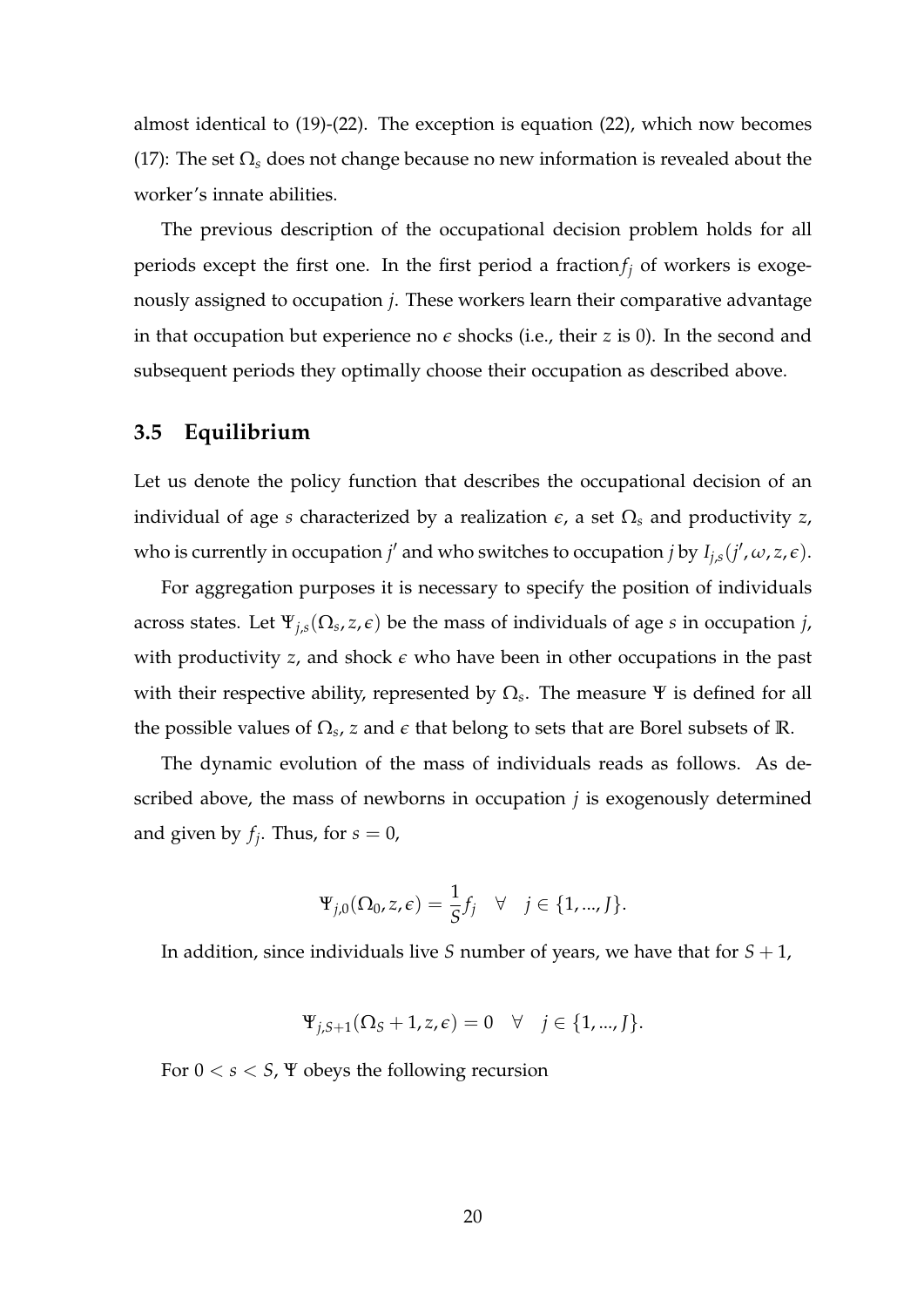$$
\Psi_{j,s+1}(\Omega_{s+1},z,\epsilon)=\sum_{j'}\Psi_{j,s}(\Omega_s,z,\epsilon)I_{j,s}(j',\omega_s,\epsilon) \quad \forall \quad j'\in\{1,...,J\}^{24}
$$

The aggregate mass of efficiency units in each occupation is thus given by

$$
N_j = \frac{1}{S} \sum_{s \in S} \int e^z e^{\theta_{j'}} e^{\epsilon_{j'}} d\Psi_{j,s}(\Omega_s, z, \epsilon) + \frac{1}{S} \sum_{s \in S} \sum_{j \neq j'} \int e^{-c(s,\kappa)} d\Psi_{j',s-1}(\Omega_{s-1}, z, \epsilon)
$$

We can now define a stationary competitive equilibrium that consists of (i) a set of occupation-level wages  $\{w_j\}_j^J$  $j_{j=1}^{\prime}$ ; (ii) occupation populations (or masses)  $\{\psi_j\}_i^J$  $J_{j=1}^J$ , (iii) a set of intermediate goods prices  $\left\{p_j\right\}_{j=1}^J$  $j_{j=1}^{\prime}$ ; (iv) occupation-level efficiencyweighted employment levels  $\{N_j\}_j^J$  $j_{j=1}^{\prime}$ ; and (v) occupation-specific decision rules  $\{I_{j,s}\}_{j}^{J}$  $J_{j=1}$  and associated value functions  $\{V_s\}_s^S$  $\int_{s=1}^{5}$  that satisfy the following conditions:

- 1. The labor inputs  $N_j$  are the solution to the intermediate producer optimization problem.
- 2. The intermediate goods quantities  $X_i$  solve the final goods producer's problem.
- 3. Prices  $p_j$  equate supply and demand of intermediate goods.
- 4. The wage in occupation *j* is the marginal product of a unit of efficiency in that occupation:

$$
w_j = \alpha_j N_j^{\alpha_j - 1} \prod_{j' \neq j} \left\{ N_j^{\prime \alpha_j'} \right\}.
$$

5. Labor markets clear at the occupational level.

.

- 6. In a given occupation  $j$ ,  $\Psi_j$  is the stationary distribution.
- By Walras's law, the market for the final good also clears.

<sup>24</sup>Note that *j* ′ can take the value *j* since there is a mass of individuals who were in *j* and stay in *j*.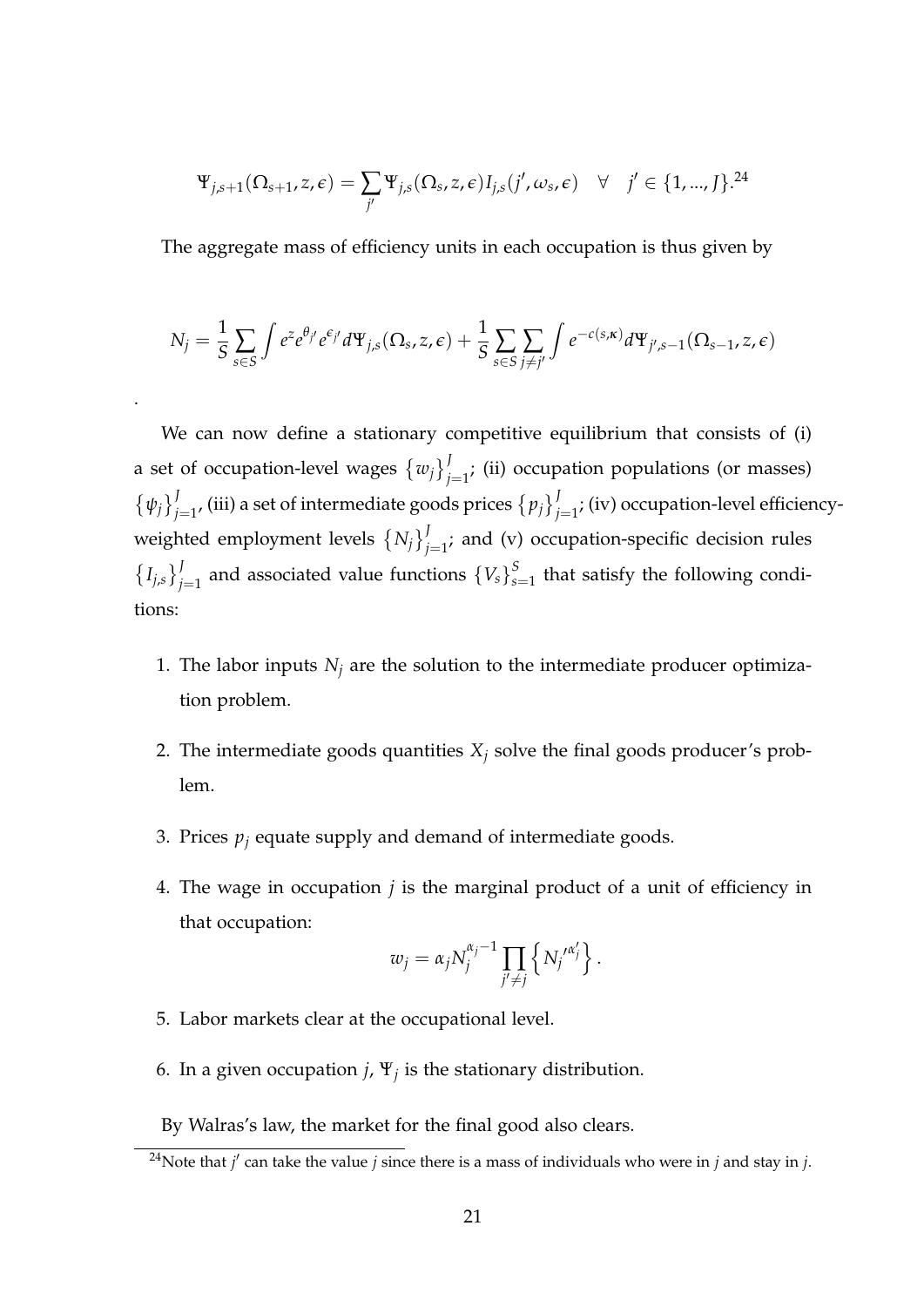## **4 Quantitative Analysis**

### **4.1 Parameter Values**

We separately calibrate our model economy to German and U.S. data; the calibration strategy is identical for the two economies. There is a set of parameters common to the two countries and a set of parameters that differ. The common set of parameters includes the period frequency, the number of occupations *J*, the discount factor *β*, the coefficient of relative risk aversion *γ*, <sup>25</sup> and the life span *S*.

We restrict the analysis to an economy with three occupations grouped according the level of risk: safe (*S*), medium (*M*), and risky *R*. <sup>26</sup> The model period is set equal to 1 year and a worker's lifetime *S* is 35 years. We set the relative riskaversion coefficient *γ* equal to 3, and the discount factor *β* equal to 0.96. The value for  $\gamma$  is well within the range of typically used figures. The value for  $\beta$  is consistent with a real interest rate of 4% in an infinite-horizon economy with complete markets when the period is one year.

The values for the remaining parameters are country-specific. We choose values so that our model economy replicates features of the actual economy. We assume that the distribution of shocks to human capital *z* and the distribution of abilities *θ* are normal:

$$
\epsilon_j \sim N(-0.5\sigma_{\epsilon,j}^2, \sigma_{\epsilon,j}^2),\tag{24}
$$

$$
\theta_j \sim N(-0.5\sigma_{\theta,j}^2, \sigma_{\theta,j}^2),\tag{25}
$$

for *j* in  $\{S, M, R\}$ . We also assume a quadratic mobility cost function  $c(s, \kappa)$ :

$$
c(s,\kappa) = \kappa_0 + \kappa_1 s + \kappa_2 s^2 \tag{26}
$$

$$
u(c) = \frac{c^{1-\gamma}}{1-\gamma}.
$$

<sup>&</sup>lt;sup>25</sup>The utility function  $u(c)$  is of the constant relative risk-aversion class:

<sup>26</sup>We rank the 12 occupations by the variance of the permanent shock. The *S* group of occupations is defined as those with the lowest level of risk and include around 25% of workers. Analogously, the *R* group is the set of occupations with the highest permanent risk that include around 25% of workers.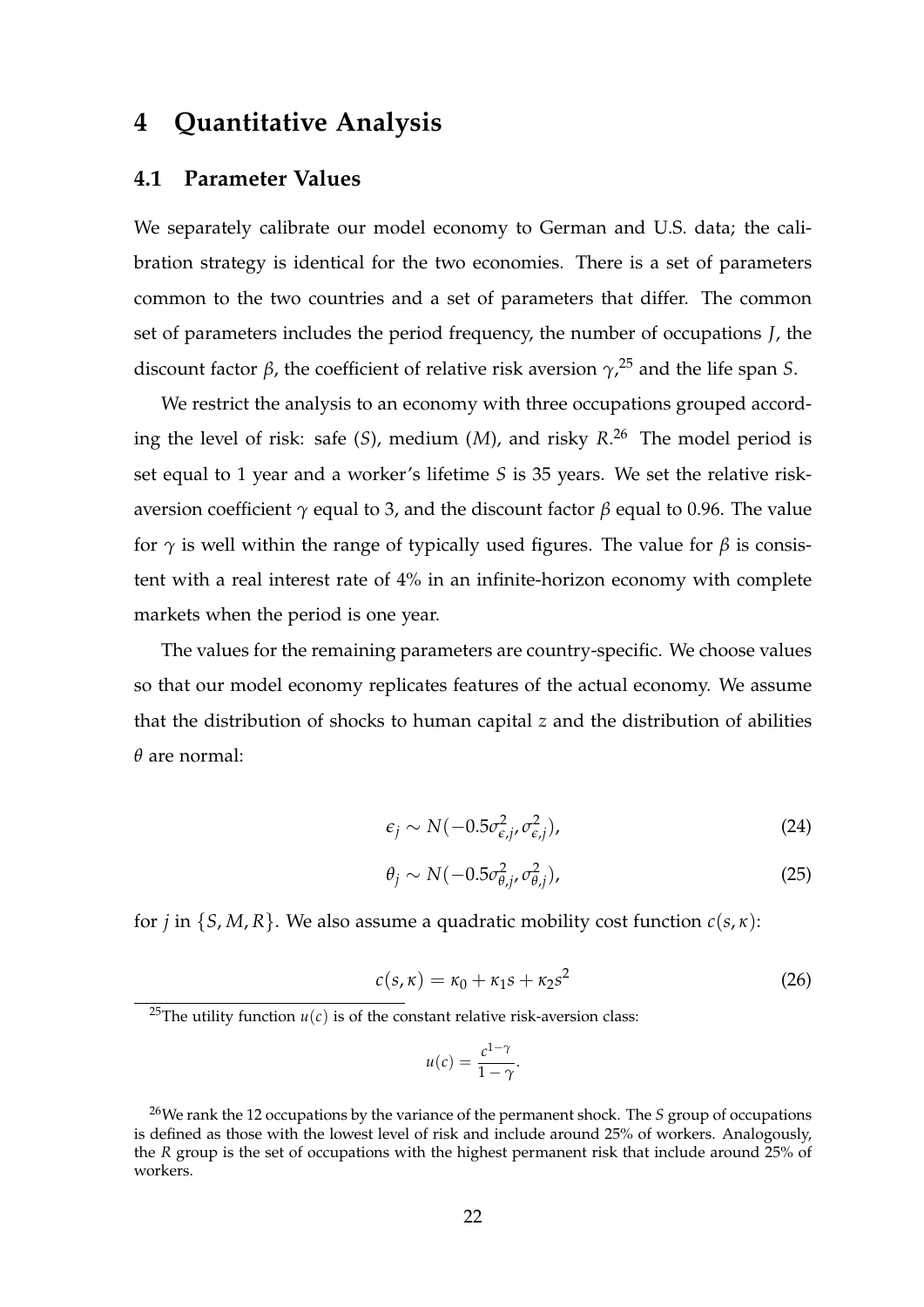The set of parameters that are country-specific is

$$
\Lambda = \left\{ \kappa_0, \kappa_1, \kappa_2, \left\{ \sigma_{\epsilon, j}^2, f_j, \sigma_{\theta, j}^2, \alpha_j \right\}_{j \in S, M, R} \right\},\
$$

where we have included the new parameters  $f_S$ ,  $f_M$ , and  $f_R$  that refer to the initial fractions of workers in each of the three occupations. It is important to note that we do not take the variances as estimated in the empirical part; we calibrate them. By that we mean that the set of  $\big\{\sigma_{\epsilon}^2$ *ǫ*,*j* o*J* includes parameters to be estimated  $j=1$ jointly so that the model delivers a set of moments described below. Since the reduced-form econometric procedure described in Section 2.2 does not consider occupational change, its estimated variances underestimate the true uncertainty workers experience. The reason is simply selection: large negative shocks to labor earnings are the reason workers switch occupations.

The value of some of these parameters can be calculated directly from the data. First, the parameters  $f_S$ ,  $f_M$ , and  $f_R$  correspond to the fractions of the youngest group of workers in each of the three occupations. Of the 26-years-old, 32.5% work in the safe occupation in the United States and 32.95% in Germany. For the medium and the risky occupations, there is more disparity across the two economies. For the medium-risk occupation, the fraction is close to a half for Germany (47.62%) while it is less than 40% for the United States (38.2%). The labor share parameters *α<sup>j</sup>* for *j* ∈ {*S*, *M*, *R*} can be computed outside the model as well. Because the final good employs occupation services, and the amount of those services equals the total amount of efficient units of labor provided by workers in that occupation,  $\alpha_i$  represents the wage bill in occupation *j* as a share of the total wage bill. Therefore, one can calculate *α<sup>j</sup>* as total earnings in occupation *j* as a fraction of total earnings across all occupations.<sup>27</sup>

We choose the values for remaining country-specific parameters so that the model matches a set of moments from the data. Table 3 displays their values for the United States (first column) and for Germany (second column). We first consider the mobility of workers across occupations. In particular, one of the

 $27$ Because production of the final good does not require capital, total output is equal to the total wage bill.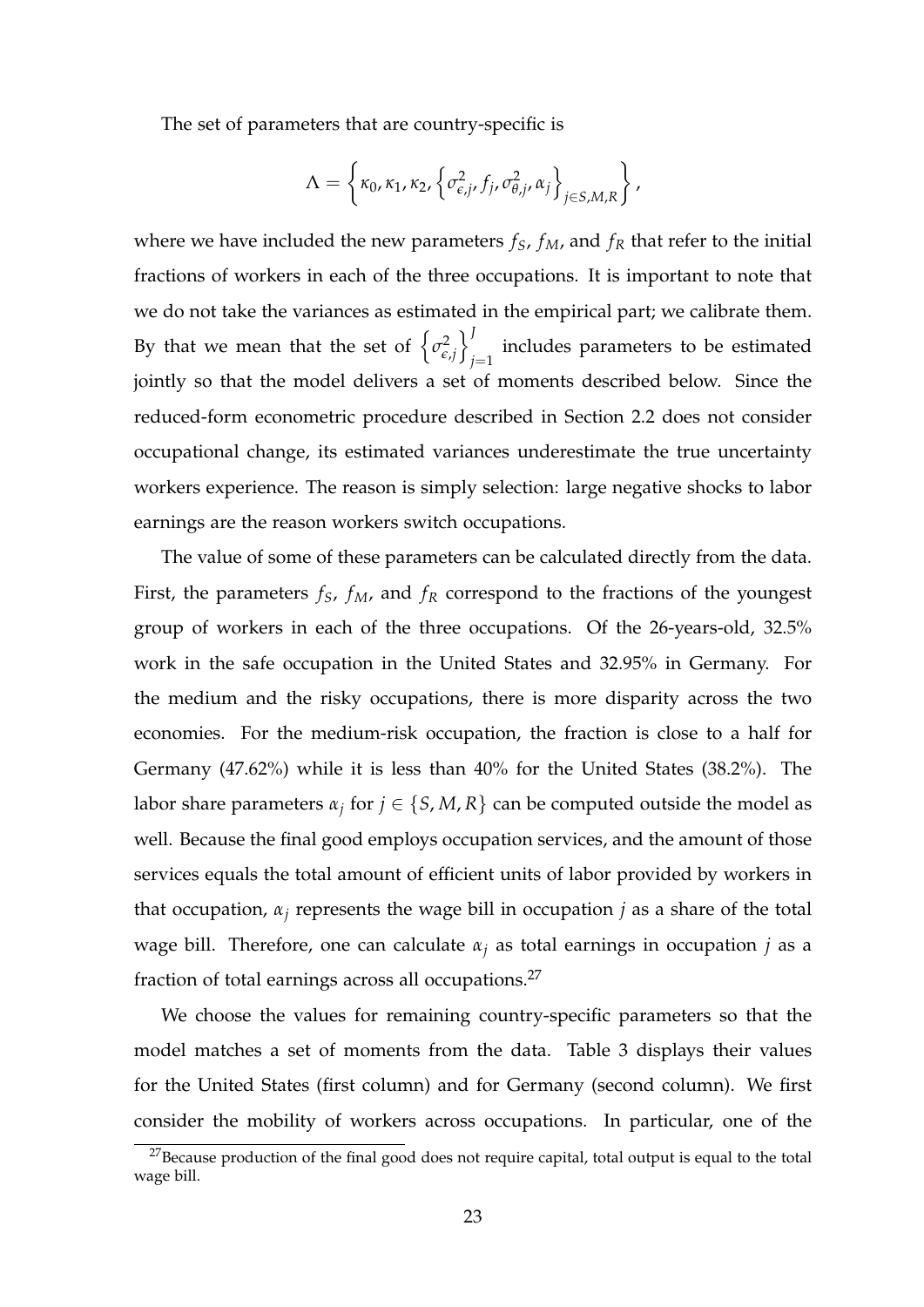moments to match is the average 2-year mobility rates for the young, middle-aged, and old workers. $28$  As before, we compute 2-year mobility rates for each age group (for a total of 33 age groups). We then take the average of those for the 28 to-38-year-olds (young), the 39-to-49-year-olds (middle-aged), and those 50 years or older (old). Section 2.4 reports that mobility is much higher in the United States than in Germany and the difference is largest for young workers. In the United States, about 22.36% of young workers switch occupations in 2 years. This fraction drops to only 19.74% for the middle-aged and to 17.97% for the older group. The corresponding figures for Germany are 4.1%, 2.1%, and 0.9%.

We also target (i) the variance of the log earnings for the 26-year-olds (by occupation) and (ii) the standard deviation of the permanent shocks to labor earnings, also by occupation. To be clear, the variances of permanent shocks to earnings calculated in Section 2.2 are moments for the model to match. Recall that these are estimated for a panel of workers using spells of work in the same occupation. The model counterpart to those moments is computed in an identical way using the methodology described in Section 2.2. Because we aggregate to 3 occupations, we compute the averages of the standard deviations calculated for our original group of 12 occupations (properly weighted).

The middle three rows of Table 3 show the variances of log earnings for the youngest age group in our sample for both Germany and the United States. The variances in Germany are lower than those in the United States by a factor of about 4 for the safest occupation (0.191 vs. 0.052) and a factor of roughly 2 for the riskiest (0.165 vs. 0.089). The variability of permanent shocks to earnings is also higher for U.S. workers—so much so that the variance of the riskiest occupation in Germany is equal to that of the safest occupation in the United States (0.101).

Table 4 displays the values of the parameters for the U.S. and German economies. Mobility costs are higher in Germany than in the United States. Potentially, they could be key in explaining the differences in occupational mobility between these two countries. However, below we show that these higher mobility costs matter

 $28$ Mobility rates now are defined as switches among our 3 occupations grouped by risk, not the original 12 occupations considered earlier.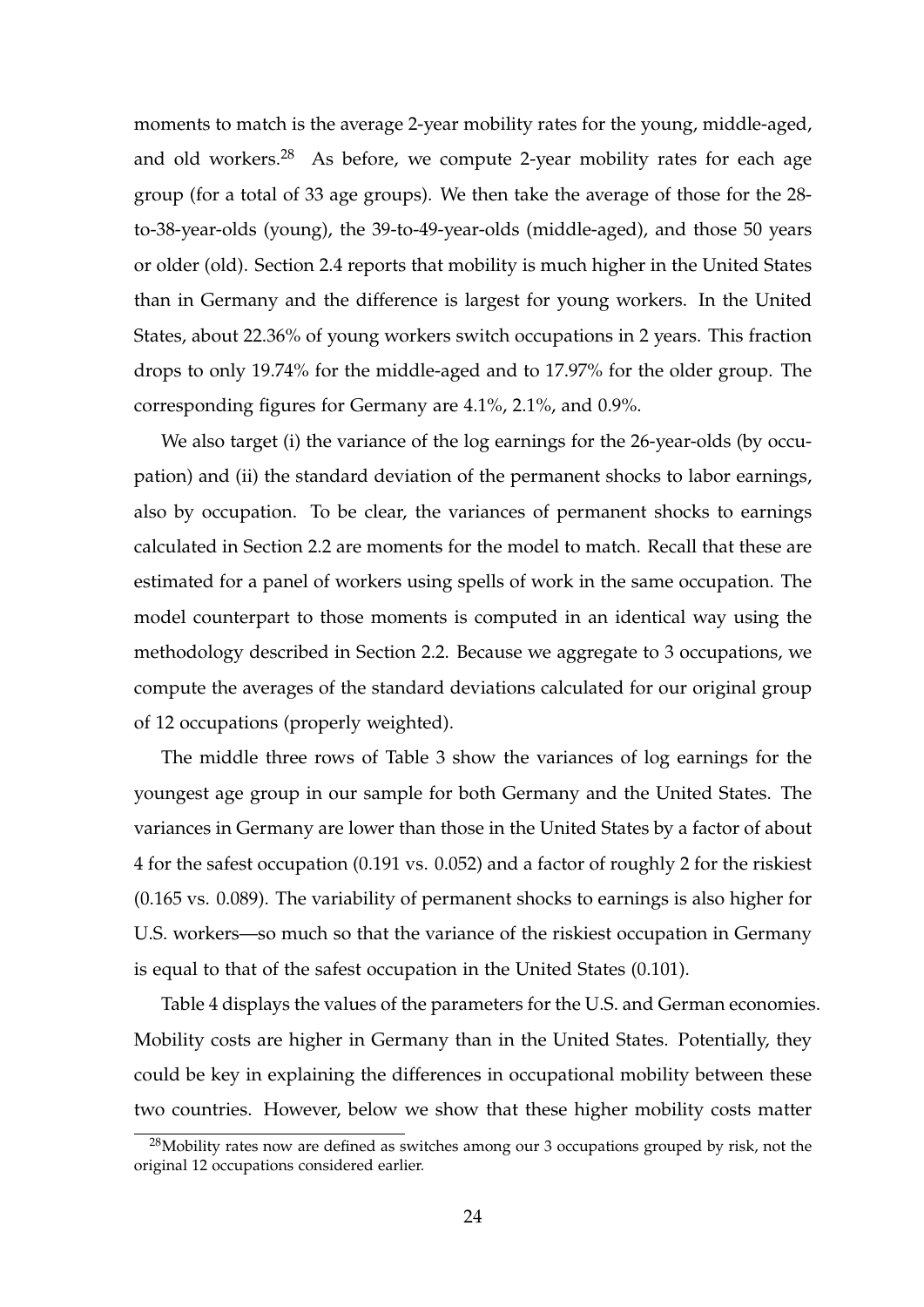little in explaining the differences in mobility rates. The main factor is actually the cross-country differences in the variability of shocks to  $\theta$  and to  $\epsilon$ . As expected, the calibrated variances of the permanent shocks to earnings (the "true" variances of permanent shocks facing workers) are larger than those estimated from spells in the same occupation in Section 2.2 (the targeted moments).

Table 5 shows the targeted moments and the model-simulated moments for the two economies using the parameter values in Table 4. The two sets of numbers are virtually indistinguishable. The only exception is perhaps mobility for the young in Germany, for which the model delivers too high a rate.

Solving the model for the set of parameter values just described delivers an equilibrium distribution of earnings within and across occupations. In equilibrium, individuals' earnings depend on the occupation wage, and on the realizations of the occupation-specific abilities and the shocks to general human capital. In equilibrium, average earnings within an occupation depend on the wage rate for that occupation and the efficiency units of the workers who selected into that occupation. However, insofar as the variances of the shocks affect the sorting of risk-averse workers, they influence the equilibrium distribution of earnings across occupations as well.

In addition to the baseline model economy, we consider three counterfactual economies that are useful for exploring the mechanisms present in the model. At the same time, they are also useful for assessing how changes in taxation affect prices and allocations. In the first counterfactual we assign the tax function of Germany to the U.S. economy (and vice versa). In the second counterfactual, we force workers to face the other country's risk to general human capital. Finally, in the third counterfactual we set  $\theta$  to 0, so that the innate ability in each occupation is 1 for each worker. In Tables 6, 7, and 8 we present the results for the eight economies we consider (four economies for each country). The next sections summarize these results.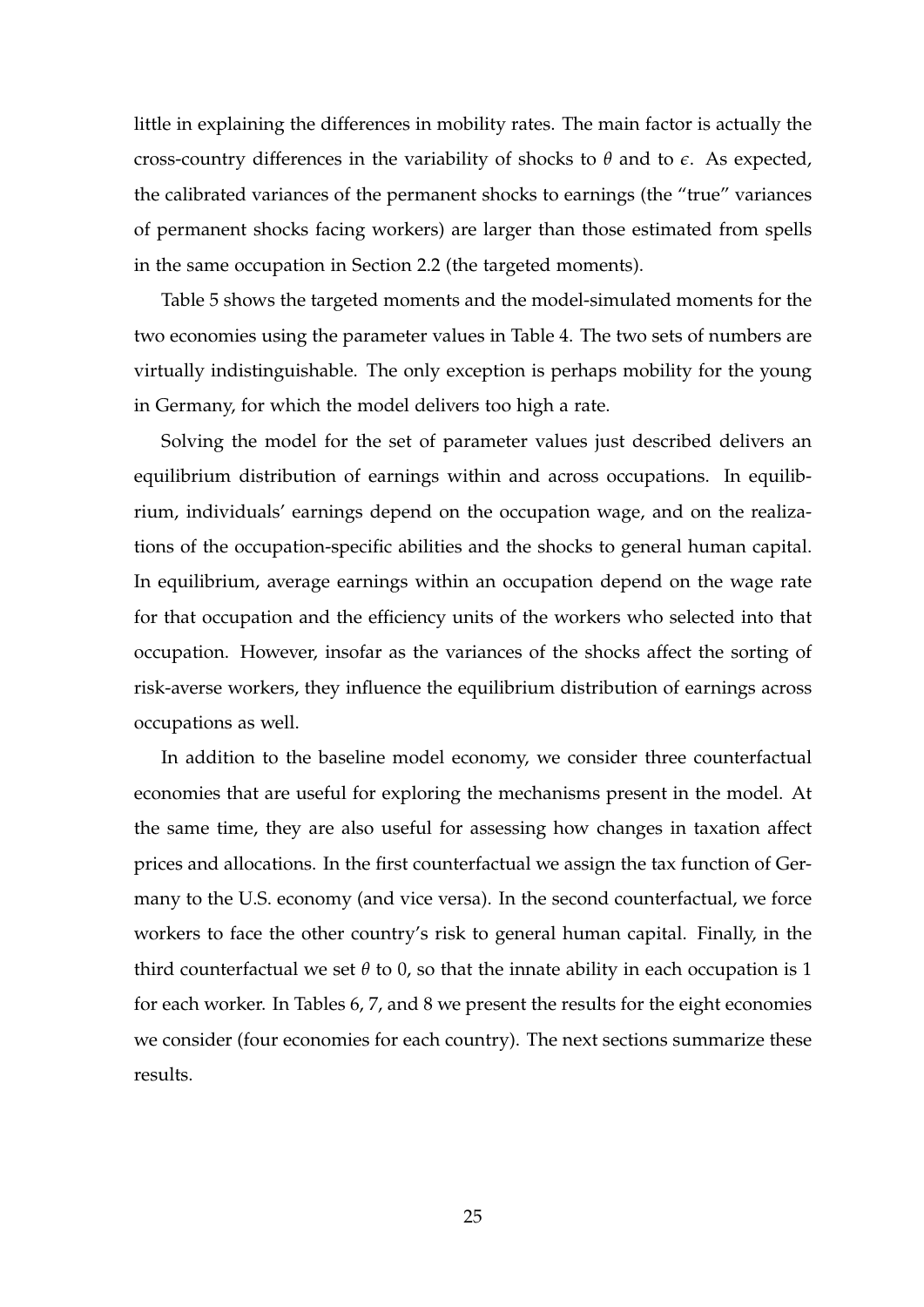### **4.2 The Effect of Social Insurance: Tax Reforms**

We first analyze the U.S. economy with the more progressive German income tax. All other parameters remain the same.<sup>29</sup> The third column of Table 6 presents the results. Giving U.S. workers more social insurance raises occupational mobility. Workers now switch on average 4.3 times over their lifetimes (38.7% higher than in the baseline). The average mobility rate over the life cycle is now 20% (1.5 percentage points higher than in the baseline). More insurance encourages experimentation. The discovery of one's innate abilities happens sooner. Also, risky occupations become more attractive, but because they are risky, large number of workers leave those occupations as well.

The higher mobility rate leads to a better assignment of workers to occupations. That better assignment leads to sizable increases in output: It rises from 0.728 to 0.755 (an increase of 3.65%). Inequality, measured by the variance of log earnings, rises from 0.7 to 0.722 (third line). Note, however, that earnings here refer to pre tax earnings. More social insurance leads to a lower volatility of after-tax earnings. To summarize, more social insurance, everything else constant, raises aggregate output and increases mobility.

The fourth column of Table 7 shows the shares of workers and mean earnings in each occupation. Both in the baseline economy and in the counterfactual the medium-risk occupation is the largest. The smallest is also the riskiest, which also happens to have the highest level of mean earnings. In both cases there is a positive correlation between the level of risk and mean earnings, confirming the results of Cubas and Silos (2017). The higher the risk workers face, the higher the mean earnings. This result is a consequence of the selection of the highestproductivity workers. Compared with the baseline economy, the economy with German taxes exhibits a larger risky occupation, a similar-in-size safe occupation, and a smaller medium-risk occupation. With more insurance, the risky occupation becomes more attractive, and so in equilibrium more workers select into it. As a

<sup>&</sup>lt;sup>29</sup>This is a revenue-neutral experiment. We adjust the parameter  $\phi_0$  in the tax function, so that the revenue-to-GDP ratio are the same in the U.S. baseline economy and in the U.S. economy with German progressivity.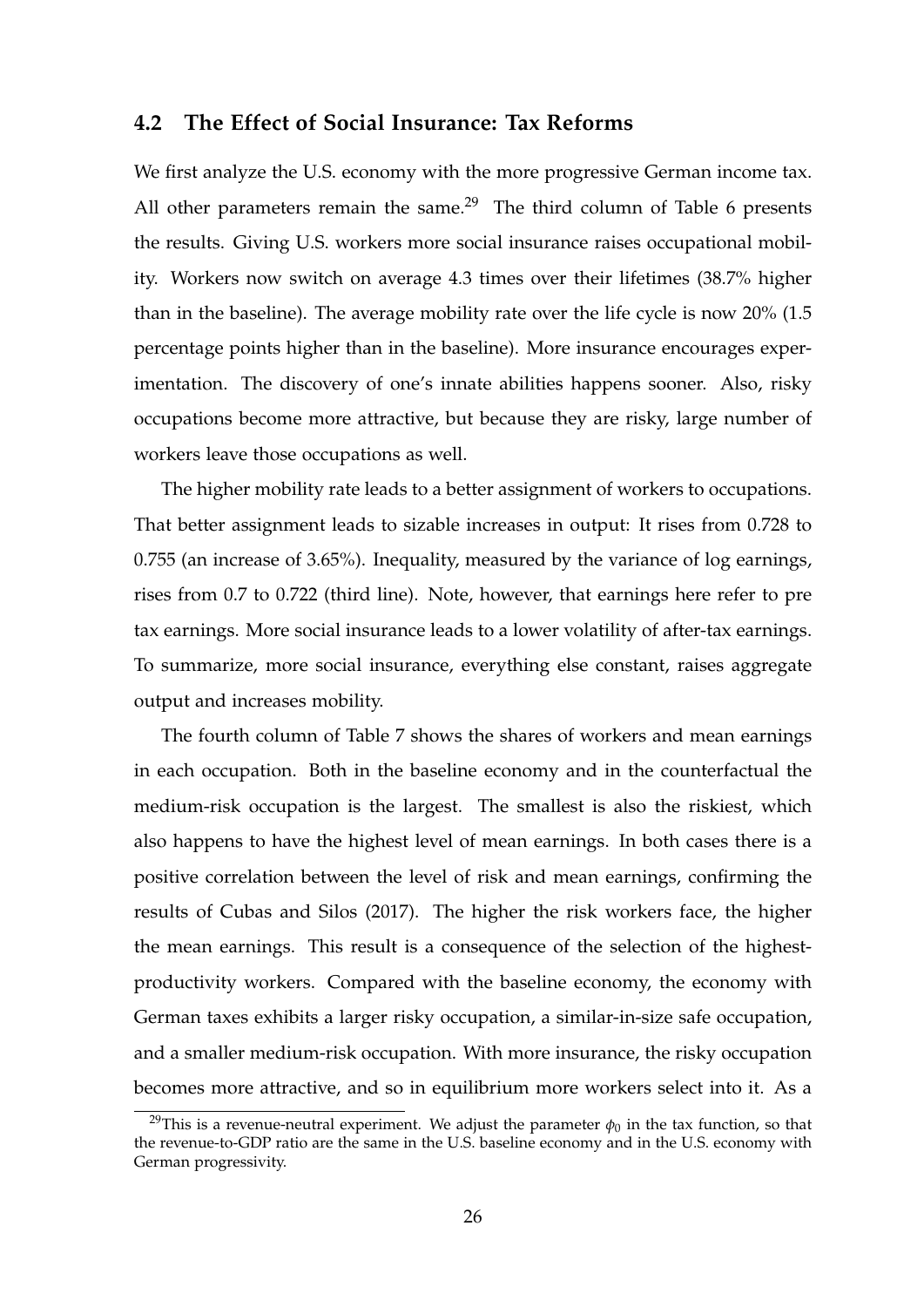result, the marginal worker in the risky occupation is of lower ability, contributing to the lower mean earnings.

To investigate the welfare effects of such a policy change, we compute the consumption equivalent variation (CEV). This measure is the uniform percentage change in consumption, at each date and in each event, needed to make a household indifferent between being born into the baseline economy (the U.S. tax system) and being born into the counterfactual economy (the United States with the German tax system). A positive CEV reflects a welfare increase caused by the policy change. Table 8 shows the results. The second column shows that when U.S. workers enjoy Germany's insurance their welfare rises by 2.55%. There are two reasons for this increase. First, it is a result of the standard consumption-smoothing because of the extra insurance. Second, the higher output, a consequence of the better assignment of workers to occupations.

The seventh column of Table 6 shows the results of the alternative experiment: assigning to Germany the less progressive tax system of the United States. Contrary to the previous case and, as expected, occupational mobility declines. This is clear by observing the seventh column of Table 6, which shows the decrease of both the average times workers change occupations (from 0.45 in the baseline to 0.35) and the average mobility rate (from 2.5% to 2%). Because U.S. labor taxation discourages risk-taking, workers experiment less. The lower degree of experimentation leads to lower-quality matches. Aggregate output suffers as a result, and relative to the baseline German economy, this counterfactual economy yields 2.6% fewer goods. Pre tax earnings inequality, measured by the variance of log earnings, falls as well. However, because U.S. taxes are less progressive, after-tax earnings inequality rises. The fifth column of Table 7 shows that there is a substantial increase in the proportion of workers in the risky occupation. Compared with the baseline economy, this economy is much less uncertain. Recall that the riskiest occupation in Germany is as risky as the safest occupation in the United States As a result, the proportion of workers in the safest and medium-risk occupations decreases. Consequently, mean earnings decrease in all occupations but much more in the risky one due to the inclusion of low-productivity workers.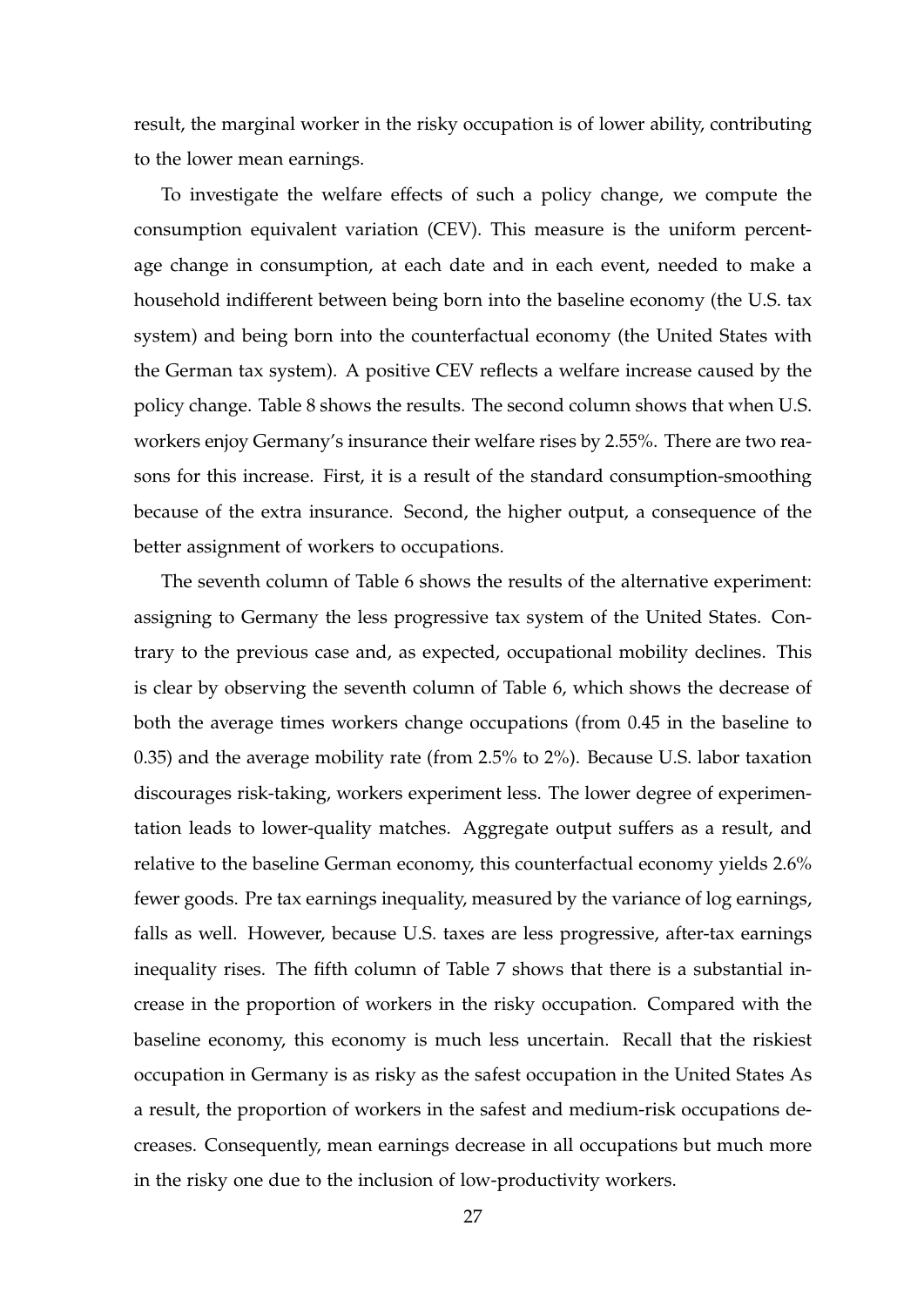Regarding the share—measured by the fraction of workers—in each occupation, the results of this counterfactual exercise are qualitatively similar. With less insurance, the fraction of German workers in the risky occupation is almost the same but there are fewer of them in the medium-risk occupation and more in the safe one. Again, as for the United States, there is also compensation for risk in Germany. We also compute CEV for this case and find there are substantial welfare losses, especifically on the order of 4.5% compared with the baseline German economy. As shown below, the combination of high earnings (i.e., consumption) volatility and lower output is responsible for large welfare losses from adopting this policy.

We estimate the logit regressions presented in the empirical part but use modelgenerated data. Specifically, we regress the occupational mobility and the realization of the negative shocks of the calibrated stochastic process. Table 9 shows the effect of insurance on occupational mobility. For the United States (columns 2 and 3), as more insurance is provided to workers, the more workers change occupations and thus the coefficient is negative and larger (in absolute value) than the baseline case. The same effect is observed for Germany when we assign their workers the lower level of U.S. insurance; the coefficient is still negative but smaller in absolute value.

### **4.3 The Effect of Earning Shocks: United States versus Germany**

Our second counterfactual is to assign each of the baseline economies the earnings shocks of the other. In this way, we explore the implications of changing the magnitude of the permanent shocks to the general human capital (exogenous in our model) on the same set of macroeconomic aggregates.

We start by analyzing the U.S. economy but now with the shocks of the magnitude estimated for Germany. As shown in the fourth column of Table 6, as expected, when U.S. workers face much lower permanent shocks to earnings, mobility rates drop substantially: The average mobility rate is almost 14 percentage points lower than in the baseline economy (from 18.5% to a value of 4.9%). The average occupational changes fall from 4.3 to 0.97. This drop implies that Germany's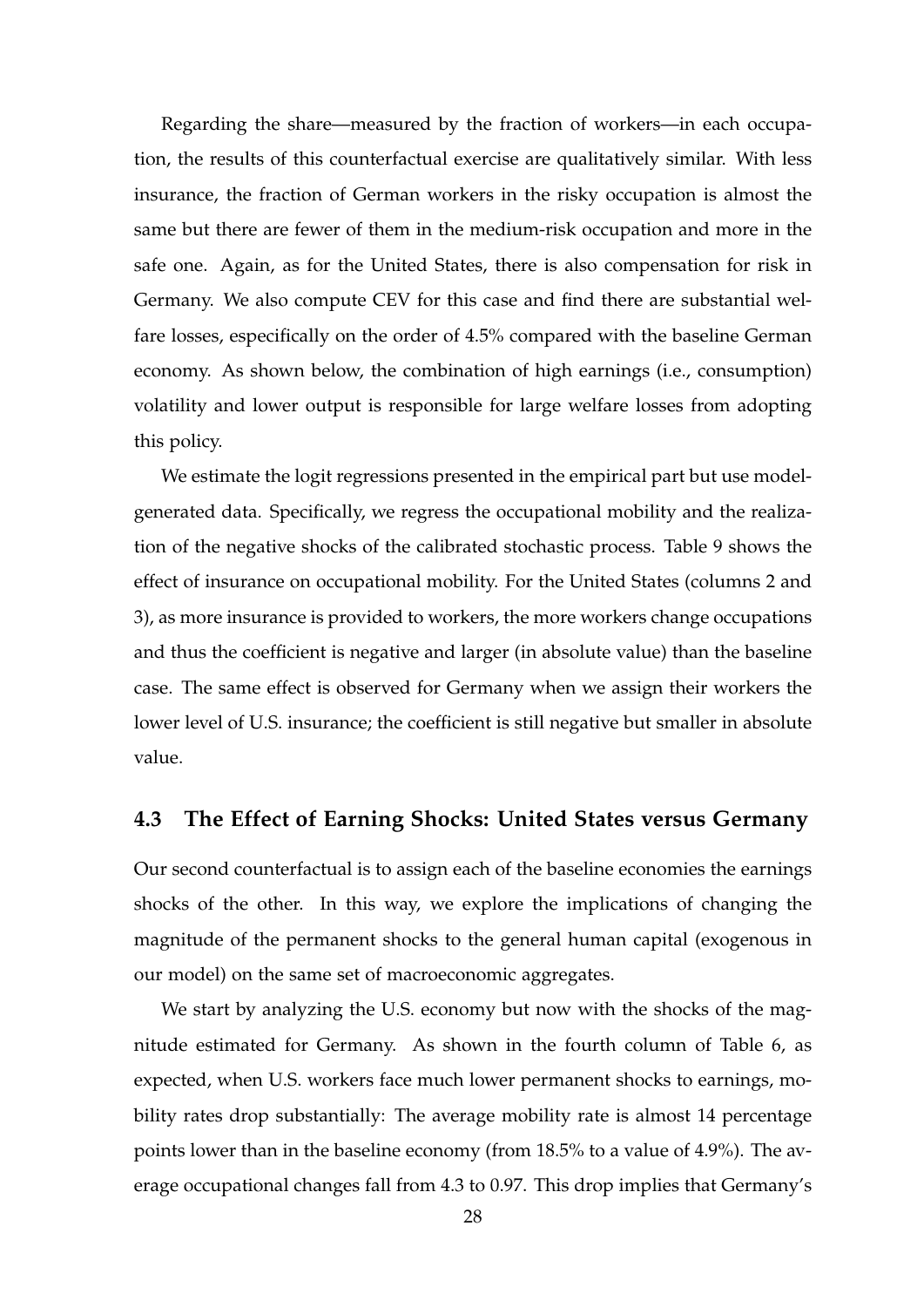lower shocks volatility is responsible for its low mobility rates. Higher mobility costs play a minor role. Because the high-productivity workers are much less productive (the right tail is much shorter now), aggregate output falls by close to 40%. Earnings inequality falls almost in the same proportion as well because there is less experimentation owing to the fact workers have fewer risk taking opportunities and, as a result, the equilibrium earnings distribution shrinks.

Although output significantly drops, workers now live in an economy with permanent shocks that are substantially lower in magnitude (the variance of shocks are on average one quarter of those estimated for the baseline economy); thus, this effect dominates and as a result renders a welfare gain of 3.73% (see the third column in Table 8).

In the same way, we assign German workers the permanent shocks of the U.S. economy. Everything else equal, German workers will now live in a much riskier economy, although this economy will offer them better opportunities. As a result, occupational mobility substantially increases as shown in the fourth column of Table 6. The average occupational change during a worker's lifetime increases from 0.35 to 2.16 and the average mobility rate increases almost 10 percentage points (from 2% to 11.8%). As noted earlier, the magnitude of the permanent shocks explains the bulk of the cross-country differences in the observed occupational mobility. The large increase in mobility results in a better sorting of workers and thus a substantially higher level of output, which increases by 23%. Because of the better sorting inequality increases.

As in the case of the tax reforms, we run the logit regressions using the output of the model in these counterfactual exercises. Table 9 shows the effect of the shocks on occupational mobility. For the United States (columns 2 and 4), as workers face shocks lower in magnitude compared with the baseline, the propensity to change occupations decreases. On the contrary, when German workers face the larger U.S. shocks, the propensity to switch increases.

There is no contradiction in finding that a lower variance of shocks decreases mobility, but a lower variance of earnings — because of more progressive taxes increases mobility. With more progressive taxes, the cutoff value of productivity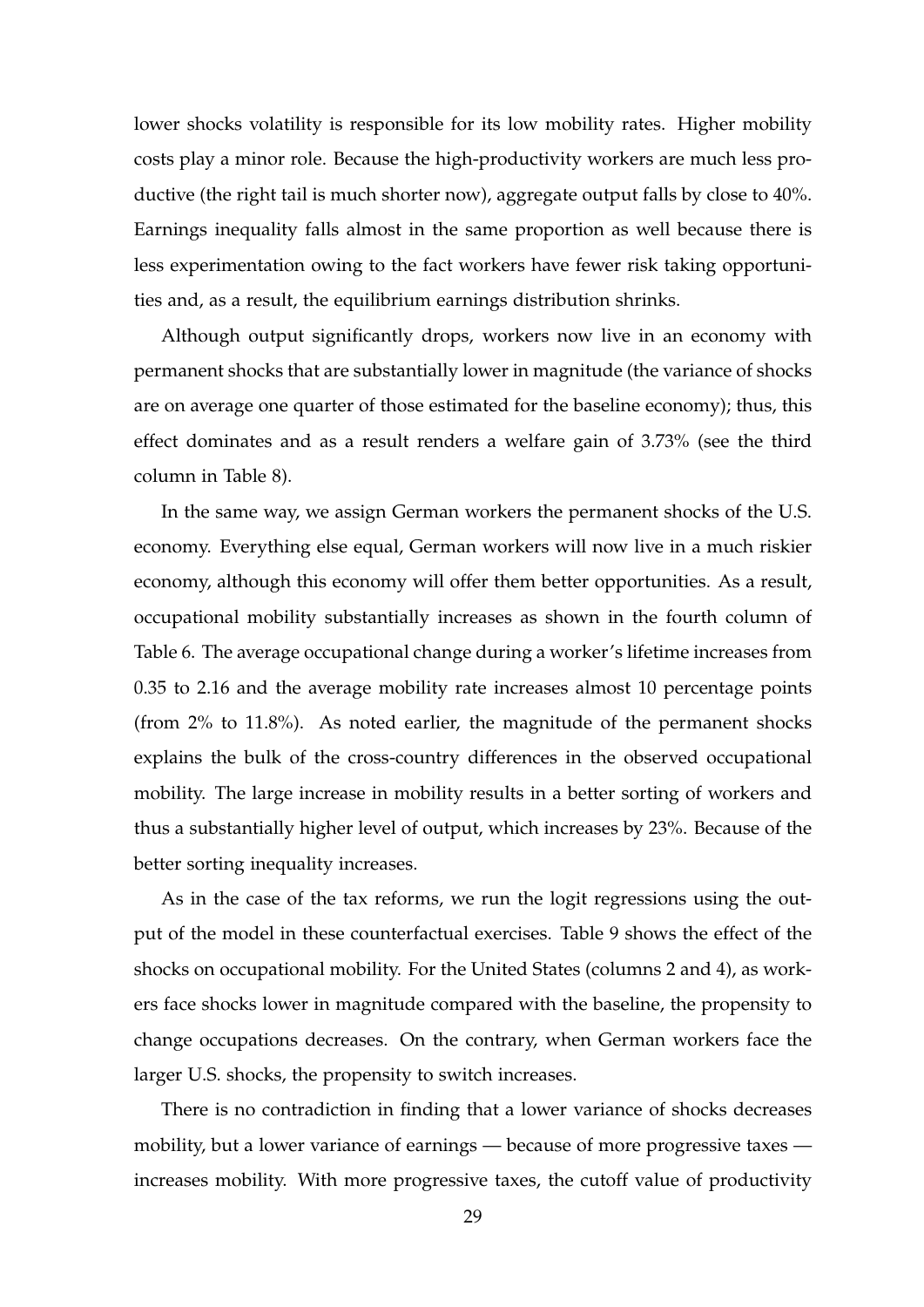that induces a worker to stay in an occupation, rises. Because the distribution of shocks remains the same, there is now a higher probability of a realization below this cutoff value, encouraging the worker to switch. When the variance of earnings shocks decreases, the uncertain occupation becomes more attractive. This increases mobility, everything else constant. However, low realizations of shocks are now less likely — because of the lower variance — which reduces mobility. The second effect dominates.

#### **4.4 The Case of Homogeneous Workers**

The last counterfactual economy we examine is one in which there is no heterogeneity in ex ante abilities to work in different occupations or comparative advantages. Specifically, in this counterfactual economy, abilities for working in different occupations are the same and normalized to unity. In this way, we eliminate the mobility that occurs for the process of discovery of workers comparative advantage.

In both countries, occupational mobility increases (see columns 5 and 9 in Table 6). Without occupation-specific abilities, workers have worse occupation matches and thus they are less attached to them. As a result, for the same shocks they move more often than in the baseline case. The changes in the shares of workers in each occupation are small compared with the previous counterfactuals, and mean earnings in each of them change in the same direction as previously observed.

As already mentioned, the fact that  $\theta$  is set to 1, produces worse matches of workers into occupations compared with the baseline case in which workers have occupation-specific abilities. This worse sorting lowers productivity and, as a result, output. Output is 13% lower for the United States and 8.5% lower for Germany. Although occupational mobility is higher, the fact that workers are much more similar compared to the baseline case (ex ante homogeneous) implies that pre tax earnings volatility also decreases in both countries. For the United States the variance of log earnings decreases from 0.7 in the baseline to 0.559 when *θ* is 1. In Germany the variance of log earnings drops from 0.179 to 0.127. Interestingly, these experiments allow us to explore the sources of earnings inequality. For the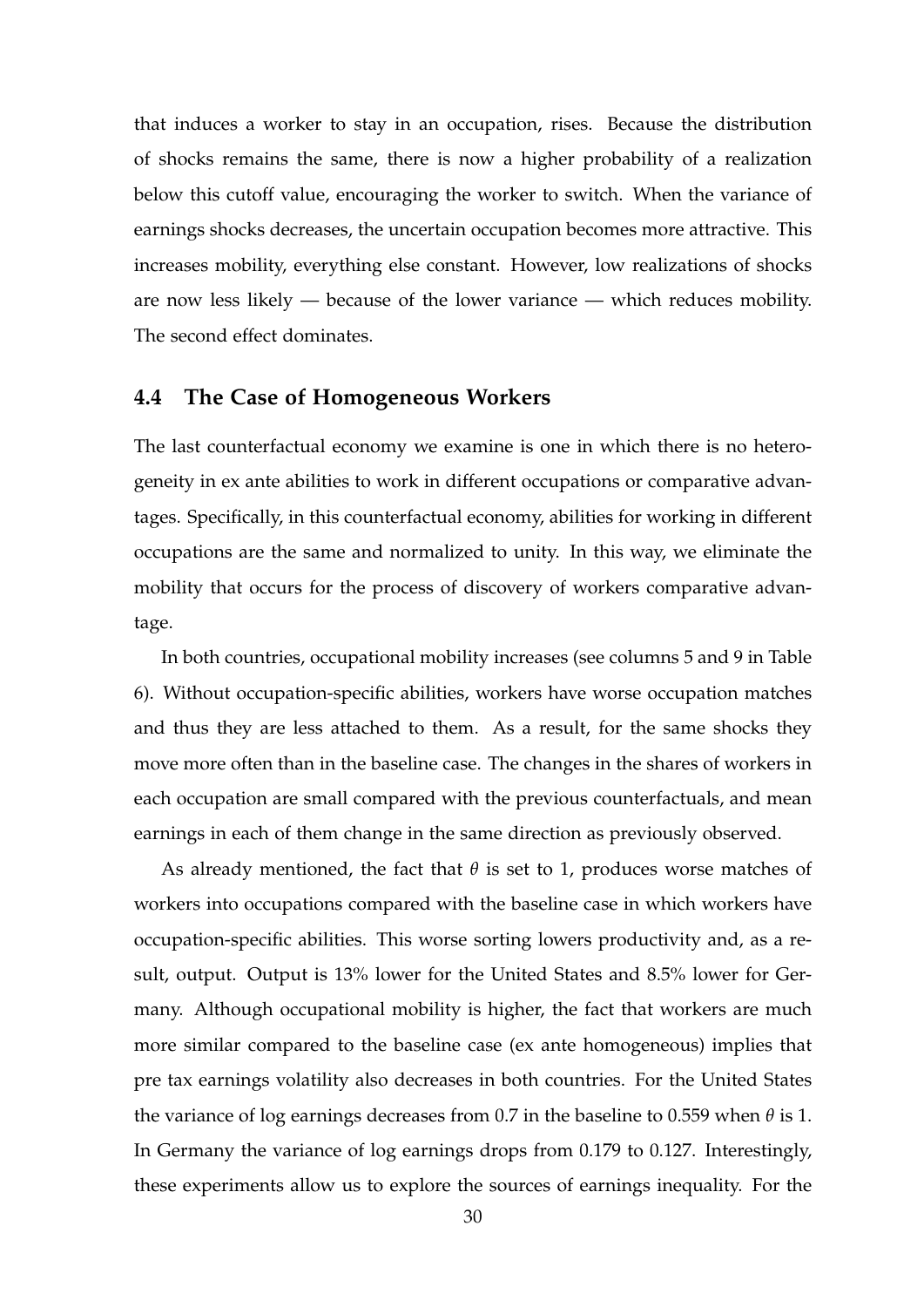United States, the magnitude of the drop in the variance of log earnings in the counterfactual exercise shows that about 20% of the inequality is due to shocks to *θ*, while the remainder is due to  $ε$ -shocks. In Germany, 30% of the inequality is due to shocks to *θ*.

### **5 Concluding Remarks**

This paper uncovers a new mechanism through which social insurance policies improve the matching of workers to occupations. It does so by proposing a dynamic framework in which insurance mitigates the natural uncertainty of career changes. At the early stages of a worker's career, that uncertainty is mainly about occupation-specific innate abilities. Later in the life cycle, earnings risk in prospective occupations becomes more important. Insurance through redistributive taxation induces workers to bet on career changes, helping them to find their best occupational fit. To quantify the importance of this channel, we take a close look at earnings and occupation dynamics of two economies: Germany and the United States.

We document new facts on earnings risk and its relationship with occupational mobility for Germany and the United States. We find that workers experience substantial earnings uncertainty and that earning shocks are occupation-specific. In addition, cross-country differences in earnings volatility explain the bulk of differences in occupational mobility across countries. Equipped with a quantitative model that describes those data well, we find that better insurance leads to substantial increases in output and welfare, as well as changes in pre tax earnings inequality. Our findings appear to support proposals such as Denmark's *Flexicurity* policies. Those policies stress the importance of maintaining a fluid and flexible labor market, while insulating workers from adverse earnings shocks. This paper shows that the second aspect of the policy partly determines the first: insurance begets mobility. The model shown here can be the starting point for the evaluation of specific policies in which risk, insurance, and career mobility are fundamental elements.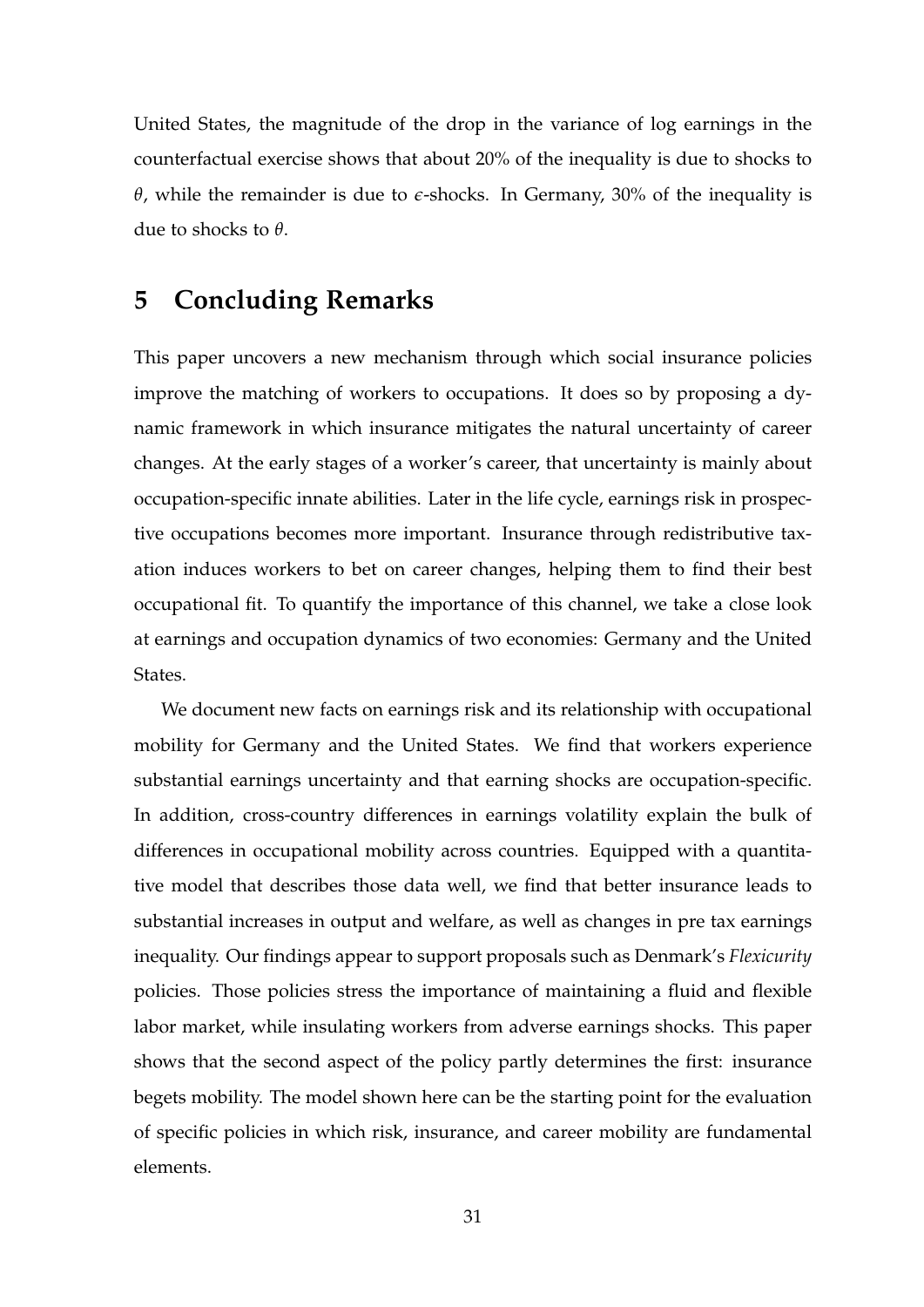To focus on our proposed main mechanism, we abstract from many aspects of the labor market. The omissions may also account in part for individuals' occupational choices. For instance, we take earnings volatility as exogenous. Nonetheless, that volatility is key in explaining cross-country differences in mobility. We hope that these and other findings encourage future research on what causes the observed risk across countries and across occupations to vary so widely. For instance, exploring the role of labor market institutions and technological change in explaining cross-country differences in the variance of shocks seems a promising avenue.

We believe our paper offers a new perspective for understanding labor markets, as well as providing new insights on the welfare effects of missing insurance markets. For instance, our results on inequality shed light on the effect of policies targeted to modify initial conditions and those directed at shocks over an individual's working lifetime.

Finally, other types of extensions can also deliver important results. For example, our work has focused on one policy—income taxation—but other types of policies could have similar effects: the provision of health insurance or transfers targeted at children, among others. In addition, the model could be enriched by incorporating self-insurance with a more or less rich asset structure. That extension can yield intriguing insights about the interaction of private and social insurance in determining workers' career choices.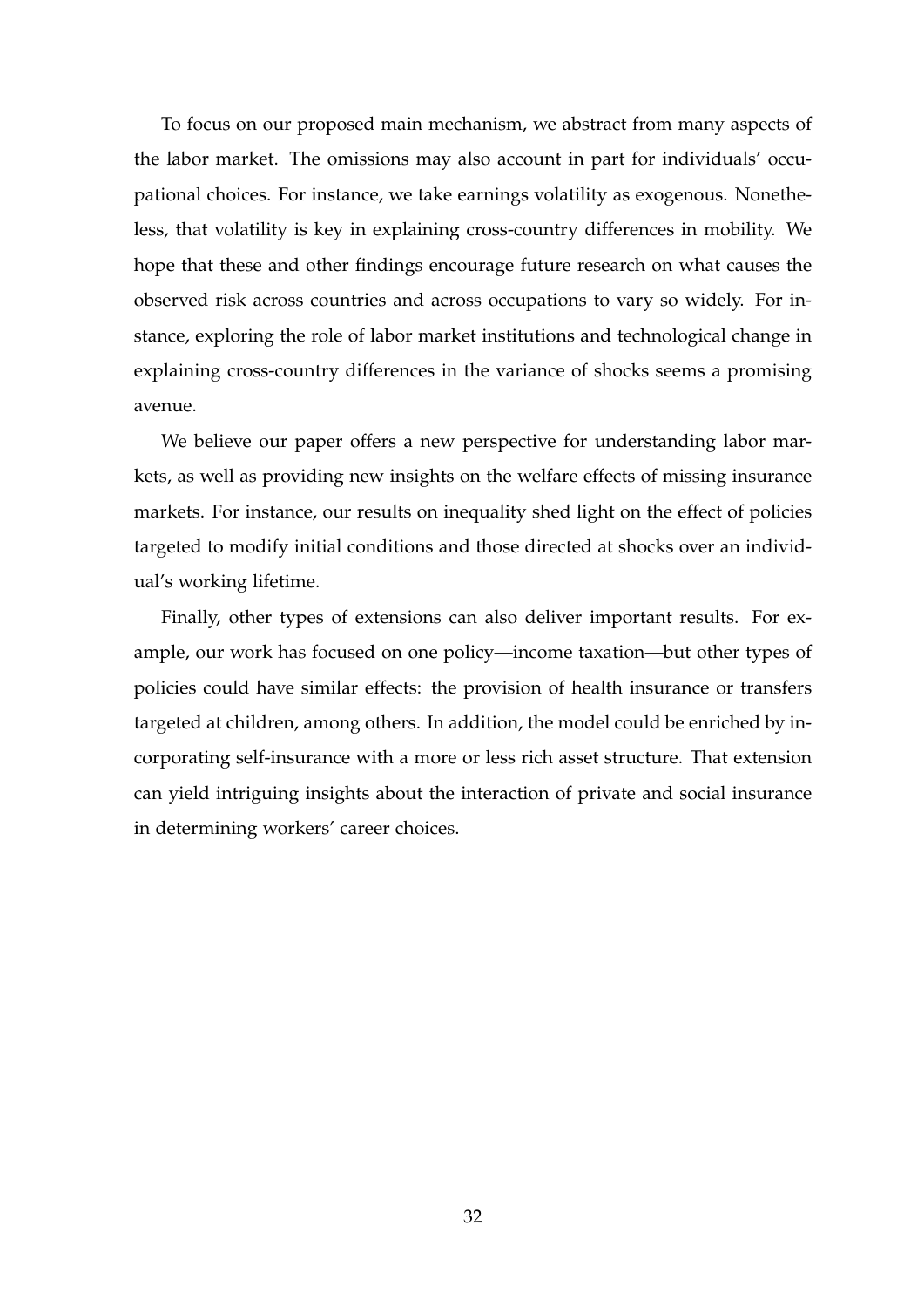## **References**

- Acemoglu, D., and R. Shimer (1999): "Efficient Unemployment Insurance," *Journal of Political Economy*, 107(5), 893–928.
- (2000): "Productivity Gains from Unemployment Insurance," *European Economic Review*, 44(7), 1195–1224.
- Ales, L., M. Kurnaz, and C. Sleet (2015): "Technical Change, Wage Inequality, and Taxes," *American Economic Review*, 105(10), 3061–3101.
- Benabou, R. (2002): "Tax and Education Policy in a Heterogeneous-Agent Economy: What Levels of Redistribution Maximize Growth and Efficiency?," *Econometrica*, 70(2), 481–517.
- Berliant, M., and M. Gouveia (1993): "Equal sacrifice and incentive compatible income taxation," *Journal of Public Economics*, 51(2), 219–240.
- Carroll, C. D., and A. A. Samwick (1997): "The Nature of Precautionary Wealth," *Journal of Monetary Economics*, 40(1), 41–71.
- Conesa, J. C., S. Kitao, and D. Krueger (2009): "Taxing Capital? Not a Bad Idea after All!," *American Economic Review*, 99(1), 25–48.
- Conesa, J. C., and D. Krueger (2006): "On the optimal progressivity of the income tax code," *Journal of Monetary Economics*, 53(7), 1425–1450.
- Cubas, G., and P. Silos (2017): "Career Choice and the Risk Premium in the Labor Market," *Review of Economic Dynamics*, 26, 1–18.
- Dillon, E. W. (2017): "Risk and Return Tradeoffs in Lifetime Earnings," Discussion paper, Arizona State University, Department of Economics.
- Eaton, J., and H. S. Rosen (1980a): "Labor Supply, Uncertainty, and Efficient Taxation," *Journal of Public Economics*, 14(3), 365–374.

(1980b): "Optimal Redistributive Taxation and Uncertainty," *Quarterly Journal of Economics*, 95(2), 357–364.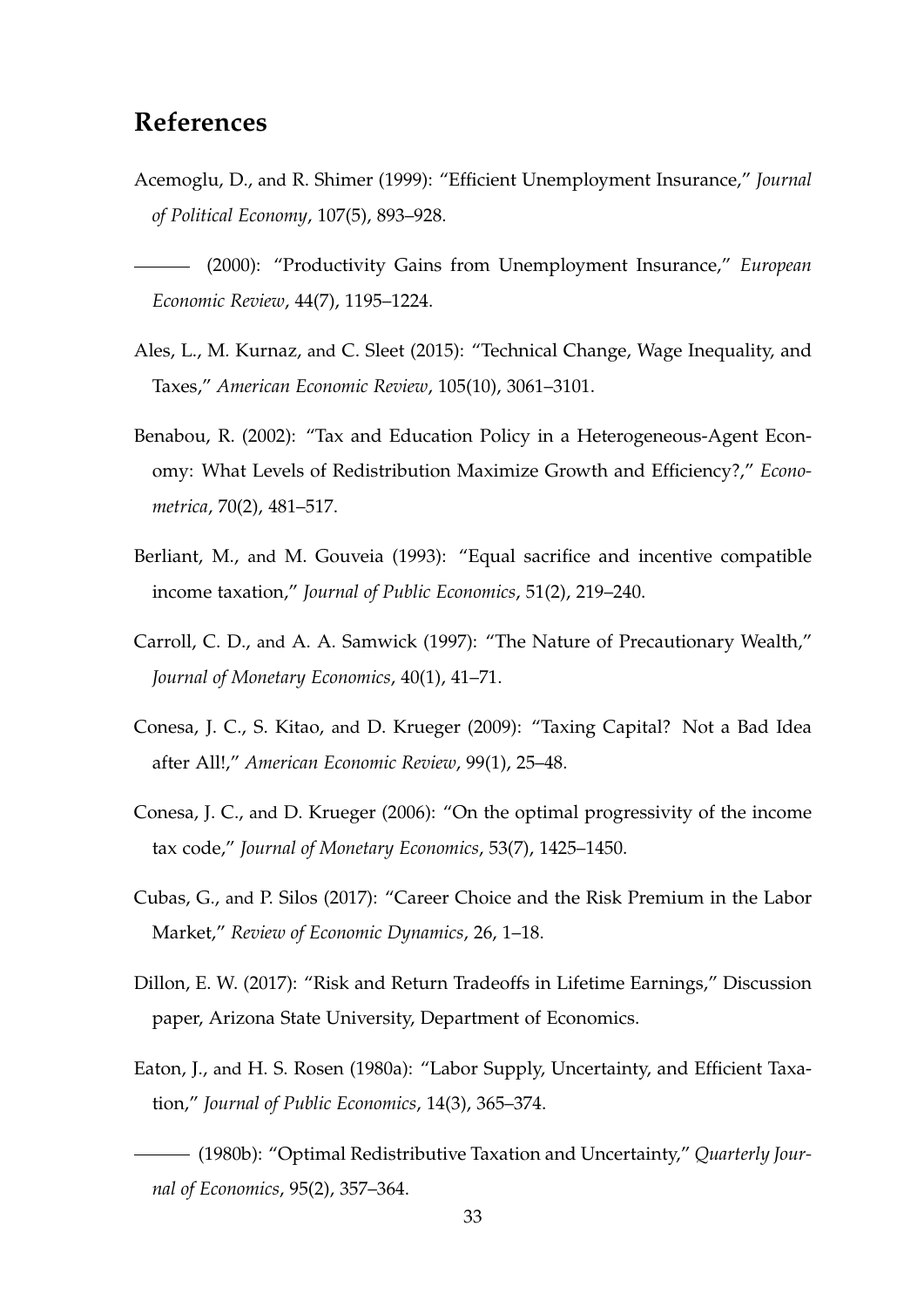- Frick, J. R., S. P. Jenkings, D. R. Lillard, O. Lipps, and M. Wooden (2007): "The Cross-National Equivalent File (CNEF) and Its Member Country Household Panel Studies," *EconStor Open Access Articles*, pp. 627–654.
- Golosov, M., N. Kocherlakota, and A. Tsyvinski (2003): "Optimal Indirect and Capital Taxation," *Review of Economic Studies*, 70(3), 569–587.
- Groes, F., P. Kircher, and I. Manovskii (2015): "The U-Shapes of Occupational Mobility," *Review of Economic Studies*, 82(2), 659–692.
- Guner, N., R. Kaygusuz, and G. Ventura (2014): "Income Taxation of U.S. Households: Facts and Parametric Estimates," *Review of Economic Dynamics*, 17(4), 559– 581.
- Hawkins, W. B., and J. Mustre del Rio (2012): "Financial frictions and occupational mobility," Discussion paper.
- Heathcote, J., K. Storesletten, and G. L. Violante (2014): "Optimal Tax Progressivity: An Analytical Framework," Staff Report 496, Federal Reserve Bank of Minneapolis.
- Holter, H. A., D. Krueger, and S. Stepanchuk (2015): "How Does Tax Progressivity and Household Heterogeneity Affect Laffer Curves?," PIER Working Paper Archive 14-039, Penn Institute for Economic Research, Department of Economics, University of Pennsylvania.
- Huggett, M., G. Ventura, and A. Yaron (2011): "Sources of Lifetime Inequality," *American Economic Review*, 101(7), 2923–54.
- Jovanovic, B. (1979): "Job Matching and the Theory of Turnover," *Journal of Political Economy*, 87(5), 972–990.
- Kambourov, G., and I. Manovskii (2008): "Rising Occupational and Industry Mobility in the United States: 1968-97," *International Economic Review*, 49(1), 41–79.

<sup>(2009): &</sup>quot;Occupational Mobility and Wage Inequality," *Review of Economic Studies*, 76(2), 731–759.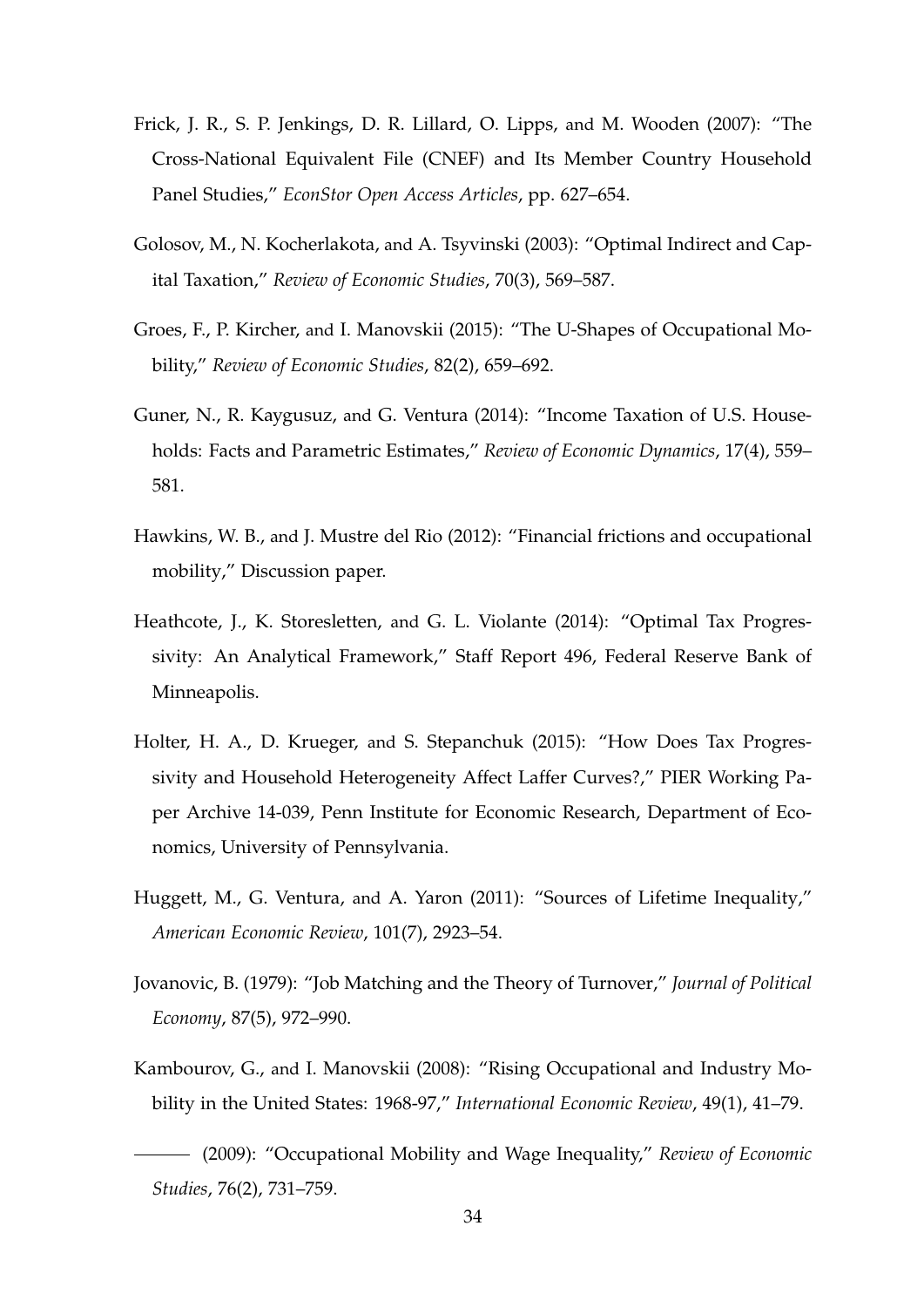- Keane, M. P., and K. I. Wolpin (1997): "The Career Decisions of Young Men," *Journal of Political Economy*, 105(3), 473–522.
- Lee, S. Y., and A. Seshadri (2016): "On the Intergenerational Transmission of Economic Status," Discussion paper, University of Wisconsin-Madison.

(2017): "Economic Policy and Equality of Opportunity," Discussion paper.

- Low, H., C. Meghir, and L. Pistaferri (2010): "Wage Risk and Employment Risk over the Life Cycle," *American Economic Review*, 100(4), 1432–67.
- Miller, R. A. (1984): "Job Matching and Occupational Choice," *Journal of Political Economy*, 92(6), 1086–1120.
- Mirrlees, J. A. (1974): *Notes on welfare economics, information and uncertainty*. Balch, M., McFadden, D., Wu, S. (Eds.), Essays on Economic Behavior under Uncertainty. North-Holland, Amsterdam: Oxford University Press.
- Neumuller, S. (2015): "Inter-industry wage differentials revisited: Wage volatility and the option value of mobility," *Journal of Monetary Economics*, 76(C), 38–54.
- Papageorgiou, T. (2014): "Learning Your Comparative Advantages," *Review of Economic Studies*, 81(3), 1263–1295.
- Rothschild, C., and F. Scheuer (2013): "Redistributive Taxation in the Roy Model," *Quarterly Journal of Economics*, 128(2), 623–668.
- Roy, A. D. (1951): "Some Thoughts on the Distribution of Earnings," *Oxford Economic Papers*, 3(2), 135–146.
- Schupp, J., M. Kroh, J. Goebel, S. Bartsch, M. Giesselmann, M. Grabka, P. Krause, E. Liebau, D. Richter, C. Schmitt, D. Schnitzlein, F. Peter, and I. Tucci (2013): "German Socio-Economic Panel (SOEP), data of the years 1984-2012, version 29, SOEP, 2013," Discussion paper.
- Seshadri, A., and K. Yuki (2004): "Equity and efficiency effects of redistributive policies," *Journal of Monetary Economics*, 51(7), 1415–1447.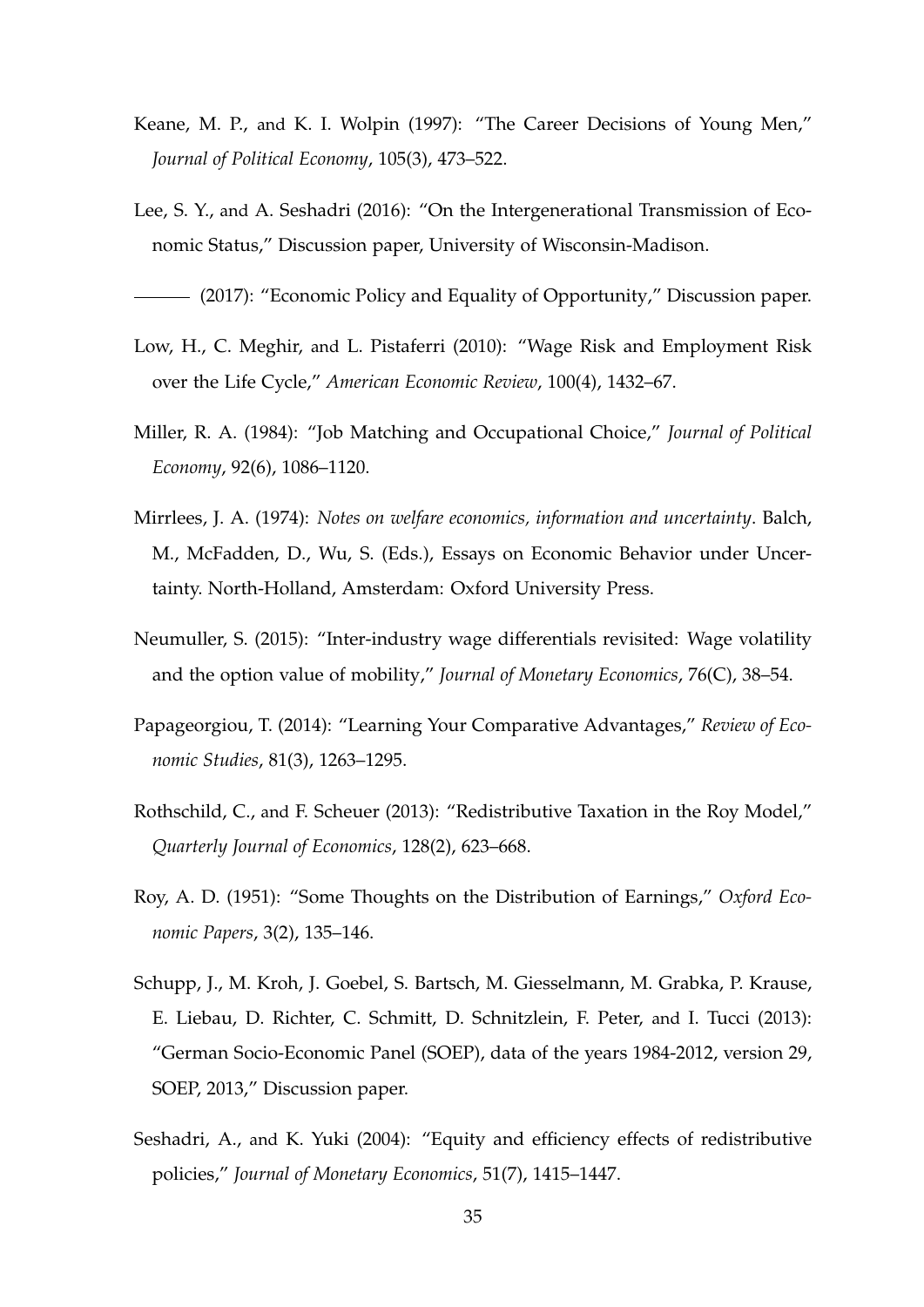- Silos, P., and E. Smith (2015): "Human Capital Portfolios," *Review of Economic Dynamics*, 18(3), 635–652.
- Topel, R. H., and M. P. Ward (1992): "Job Mobility and the Careers of Young Men," *The Quarterly Journal of Economics*, 107(2), 439–479.
- Varian, H. R. (1980): "Redistributive taxation as social insurance," *Journal of Public Economics*, 14(1), 49–68.
- Whittle, P. (1982): *Optimization Over Time, Dynamic Programming and Stochastic Control*, Wiley series in probability and mathematical statistics . Applied probability and statistics. John Wiley & Sons.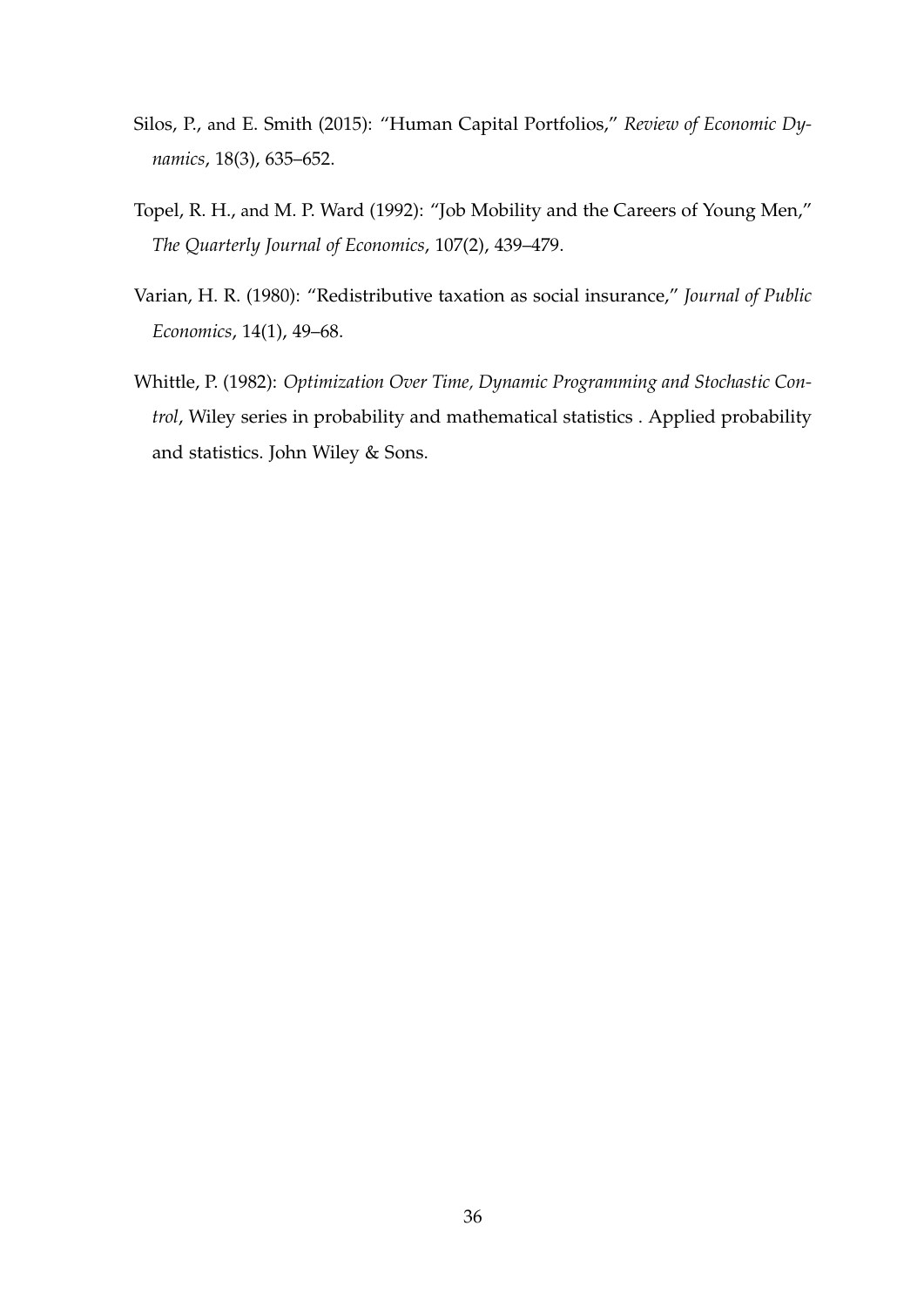## **Tables**

|                                           |                     | <b>United States</b> |         |                     | Germany        |         |
|-------------------------------------------|---------------------|----------------------|---------|---------------------|----------------|---------|
| Occupation                                | $\sigma_{\epsilon}$ | Ranking              | No.     | $\sigma_{\epsilon}$ | Ranking        | No.     |
|                                           |                     |                      | Workers |                     |                | Workers |
| 1 Professionals and technicians           | 0.091               | $\overline{4}$       | 436     | 0.096               | 5              | 1326    |
| 2 Athletes, artists, religion             | 0.198               | 11                   | 313     | 0.128               | 11             | 693     |
| 3 Managerial Workers                      | 0.128               | 8                    | 674     | 0.149               | 12             | 681     |
| 4 Clerical workers                        | 0.113               | 6                    | 448     | 0.058               | 1              | 1502    |
| 5 Administrative workers                  | 0.064               | 1                    | 281     | 0.114               | 9              | 899     |
| 6 Sales workers                           | 0.206               | 12                   | 335     | 0.102               | 6              | 812     |
| 7 Service workers                         | 0.089               | 3                    | 319     | 0.073               | 3              | 1641    |
| 8 Teachers                                | 0.124               | 7                    | 404     | 0.113               | 8              | 825     |
| 9 Medical workers                         | 0.186               | 10                   | 451     | 0.114               | 10             | 177     |
| 10 Manufacturing workers                  | 0.088               | $\overline{2}$       | 179     | 0.059               | $\overline{2}$ | 480     |
| 11 Production workers.                    | 0.130               | 9                    | 516     | 0.106               | 7              | 1777    |
| 12 Constructors, painters, transportation | 0.104               | 5                    | 634     | 0.075               | 4              | 1447    |
|                                           |                     |                      |         |                     |                |         |
| Weighted Average                          | 0.130               |                      |         | 0.093               |                |         |

#### Table 1: Standard Deviation Permanent Shock

*Note*: The table displays the estimated values for the standard deviations of the permanent shocks to earnings (*σ*<sup>*<sub>ε</sub>*) for the</sup> United States and Germany (columns 2 and 5, respectively) for each of the 12 occupations considered. In addition it presents their ranking (Ranking) in terms of the magnitude of the estimated value as well as the number of workers (No. Workers) in each occupation for the sample used in the estimation.

|  | Table 2: Logit Regression: United States vs. Germany |  |  |
|--|------------------------------------------------------|--|--|
|  |                                                      |  |  |

|             | <b>United States</b> | Germany  |
|-------------|----------------------|----------|
| $\hat{v}^-$ | $-0.030$             | $-0.043$ |
|             | (0.010)              | (0.005)  |

*Note*: The table displays the results of running a logit regression of the occupationswitching decision on the negative of the earnings residuals  $(u^{-1} = min{u, 0})$ (second and third columns). The second column shows the result for the PSID and the third column shows the result for the SOEP.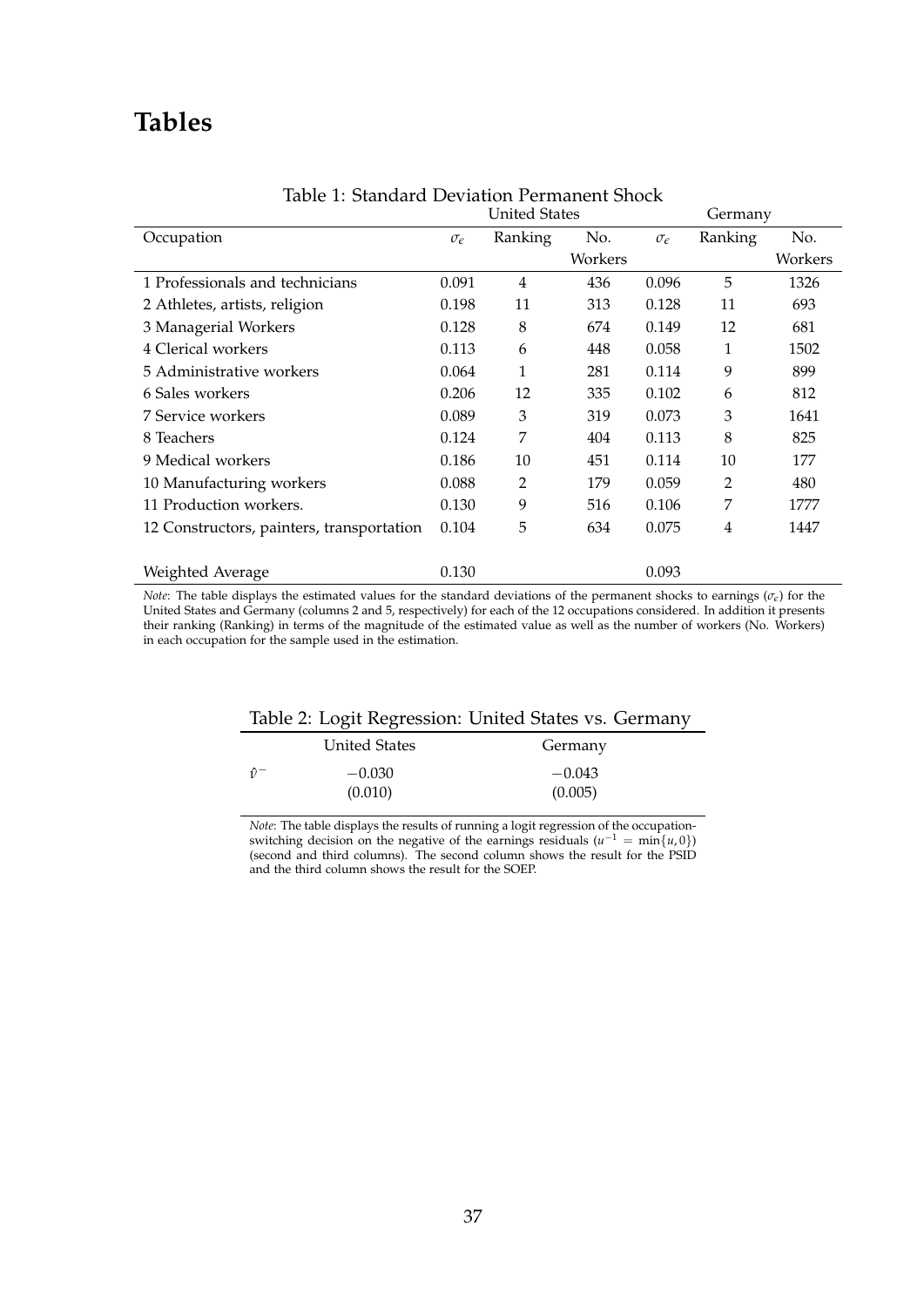

there is

Figure 1: The figure plots the tax functions for Germany and United States estimated in Holter, Krueger, and Stepanchuk (2015)

|                     | <b>USA</b> | Germany |
|---------------------|------------|---------|
| Mob. rate young     | 0.224      | 0.041   |
| Mob. rate mid-age   | 0.197      | 0.021   |
| Mob. rate old       | 0.180      | 0.010   |
| Var. log earnings S | 0.191      | 0.052   |
| Var log earnings M  | 0.159      | 0.063   |
| Var. log earnings R | 0.165      | 0.089   |
| SD risk S           | 0.101      | 0.063   |
| SD risk M           | 0.146      | 0.075   |
| SD risk R           | 0.217      | 0.101   |

Table 3: Targeted Moments: United States and Germany

*Note*: The table displays the moments and the values targeted in the estimation of the model for the US and Germany. Mob, mobility; M, medium; R, risky; S, safe; SD, standard deviation; Var., variance.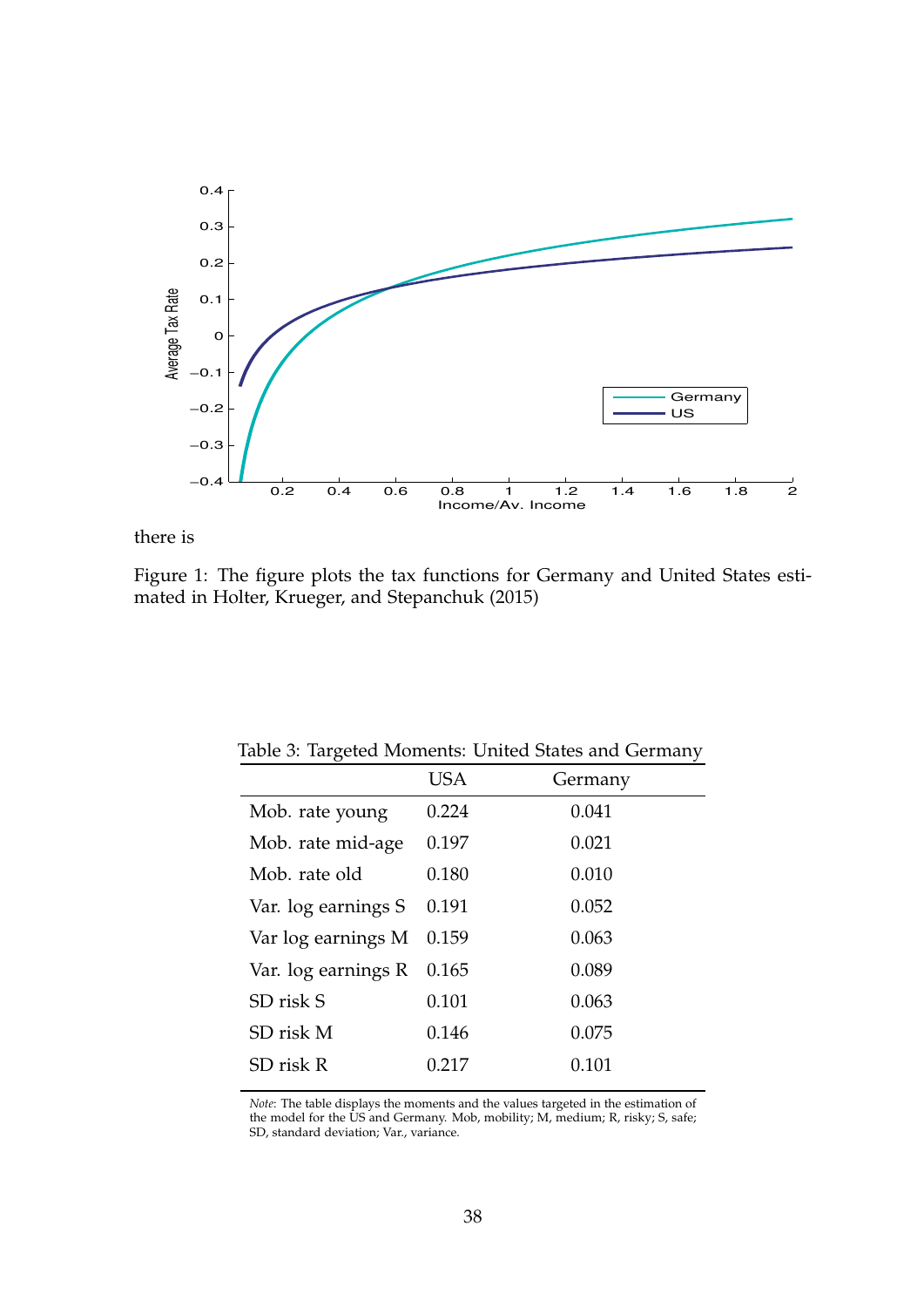|                       | <b>USA</b> | Germany  |
|-----------------------|------------|----------|
| $\kappa_0$            | 1.174      | 1.625    |
| $\kappa_1(10^{-3})$   | 1.273      | 0.240    |
| $\kappa_2(10^{-3})$   | $-0.942$   | $-0.808$ |
| $\sigma_{\epsilon,S}$ | 0.109      | 0.063    |
| $\sigma_{\epsilon,M}$ | 0.158      | 0.076    |
| $\sigma_{\epsilon,R}$ | 0.271      | 0.101    |
| $\sigma_{\theta,S}^2$ | 0.191      | 0.052    |
| $\sigma^2_{\theta,M}$ | 0.159      | 0.063    |
| $\sigma_{\theta,R}^2$ | 0.165      | 0.089    |
|                       |            |          |

Table 4: Estimated Parameters: United States and Germany

*Note*: The table displays the value of the estimated parameters of the model for United States and Germany.

|                     |       | <b>United States</b> |       | Germany |
|---------------------|-------|----------------------|-------|---------|
|                     | Data  | Model                | Data  | Model   |
| Mob. rate young     | 0.224 | 0.221                | 0.041 | 0.046   |
| Mob. rate mid-age   | 0.197 | 0.169                | 0.021 | 0.019   |
| Mob. rate old       | 0.180 | 0.168                | 0.010 | 0.009   |
| Var. log earnings S | 0.191 | 0.190                | 0.052 | 0.052   |
| Var log earnings M  | 0.159 | 0.159                | 0.063 | 0.063   |
| Var. log earnings R | 0.165 | 0.164                | 0.089 | 0.089   |
| SD risk S           | 0.101 | 0.102                | 0.063 | 0.062   |
| SD risk M           | 0.146 | 0.143                | 0.075 | 0.075   |
| SD risk R           | 0.217 | 0.212                | 0.101 | 0.101   |

Table 5: Model Fit (Data vs. Model): United States and Germany

*Note*: The table displays the fit of the model by presenting the values of the targeted moments in the data and their model counterparts. Mob, mobility; M, medium; R, risky; S, safe; SD, standard deviation; Var., variance.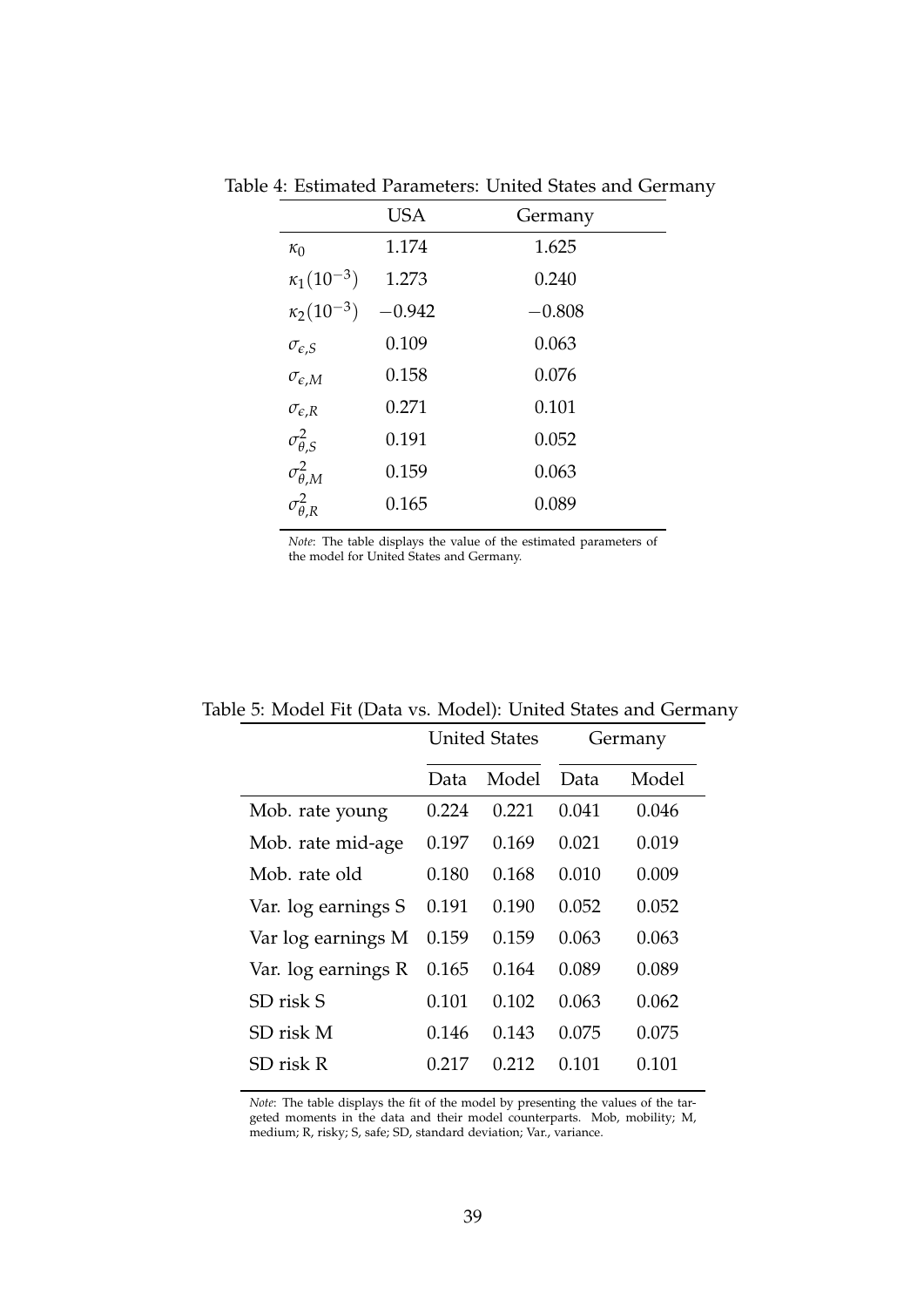|                                | <b>United States</b> |                     |                             | Germany     |                 |                     |                             |             |
|--------------------------------|----------------------|---------------------|-----------------------------|-------------|-----------------|---------------------|-----------------------------|-------------|
|                                | <b>Baseline</b>      | Taxes<br><b>GER</b> | <b>Shocks</b><br><b>GER</b> | No $\theta$ | <b>Baseline</b> | Taxes<br><b>USA</b> | <b>Shocks</b><br><b>USA</b> | No $\theta$ |
| Avg. occ. changes              | 3.916                | 4.303               | 0.970                       | 5.321       | 0.446           | 0.350               | 2.161                       | 0.371       |
| Avg. mob. rate                 | 0.185                | 0.200               | 0.049                       | 0.265       | 0.025           | 0.020               | 0.118                       | 0.022       |
| Var. log earnings              | 0.700                | 0.722               | 0.230                       | 0.559       | 0.179           | 0.179               | 0.537                       | 0.127       |
| Aggregate output               | 0.728                | 0.755               | 0.444                       | 0.633       | 0.382           | 0.372               | 0.468                       | 0.350       |
| Relative to Baseline           |                      |                     |                             |             |                 |                     |                             |             |
| Avg. occ. changes $(\Delta)$   |                      | 0.387               | $-2.946$                    | 1.406       |                 | $-0.096$            | 1.715                       | $-0.075$    |
| Avg. mob. rate $(\Delta)$      |                      | 0.015               | $-0.136$                    | 0.081       |                 | $-0.005$            | 0.093                       | $-0.003$    |
| Var. $log$ earnings $(\Delta)$ |                      | 0.022               | $-0.470$                    | $-0.141$    |                 | $-0.000$            | 0.358                       | $-0.053$    |
| Aggregate output $(\Delta\%)$  |                      | 3.65%               | $-39.06\%$                  | $-13.07\%$  |                 | $-2.63\%$           | 22.58%                      | $-8.47\%$   |

Table 6: Model Summary: Baseline vs. Counterfactuals

*Note*: The table present the results of the quantitative model. It shows the value of the average number of occupational changes, the mobility rate, the variances of log earnings and aggregate output for the United States (columns 2 to 5) and Germany (columns 6 to 9). The values of columns 2 and 5 refer to the baseline case. Columns 3 and 7 refer to the counterfactual exercise in which each country has the tax policy of the other: Taxes GER is the case of the United States with the tax code of Germany, and Taxes USA is the case of Germany with the tax code of the United States. Columns 4 and 8 refer to the counterfactual exercise in which each country has the earnings shocks of the other—specifically, the standard deviation of the permanent shocks. Shocks GER is the case of the United States with the shocks of Germany and Shocks USA is the case of Germany with the shocks of the United States. Columns 5 and 9, labeled as "No *θ*", refer to the counterfactual exercise in which workers are ex ante homogeneous. The first panel presents the levels and the second the change with respect to the baseline case. Avg., average; mob., mobility; occ., occupational; Var., variance.

|               |            | <b>United States</b> |                     |                             | Germany     |                 |                     |                             |             |
|---------------|------------|----------------------|---------------------|-----------------------------|-------------|-----------------|---------------------|-----------------------------|-------------|
|               |            | <b>Baseline</b>      | Taxes<br><b>GER</b> | <b>Shocks</b><br><b>GER</b> | No $\theta$ | <b>Baseline</b> | Taxes<br><b>USA</b> | <b>Shocks</b><br><b>USA</b> | No $\theta$ |
|               | Safe (S)   | 0.319                | 0.320               | 0.228                       | 0.341       | 0.247           | 0.257               | 0.376                       | 0.254       |
| Occ. shares   | Medium (M) | 0.465                | 0.456               | 0.424                       | 0.414       | 0.423           | 0.409               | 0.388                       | 0.416       |
|               | Risky(R)   | 0.215                | 0.224               | 0.347                       | 0.245       | 0.331           | 0.334               | 0.237                       | 0.330       |
| Mean earnings | Safe (S)   | 0.476                | 0.491               | 0.405                       | 0.388       | 0.352           | 0.334               | 0.298                       | 0.320       |
|               | Medium (M) | 0.672                | 0.712               | 0.447                       | 0.657       | 0.368           | 0.366               | 0.481                       | 0.338       |
|               | Risky(R)   | 1.224                | 1.217               | 0.465                       | 0.933       | 0.422           | 0.409               | 0.717                       | 0.387       |

#### Table 7: Model Summary: Baseline vs. Counterfactuals

*Note*: The table presents the results of the quantitative model for the United States (columns 3 to 6) and Germany (columns 7 to 10). It shows the value of the occupational shares (first panel) and mean earnings (second panel) in each of the 3 occupations considered (the 12 occupations grouped in 3 groups according to their level of risk): safe (S), medium (M) and risky (R) groups. The values of columns 3 and 7 refer to the baseline case. Columns 4 and 8 refer to the counterfactual exercise in which each country has the tax policy of the other: Taxes GER is the case of the United States with the tax code of Germany, and Taxes USA is the case of Germany with the tax code of the United States. Columns 5 and 9 refer to the counterfactual exercise in which each country has the earnings shocks of the other—specifically, the standard deviation of the permanent shocks. Shocks GER is the case of the United States with the shocks of Germany, and Shocks USA is the case of Germany with the shocks of the United States. Columns 6 and 10, labeled as "No *θ*", refer to the counterfactual exercise in which workers are ex ante homogeneous. The first panel present the levels and the second the change with respect to the baseline case. Occ, occupation.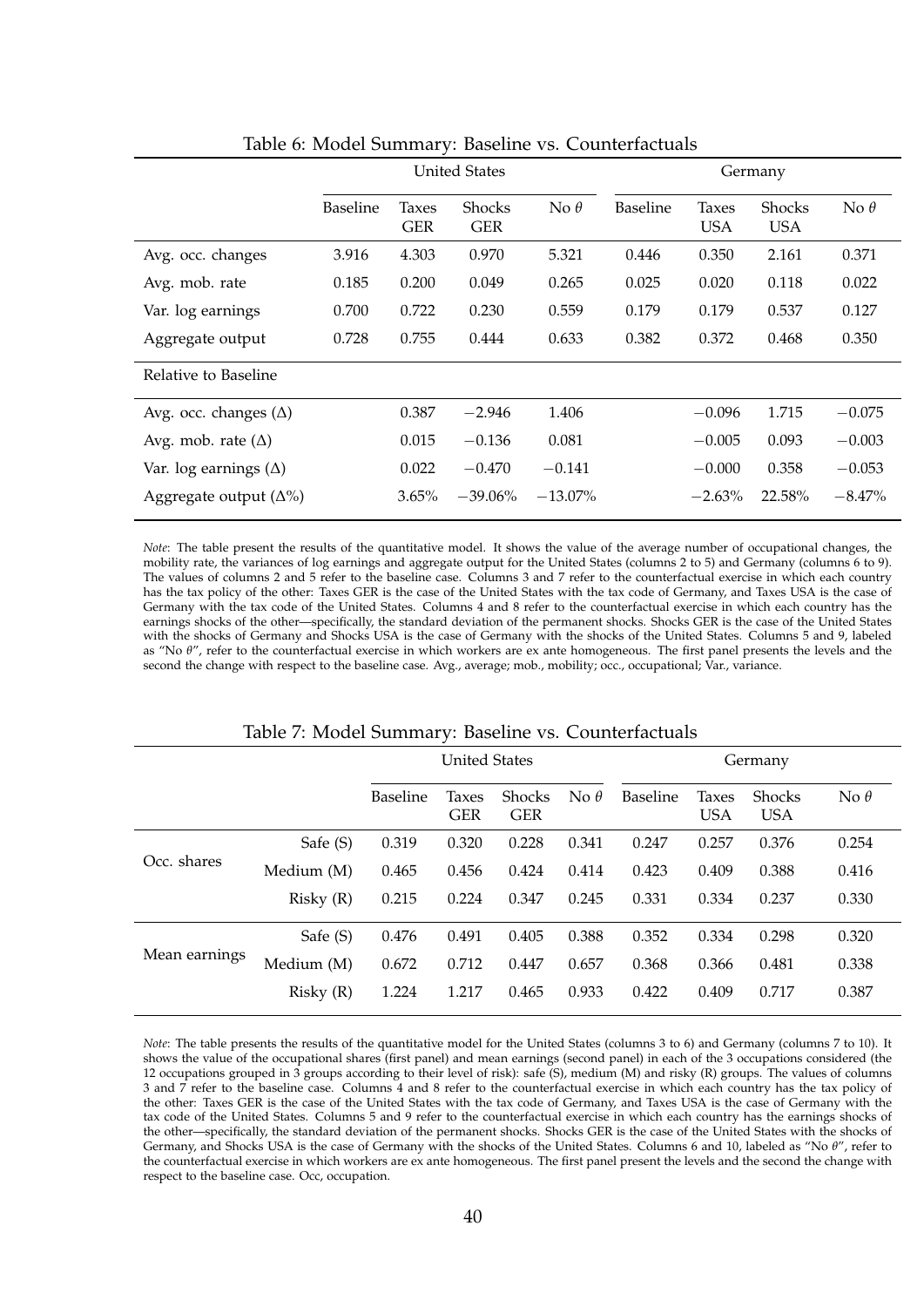| Table 8: Welfare Gains Relative to Baseline |                                               |                      |             |  |  |  |
|---------------------------------------------|-----------------------------------------------|----------------------|-------------|--|--|--|
|                                             |                                               | <b>United States</b> |             |  |  |  |
|                                             | <b>Shocks GER</b><br>No $\theta$<br>Taxes GER |                      |             |  |  |  |
| % Welfare from baseline                     | 2.55                                          | 3.73                 | 1.60        |  |  |  |
|                                             | Germany                                       |                      |             |  |  |  |
|                                             | Taxes USA                                     | Shocks USA           | No $\theta$ |  |  |  |
| % Welfare from baseline                     | $-4.55$                                       | $-9.09$              | 1.31        |  |  |  |

*Note*: The table presents the welfare calculations using the quantitative model for the United States (first panel) and Germany (second panel). It shows the uniform percentage change in consumption, at each date and in each event, needed to make a household indifferent between being born into the baseline economy and being born into each of counterfactual economies. Taxes USA (second column of first panel) is the case of Germany with the tax code of the United States. Taxes GER (second column of second panel) is the case of the United States with the tax code of Germany. Shocks USA is the case of Germany with the shocks of the United States (third column of first panel). Shocks GER is the case of the United States with the shocks of Germany (third column of second panel). The column labeled as "No *θ*" refers to the counterfactual exercises in which workers are ex ante homogeneous.

|                  |                          | <b>United States</b>     |                         | Germany                 |
|------------------|--------------------------|--------------------------|-------------------------|-------------------------|
|                  | <b>Baseline</b>          | Taxes<br><b>GER</b>      | <b>Baseline</b>         | Taxes<br><b>USA</b>     |
| $u^-$            | $-0.689$                 | $-0.812$                 | $-0.056$                | $-0.042$                |
| Age <sup>2</sup> | $-31.805 \times 10^{-4}$ | $-47.194 \times 10^{-4}$ | $-2.586 \times 10^{-4}$ | $-2.350 \times 10^{-4}$ |
|                  | $0.410 \times 10^{-4}$   | $0.841 \times 10^{-4}$   | $0.006 \times 10^{-4}$  | $0.016 \times 10^{-4}$  |

Table 9: Logit Regression: Model-Simulated Panel

*Note*: The table displays the results of fitting a logit model to the occupation-switching decision on the negative of the earnings residuals ( $u^- = min\{u, 0\}$ ), age, age squared, and occupational dummies (coefficients not shown). Baseline (columns 2 and 4) refers to the baseline economy. Taxes GER (column 3) is the case of the United States with the tax code of Germany, and Taxes USA (column 5) is the case of Germany with the tax code of the United States.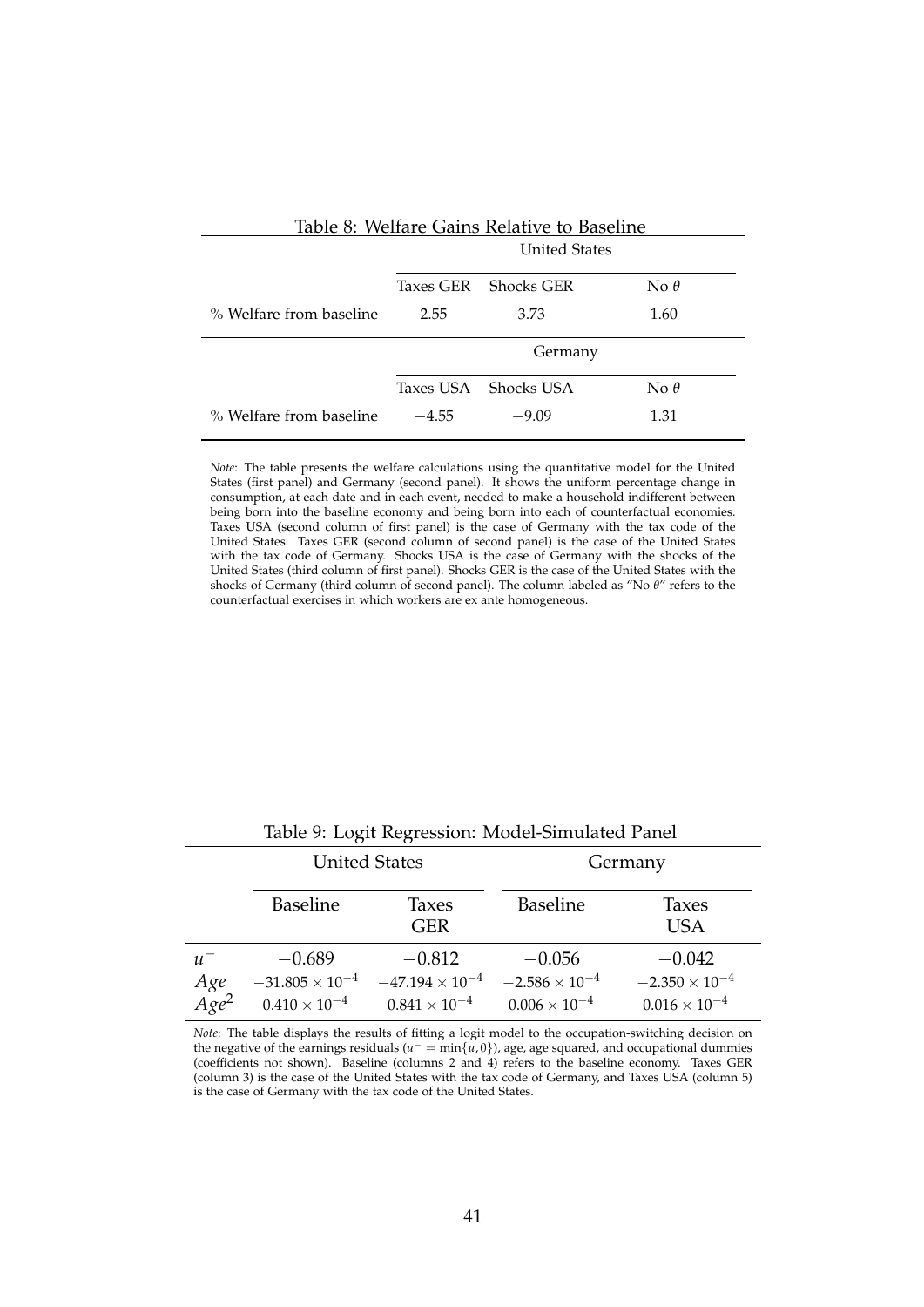## **Appendix (For Online Publication)**

### **6 Data and Sample Selection**

The main data sources are U.S. Panel Study of Income Dynamics (PSID) and the German Socio-Economic Panel (SOEP) (see Schupp, Kroh, Goebel, Bartsch, Giesselmann, Grabka, Krause, Liebau, Richter, Schmitt, Schnitzlein, Peter, and Tucci (2013)) provided by the Cross-National Equivalent File (CNEF) at Ohio State University (see Frick, Jenkings, Lillard, Lipps, and Wooden (2007)). The CNEF defines a set of variables of these data sets in a consistent way so the data sets are comparable.<sup>30</sup>

For the PSID we use the data from 1981 through 2007, whereas for the SOEP we use the data from 1984 through 2012. Our sample selection procedure can be summarized as follows:

- The analysis is restricted to individuals between the ages of 26 and 60 years.
- We eliminate individuals who are not employed and those with zero earnings and zero hours of work.
- We eliminate individuals for for whom the information on sex, marital status, and education is missing.
- The analysis is restricted to individuals who are employed and report annual work hours of more than 1040 and less than 5110.
- We use earnings in real terms that are obtained using a consumer price index deflator for the United States and Germany. For the United States we eliminate those with earnings per hours less than 1 and more than 300 (in 1983 dollars). For the German data we eliminate those whose earnings per hour are less than 8.5 euros and more than 572 (in 2010 euros).

 $30$ The CNEF provides data for other countries as well; some are publicly available at https://cnef.ehe.osu.edu/data/ (PSID), while for other countries (i.e., SOEP) there are additional steps to follow to obtain the data.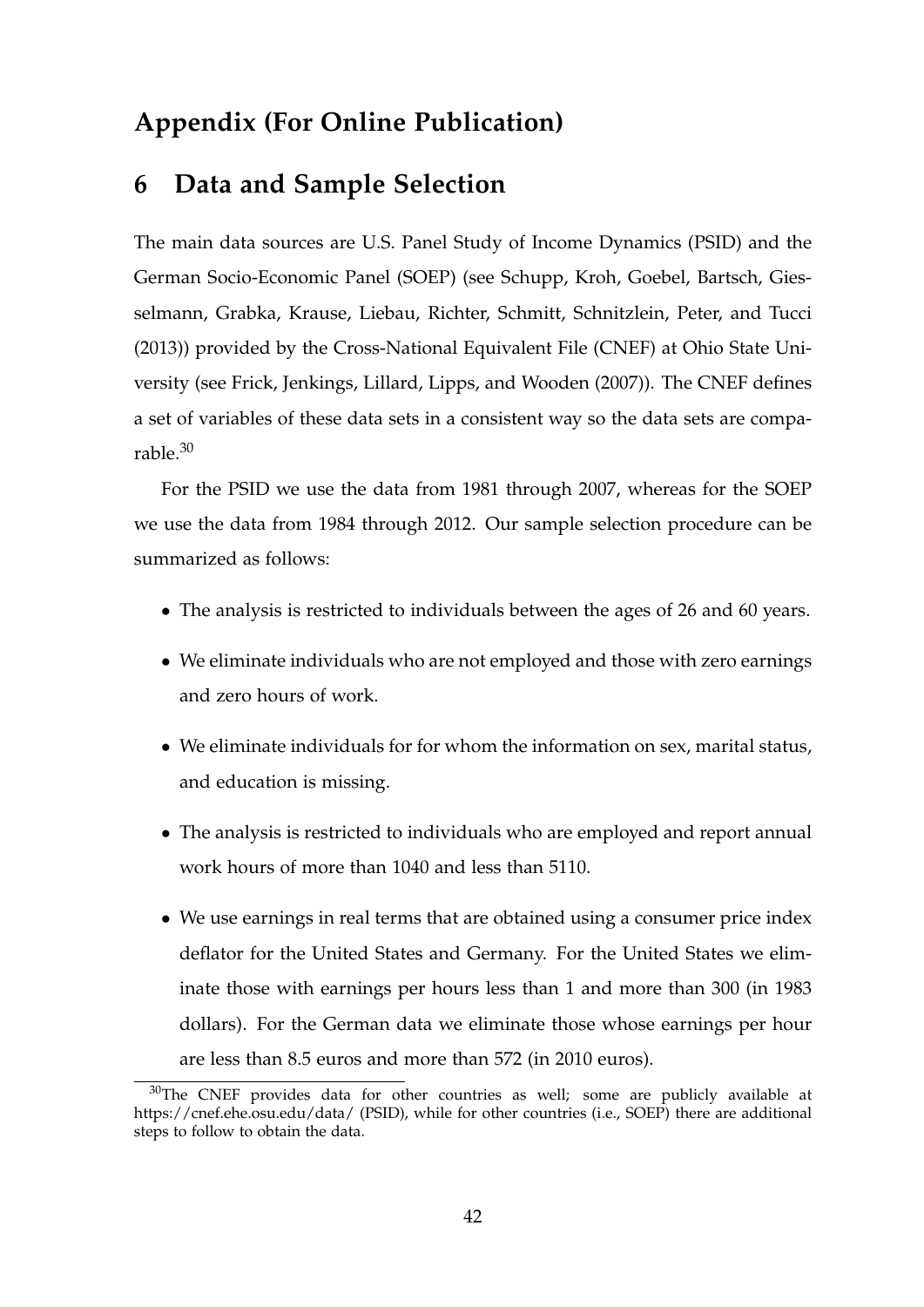- The analysis is restricted to individuals with at least 8 consecutive periods of data.
- We eliminate individuals for whom the industry or occupation classification is missing.
- For the United States, the CNEF data on occupations are provided following the ISCO-68 classification of the International Labor Organization (ILO). The SOEP data on occupations are provided following the 4-digit ISCO-88 classification, a revision of the ISCO-68 coding made by the ILO. The CNEF provides the conversion of occupations from the ISCO-88 coding to the ISCO-68 coding to make the two countries comparable. The CNEF provides data on 83 different occupations and the categories correspond to either 2-specific categories or sub groups of the ISCO68. We further group occupations because after all our restrictions are imposed in the sample there are very few workers in some occupations. We group them by closely following the criteria of ISCO-68 to group occupations according to their similarities in the skills required to perform them. The ISCO-68 major groups are 9; in our case we have 12 occupational groups as specified in Table 6. We eliminated soldiers; farmers, agricultural and animal husbandry workers; forestry workers and fishermen; hunters and related workers.

| Occupation                      | <b>CNEF Occupations</b>                                                 |  |
|---------------------------------|-------------------------------------------------------------------------|--|
|                                 | Physical scientists and related technicians                             |  |
|                                 | Architects, engineers and related technicians                           |  |
| 1 Professionals and technicians | Aircraft and ships' officers                                            |  |
|                                 | Life scientists and related technicians                                 |  |
|                                 | Statisticians, mathematicians, systems analysts and related technicians |  |
|                                 | Economists                                                              |  |
|                                 | Accountants                                                             |  |
|                                 | Jurists                                                                 |  |
|                                 | Workers in religion                                                     |  |
| 2 Athletes, Artists, Religion   | Authors, journalists and related writers                                |  |
|                                 | Sculptors, painters, photographers and related creative artists         |  |
|                                 | Composers and performing artists                                        |  |
|                                 | Athletes, sportsmen and related workers                                 |  |
|                                 | Professional, technical and related workers not elsewhere classified    |  |
| 3 Managerial Workers            | Legislative officials and government administrators; managers           |  |

Table A.1: Occupation Classification

<sup>43</sup>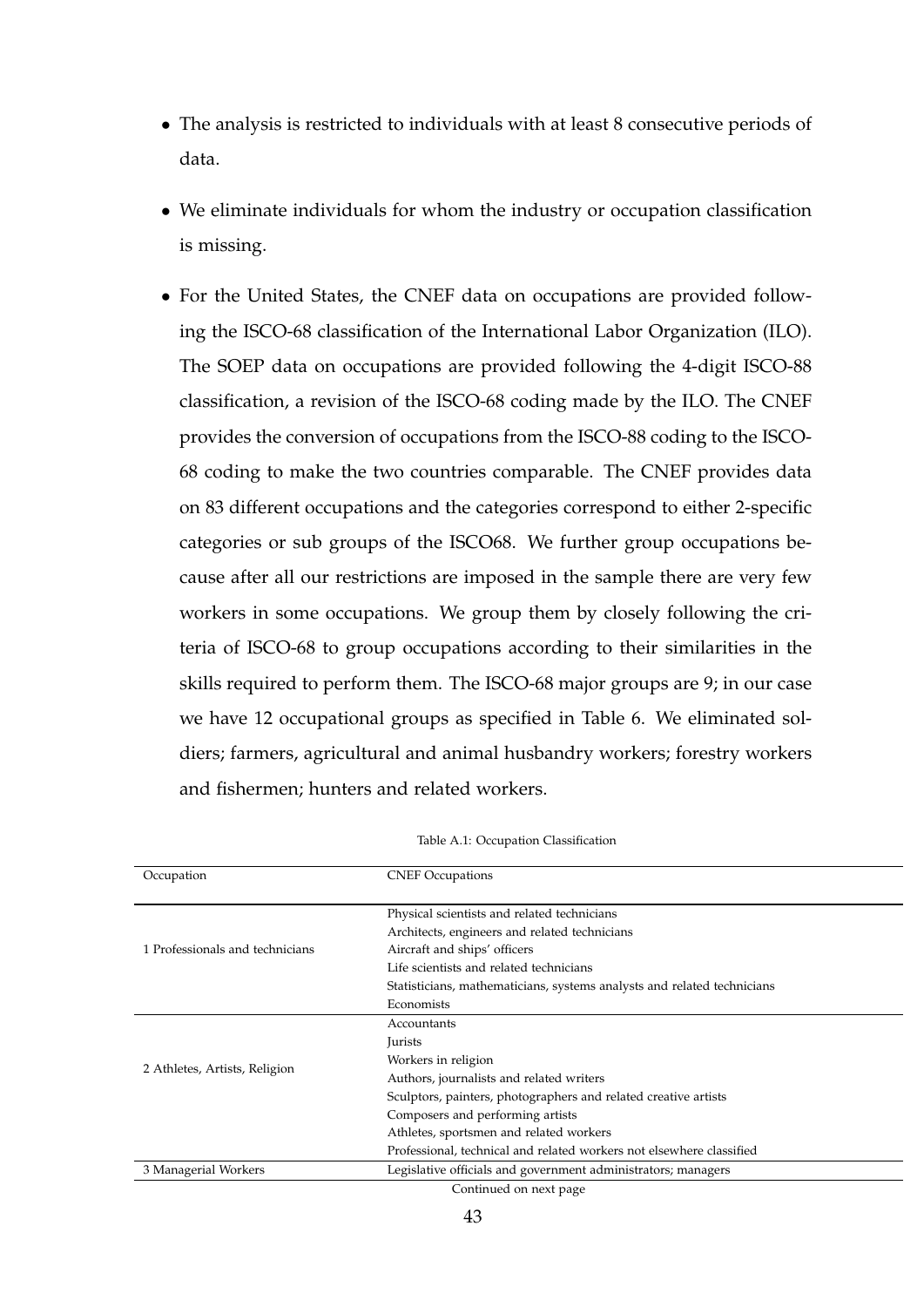| Clerical supervisors<br>4 Clerical Workers<br>Government executive officials<br>Clerical and related workers not elsewhere classified<br>Stenographers, typists and card- and tape-punching machine operators<br>Bookkeepers, cashiers and related workers<br>Computing machine operators<br>5 Administrative Workers<br>Transport and communications supervisors<br>Transport conductors<br>Mail distribution clerks<br>Telephone and telegraph operators<br>Managers (wholesale and retail trade)<br>Sales supervisors and buyers<br>6 Sales Workers<br>Technical salesmen, commercial travellers and manufacturers' agents<br>Insurance, real estate, securities and business services salesmen and auctioneers<br>Salesmen, shop assistants and related workers<br>Sales workers not elsewhere classified<br>Managers (catering and lodging services)<br>Housekeeping and related service supervisors<br>Cooks, waiters, bartenders and relaters workers<br>Maids and related housekeeping<br>7 Service Workers<br>Service workers not elsewhere classified<br>Building caretakers, charworkers, cleaners and related workers<br>Launderers, dry-cleaners and pressers<br>Hairdressers, barbers, beauticians and related workers<br>Protective service workers<br>Service workers not elsewhere classified<br>8 Teachers<br>Teachers<br>9 Medical Workers<br>Medical, dental, veterinary and related workers<br>Production supervisors and general foremen<br>Miners, quarrymen, well drillers and related workers<br>Metal processers<br>Wood preparation workers and paper makers<br>Chemical processers and related workers<br>Spinners, weavers, knitters, dyers and related workers<br>Food and beverage processers<br>10 Manufacturing Workers<br>Tailors, dressmakers, sewers, upholsterers and related workers<br>Shoemakers and Leather Goods Makers; Cabinetmakers and Related Woodworkers<br>Stone Cutters and Carvers; Blacksmiths, Toolmakers and Machine-Tool Operators<br>Machinery Fitters, Machine Assemblers and Precision Instrument Makers (except Electrical)<br>Electrical Fitters and Related Electrical and Electronics Workers<br>Broadcasting Station and Sound Equipment Operators and Cinema Projectionists<br>Plumbers, Welders, Sheet Metal and Structural Metal Preparers and Erectors<br>Jewellry and Precious Metal Workers<br>Glass Formers, Potters and Related Workers<br>Printers and Related Workers; Painters<br>Production and Related Workers Not Elsewhere Classified<br>Bricklayers, Carpenters and Other Construction Workers<br>12 Constructors, Painters, Transportation<br>Stationary Engine and Related Equipment Operators<br>Material-Handling and Related Equipment Operators, Dockers and Freight Handlers | Occupation | <b>CNEF Occupations</b> |
|--------------------------------------------------------------------------------------------------------------------------------------------------------------------------------------------------------------------------------------------------------------------------------------------------------------------------------------------------------------------------------------------------------------------------------------------------------------------------------------------------------------------------------------------------------------------------------------------------------------------------------------------------------------------------------------------------------------------------------------------------------------------------------------------------------------------------------------------------------------------------------------------------------------------------------------------------------------------------------------------------------------------------------------------------------------------------------------------------------------------------------------------------------------------------------------------------------------------------------------------------------------------------------------------------------------------------------------------------------------------------------------------------------------------------------------------------------------------------------------------------------------------------------------------------------------------------------------------------------------------------------------------------------------------------------------------------------------------------------------------------------------------------------------------------------------------------------------------------------------------------------------------------------------------------------------------------------------------------------------------------------------------------------------------------------------------------------------------------------------------------------------------------------------------------------------------------------------------------------------------------------------------------------------------------------------------------------------------------------------------------------------------------------------------------------------------------------------------------------------------------------------------------------------------------------------------------------------------------------------------------------------------------------------------------------------------------------------------------------------------------------------------|------------|-------------------------|
|                                                                                                                                                                                                                                                                                                                                                                                                                                                                                                                                                                                                                                                                                                                                                                                                                                                                                                                                                                                                                                                                                                                                                                                                                                                                                                                                                                                                                                                                                                                                                                                                                                                                                                                                                                                                                                                                                                                                                                                                                                                                                                                                                                                                                                                                                                                                                                                                                                                                                                                                                                                                                                                                                                                                                                    |            |                         |
|                                                                                                                                                                                                                                                                                                                                                                                                                                                                                                                                                                                                                                                                                                                                                                                                                                                                                                                                                                                                                                                                                                                                                                                                                                                                                                                                                                                                                                                                                                                                                                                                                                                                                                                                                                                                                                                                                                                                                                                                                                                                                                                                                                                                                                                                                                                                                                                                                                                                                                                                                                                                                                                                                                                                                                    |            |                         |
|                                                                                                                                                                                                                                                                                                                                                                                                                                                                                                                                                                                                                                                                                                                                                                                                                                                                                                                                                                                                                                                                                                                                                                                                                                                                                                                                                                                                                                                                                                                                                                                                                                                                                                                                                                                                                                                                                                                                                                                                                                                                                                                                                                                                                                                                                                                                                                                                                                                                                                                                                                                                                                                                                                                                                                    |            |                         |
|                                                                                                                                                                                                                                                                                                                                                                                                                                                                                                                                                                                                                                                                                                                                                                                                                                                                                                                                                                                                                                                                                                                                                                                                                                                                                                                                                                                                                                                                                                                                                                                                                                                                                                                                                                                                                                                                                                                                                                                                                                                                                                                                                                                                                                                                                                                                                                                                                                                                                                                                                                                                                                                                                                                                                                    |            |                         |
|                                                                                                                                                                                                                                                                                                                                                                                                                                                                                                                                                                                                                                                                                                                                                                                                                                                                                                                                                                                                                                                                                                                                                                                                                                                                                                                                                                                                                                                                                                                                                                                                                                                                                                                                                                                                                                                                                                                                                                                                                                                                                                                                                                                                                                                                                                                                                                                                                                                                                                                                                                                                                                                                                                                                                                    |            |                         |
|                                                                                                                                                                                                                                                                                                                                                                                                                                                                                                                                                                                                                                                                                                                                                                                                                                                                                                                                                                                                                                                                                                                                                                                                                                                                                                                                                                                                                                                                                                                                                                                                                                                                                                                                                                                                                                                                                                                                                                                                                                                                                                                                                                                                                                                                                                                                                                                                                                                                                                                                                                                                                                                                                                                                                                    |            |                         |
|                                                                                                                                                                                                                                                                                                                                                                                                                                                                                                                                                                                                                                                                                                                                                                                                                                                                                                                                                                                                                                                                                                                                                                                                                                                                                                                                                                                                                                                                                                                                                                                                                                                                                                                                                                                                                                                                                                                                                                                                                                                                                                                                                                                                                                                                                                                                                                                                                                                                                                                                                                                                                                                                                                                                                                    |            |                         |
|                                                                                                                                                                                                                                                                                                                                                                                                                                                                                                                                                                                                                                                                                                                                                                                                                                                                                                                                                                                                                                                                                                                                                                                                                                                                                                                                                                                                                                                                                                                                                                                                                                                                                                                                                                                                                                                                                                                                                                                                                                                                                                                                                                                                                                                                                                                                                                                                                                                                                                                                                                                                                                                                                                                                                                    |            |                         |
|                                                                                                                                                                                                                                                                                                                                                                                                                                                                                                                                                                                                                                                                                                                                                                                                                                                                                                                                                                                                                                                                                                                                                                                                                                                                                                                                                                                                                                                                                                                                                                                                                                                                                                                                                                                                                                                                                                                                                                                                                                                                                                                                                                                                                                                                                                                                                                                                                                                                                                                                                                                                                                                                                                                                                                    |            |                         |
|                                                                                                                                                                                                                                                                                                                                                                                                                                                                                                                                                                                                                                                                                                                                                                                                                                                                                                                                                                                                                                                                                                                                                                                                                                                                                                                                                                                                                                                                                                                                                                                                                                                                                                                                                                                                                                                                                                                                                                                                                                                                                                                                                                                                                                                                                                                                                                                                                                                                                                                                                                                                                                                                                                                                                                    |            |                         |
|                                                                                                                                                                                                                                                                                                                                                                                                                                                                                                                                                                                                                                                                                                                                                                                                                                                                                                                                                                                                                                                                                                                                                                                                                                                                                                                                                                                                                                                                                                                                                                                                                                                                                                                                                                                                                                                                                                                                                                                                                                                                                                                                                                                                                                                                                                                                                                                                                                                                                                                                                                                                                                                                                                                                                                    |            |                         |
|                                                                                                                                                                                                                                                                                                                                                                                                                                                                                                                                                                                                                                                                                                                                                                                                                                                                                                                                                                                                                                                                                                                                                                                                                                                                                                                                                                                                                                                                                                                                                                                                                                                                                                                                                                                                                                                                                                                                                                                                                                                                                                                                                                                                                                                                                                                                                                                                                                                                                                                                                                                                                                                                                                                                                                    |            |                         |
|                                                                                                                                                                                                                                                                                                                                                                                                                                                                                                                                                                                                                                                                                                                                                                                                                                                                                                                                                                                                                                                                                                                                                                                                                                                                                                                                                                                                                                                                                                                                                                                                                                                                                                                                                                                                                                                                                                                                                                                                                                                                                                                                                                                                                                                                                                                                                                                                                                                                                                                                                                                                                                                                                                                                                                    |            |                         |
|                                                                                                                                                                                                                                                                                                                                                                                                                                                                                                                                                                                                                                                                                                                                                                                                                                                                                                                                                                                                                                                                                                                                                                                                                                                                                                                                                                                                                                                                                                                                                                                                                                                                                                                                                                                                                                                                                                                                                                                                                                                                                                                                                                                                                                                                                                                                                                                                                                                                                                                                                                                                                                                                                                                                                                    |            |                         |
|                                                                                                                                                                                                                                                                                                                                                                                                                                                                                                                                                                                                                                                                                                                                                                                                                                                                                                                                                                                                                                                                                                                                                                                                                                                                                                                                                                                                                                                                                                                                                                                                                                                                                                                                                                                                                                                                                                                                                                                                                                                                                                                                                                                                                                                                                                                                                                                                                                                                                                                                                                                                                                                                                                                                                                    |            |                         |
|                                                                                                                                                                                                                                                                                                                                                                                                                                                                                                                                                                                                                                                                                                                                                                                                                                                                                                                                                                                                                                                                                                                                                                                                                                                                                                                                                                                                                                                                                                                                                                                                                                                                                                                                                                                                                                                                                                                                                                                                                                                                                                                                                                                                                                                                                                                                                                                                                                                                                                                                                                                                                                                                                                                                                                    |            |                         |
|                                                                                                                                                                                                                                                                                                                                                                                                                                                                                                                                                                                                                                                                                                                                                                                                                                                                                                                                                                                                                                                                                                                                                                                                                                                                                                                                                                                                                                                                                                                                                                                                                                                                                                                                                                                                                                                                                                                                                                                                                                                                                                                                                                                                                                                                                                                                                                                                                                                                                                                                                                                                                                                                                                                                                                    |            |                         |
|                                                                                                                                                                                                                                                                                                                                                                                                                                                                                                                                                                                                                                                                                                                                                                                                                                                                                                                                                                                                                                                                                                                                                                                                                                                                                                                                                                                                                                                                                                                                                                                                                                                                                                                                                                                                                                                                                                                                                                                                                                                                                                                                                                                                                                                                                                                                                                                                                                                                                                                                                                                                                                                                                                                                                                    |            |                         |
|                                                                                                                                                                                                                                                                                                                                                                                                                                                                                                                                                                                                                                                                                                                                                                                                                                                                                                                                                                                                                                                                                                                                                                                                                                                                                                                                                                                                                                                                                                                                                                                                                                                                                                                                                                                                                                                                                                                                                                                                                                                                                                                                                                                                                                                                                                                                                                                                                                                                                                                                                                                                                                                                                                                                                                    |            |                         |
|                                                                                                                                                                                                                                                                                                                                                                                                                                                                                                                                                                                                                                                                                                                                                                                                                                                                                                                                                                                                                                                                                                                                                                                                                                                                                                                                                                                                                                                                                                                                                                                                                                                                                                                                                                                                                                                                                                                                                                                                                                                                                                                                                                                                                                                                                                                                                                                                                                                                                                                                                                                                                                                                                                                                                                    |            |                         |
|                                                                                                                                                                                                                                                                                                                                                                                                                                                                                                                                                                                                                                                                                                                                                                                                                                                                                                                                                                                                                                                                                                                                                                                                                                                                                                                                                                                                                                                                                                                                                                                                                                                                                                                                                                                                                                                                                                                                                                                                                                                                                                                                                                                                                                                                                                                                                                                                                                                                                                                                                                                                                                                                                                                                                                    |            |                         |
|                                                                                                                                                                                                                                                                                                                                                                                                                                                                                                                                                                                                                                                                                                                                                                                                                                                                                                                                                                                                                                                                                                                                                                                                                                                                                                                                                                                                                                                                                                                                                                                                                                                                                                                                                                                                                                                                                                                                                                                                                                                                                                                                                                                                                                                                                                                                                                                                                                                                                                                                                                                                                                                                                                                                                                    |            |                         |
|                                                                                                                                                                                                                                                                                                                                                                                                                                                                                                                                                                                                                                                                                                                                                                                                                                                                                                                                                                                                                                                                                                                                                                                                                                                                                                                                                                                                                                                                                                                                                                                                                                                                                                                                                                                                                                                                                                                                                                                                                                                                                                                                                                                                                                                                                                                                                                                                                                                                                                                                                                                                                                                                                                                                                                    |            |                         |
|                                                                                                                                                                                                                                                                                                                                                                                                                                                                                                                                                                                                                                                                                                                                                                                                                                                                                                                                                                                                                                                                                                                                                                                                                                                                                                                                                                                                                                                                                                                                                                                                                                                                                                                                                                                                                                                                                                                                                                                                                                                                                                                                                                                                                                                                                                                                                                                                                                                                                                                                                                                                                                                                                                                                                                    |            |                         |
|                                                                                                                                                                                                                                                                                                                                                                                                                                                                                                                                                                                                                                                                                                                                                                                                                                                                                                                                                                                                                                                                                                                                                                                                                                                                                                                                                                                                                                                                                                                                                                                                                                                                                                                                                                                                                                                                                                                                                                                                                                                                                                                                                                                                                                                                                                                                                                                                                                                                                                                                                                                                                                                                                                                                                                    |            |                         |
|                                                                                                                                                                                                                                                                                                                                                                                                                                                                                                                                                                                                                                                                                                                                                                                                                                                                                                                                                                                                                                                                                                                                                                                                                                                                                                                                                                                                                                                                                                                                                                                                                                                                                                                                                                                                                                                                                                                                                                                                                                                                                                                                                                                                                                                                                                                                                                                                                                                                                                                                                                                                                                                                                                                                                                    |            |                         |
|                                                                                                                                                                                                                                                                                                                                                                                                                                                                                                                                                                                                                                                                                                                                                                                                                                                                                                                                                                                                                                                                                                                                                                                                                                                                                                                                                                                                                                                                                                                                                                                                                                                                                                                                                                                                                                                                                                                                                                                                                                                                                                                                                                                                                                                                                                                                                                                                                                                                                                                                                                                                                                                                                                                                                                    |            |                         |
|                                                                                                                                                                                                                                                                                                                                                                                                                                                                                                                                                                                                                                                                                                                                                                                                                                                                                                                                                                                                                                                                                                                                                                                                                                                                                                                                                                                                                                                                                                                                                                                                                                                                                                                                                                                                                                                                                                                                                                                                                                                                                                                                                                                                                                                                                                                                                                                                                                                                                                                                                                                                                                                                                                                                                                    |            |                         |
|                                                                                                                                                                                                                                                                                                                                                                                                                                                                                                                                                                                                                                                                                                                                                                                                                                                                                                                                                                                                                                                                                                                                                                                                                                                                                                                                                                                                                                                                                                                                                                                                                                                                                                                                                                                                                                                                                                                                                                                                                                                                                                                                                                                                                                                                                                                                                                                                                                                                                                                                                                                                                                                                                                                                                                    |            |                         |
|                                                                                                                                                                                                                                                                                                                                                                                                                                                                                                                                                                                                                                                                                                                                                                                                                                                                                                                                                                                                                                                                                                                                                                                                                                                                                                                                                                                                                                                                                                                                                                                                                                                                                                                                                                                                                                                                                                                                                                                                                                                                                                                                                                                                                                                                                                                                                                                                                                                                                                                                                                                                                                                                                                                                                                    |            |                         |
|                                                                                                                                                                                                                                                                                                                                                                                                                                                                                                                                                                                                                                                                                                                                                                                                                                                                                                                                                                                                                                                                                                                                                                                                                                                                                                                                                                                                                                                                                                                                                                                                                                                                                                                                                                                                                                                                                                                                                                                                                                                                                                                                                                                                                                                                                                                                                                                                                                                                                                                                                                                                                                                                                                                                                                    |            |                         |
|                                                                                                                                                                                                                                                                                                                                                                                                                                                                                                                                                                                                                                                                                                                                                                                                                                                                                                                                                                                                                                                                                                                                                                                                                                                                                                                                                                                                                                                                                                                                                                                                                                                                                                                                                                                                                                                                                                                                                                                                                                                                                                                                                                                                                                                                                                                                                                                                                                                                                                                                                                                                                                                                                                                                                                    |            |                         |
|                                                                                                                                                                                                                                                                                                                                                                                                                                                                                                                                                                                                                                                                                                                                                                                                                                                                                                                                                                                                                                                                                                                                                                                                                                                                                                                                                                                                                                                                                                                                                                                                                                                                                                                                                                                                                                                                                                                                                                                                                                                                                                                                                                                                                                                                                                                                                                                                                                                                                                                                                                                                                                                                                                                                                                    |            |                         |
|                                                                                                                                                                                                                                                                                                                                                                                                                                                                                                                                                                                                                                                                                                                                                                                                                                                                                                                                                                                                                                                                                                                                                                                                                                                                                                                                                                                                                                                                                                                                                                                                                                                                                                                                                                                                                                                                                                                                                                                                                                                                                                                                                                                                                                                                                                                                                                                                                                                                                                                                                                                                                                                                                                                                                                    |            |                         |
|                                                                                                                                                                                                                                                                                                                                                                                                                                                                                                                                                                                                                                                                                                                                                                                                                                                                                                                                                                                                                                                                                                                                                                                                                                                                                                                                                                                                                                                                                                                                                                                                                                                                                                                                                                                                                                                                                                                                                                                                                                                                                                                                                                                                                                                                                                                                                                                                                                                                                                                                                                                                                                                                                                                                                                    |            |                         |
|                                                                                                                                                                                                                                                                                                                                                                                                                                                                                                                                                                                                                                                                                                                                                                                                                                                                                                                                                                                                                                                                                                                                                                                                                                                                                                                                                                                                                                                                                                                                                                                                                                                                                                                                                                                                                                                                                                                                                                                                                                                                                                                                                                                                                                                                                                                                                                                                                                                                                                                                                                                                                                                                                                                                                                    |            |                         |
|                                                                                                                                                                                                                                                                                                                                                                                                                                                                                                                                                                                                                                                                                                                                                                                                                                                                                                                                                                                                                                                                                                                                                                                                                                                                                                                                                                                                                                                                                                                                                                                                                                                                                                                                                                                                                                                                                                                                                                                                                                                                                                                                                                                                                                                                                                                                                                                                                                                                                                                                                                                                                                                                                                                                                                    |            |                         |
|                                                                                                                                                                                                                                                                                                                                                                                                                                                                                                                                                                                                                                                                                                                                                                                                                                                                                                                                                                                                                                                                                                                                                                                                                                                                                                                                                                                                                                                                                                                                                                                                                                                                                                                                                                                                                                                                                                                                                                                                                                                                                                                                                                                                                                                                                                                                                                                                                                                                                                                                                                                                                                                                                                                                                                    |            |                         |
|                                                                                                                                                                                                                                                                                                                                                                                                                                                                                                                                                                                                                                                                                                                                                                                                                                                                                                                                                                                                                                                                                                                                                                                                                                                                                                                                                                                                                                                                                                                                                                                                                                                                                                                                                                                                                                                                                                                                                                                                                                                                                                                                                                                                                                                                                                                                                                                                                                                                                                                                                                                                                                                                                                                                                                    |            |                         |
|                                                                                                                                                                                                                                                                                                                                                                                                                                                                                                                                                                                                                                                                                                                                                                                                                                                                                                                                                                                                                                                                                                                                                                                                                                                                                                                                                                                                                                                                                                                                                                                                                                                                                                                                                                                                                                                                                                                                                                                                                                                                                                                                                                                                                                                                                                                                                                                                                                                                                                                                                                                                                                                                                                                                                                    |            |                         |
|                                                                                                                                                                                                                                                                                                                                                                                                                                                                                                                                                                                                                                                                                                                                                                                                                                                                                                                                                                                                                                                                                                                                                                                                                                                                                                                                                                                                                                                                                                                                                                                                                                                                                                                                                                                                                                                                                                                                                                                                                                                                                                                                                                                                                                                                                                                                                                                                                                                                                                                                                                                                                                                                                                                                                                    |            |                         |
|                                                                                                                                                                                                                                                                                                                                                                                                                                                                                                                                                                                                                                                                                                                                                                                                                                                                                                                                                                                                                                                                                                                                                                                                                                                                                                                                                                                                                                                                                                                                                                                                                                                                                                                                                                                                                                                                                                                                                                                                                                                                                                                                                                                                                                                                                                                                                                                                                                                                                                                                                                                                                                                                                                                                                                    |            |                         |
|                                                                                                                                                                                                                                                                                                                                                                                                                                                                                                                                                                                                                                                                                                                                                                                                                                                                                                                                                                                                                                                                                                                                                                                                                                                                                                                                                                                                                                                                                                                                                                                                                                                                                                                                                                                                                                                                                                                                                                                                                                                                                                                                                                                                                                                                                                                                                                                                                                                                                                                                                                                                                                                                                                                                                                    |            |                         |
|                                                                                                                                                                                                                                                                                                                                                                                                                                                                                                                                                                                                                                                                                                                                                                                                                                                                                                                                                                                                                                                                                                                                                                                                                                                                                                                                                                                                                                                                                                                                                                                                                                                                                                                                                                                                                                                                                                                                                                                                                                                                                                                                                                                                                                                                                                                                                                                                                                                                                                                                                                                                                                                                                                                                                                    |            |                         |
|                                                                                                                                                                                                                                                                                                                                                                                                                                                                                                                                                                                                                                                                                                                                                                                                                                                                                                                                                                                                                                                                                                                                                                                                                                                                                                                                                                                                                                                                                                                                                                                                                                                                                                                                                                                                                                                                                                                                                                                                                                                                                                                                                                                                                                                                                                                                                                                                                                                                                                                                                                                                                                                                                                                                                                    |            |                         |
|                                                                                                                                                                                                                                                                                                                                                                                                                                                                                                                                                                                                                                                                                                                                                                                                                                                                                                                                                                                                                                                                                                                                                                                                                                                                                                                                                                                                                                                                                                                                                                                                                                                                                                                                                                                                                                                                                                                                                                                                                                                                                                                                                                                                                                                                                                                                                                                                                                                                                                                                                                                                                                                                                                                                                                    |            |                         |
|                                                                                                                                                                                                                                                                                                                                                                                                                                                                                                                                                                                                                                                                                                                                                                                                                                                                                                                                                                                                                                                                                                                                                                                                                                                                                                                                                                                                                                                                                                                                                                                                                                                                                                                                                                                                                                                                                                                                                                                                                                                                                                                                                                                                                                                                                                                                                                                                                                                                                                                                                                                                                                                                                                                                                                    |            |                         |
|                                                                                                                                                                                                                                                                                                                                                                                                                                                                                                                                                                                                                                                                                                                                                                                                                                                                                                                                                                                                                                                                                                                                                                                                                                                                                                                                                                                                                                                                                                                                                                                                                                                                                                                                                                                                                                                                                                                                                                                                                                                                                                                                                                                                                                                                                                                                                                                                                                                                                                                                                                                                                                                                                                                                                                    |            |                         |
|                                                                                                                                                                                                                                                                                                                                                                                                                                                                                                                                                                                                                                                                                                                                                                                                                                                                                                                                                                                                                                                                                                                                                                                                                                                                                                                                                                                                                                                                                                                                                                                                                                                                                                                                                                                                                                                                                                                                                                                                                                                                                                                                                                                                                                                                                                                                                                                                                                                                                                                                                                                                                                                                                                                                                                    |            |                         |
| <b>Transport Equipment Operators</b>                                                                                                                                                                                                                                                                                                                                                                                                                                                                                                                                                                                                                                                                                                                                                                                                                                                                                                                                                                                                                                                                                                                                                                                                                                                                                                                                                                                                                                                                                                                                                                                                                                                                                                                                                                                                                                                                                                                                                                                                                                                                                                                                                                                                                                                                                                                                                                                                                                                                                                                                                                                                                                                                                                                               |            |                         |
| Labourers Not Elsewhere Classified                                                                                                                                                                                                                                                                                                                                                                                                                                                                                                                                                                                                                                                                                                                                                                                                                                                                                                                                                                                                                                                                                                                                                                                                                                                                                                                                                                                                                                                                                                                                                                                                                                                                                                                                                                                                                                                                                                                                                                                                                                                                                                                                                                                                                                                                                                                                                                                                                                                                                                                                                                                                                                                                                                                                 |            |                         |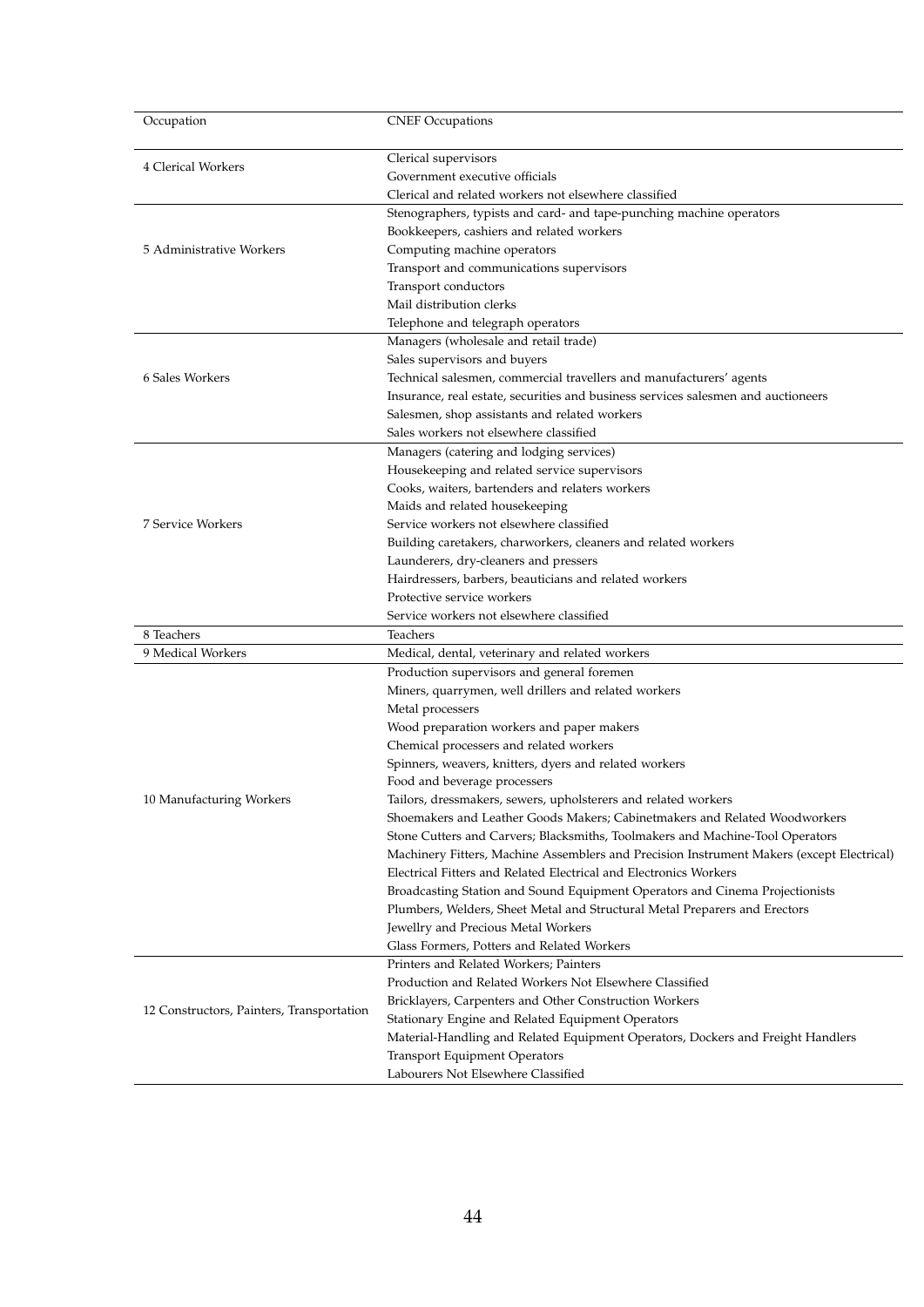### **7 Additional Results**

In this section we report results for a set of alternative regressions for the logit model proposed in Section 2.4. The purpose is to assess the sensitivity of the relationship between occupational mobility to the earnings shocks experienced.

Table A.2 report the results for both countries. The columns Add. Controls show the coefficients when additional controls are added to the regression. Specifically, age and its square. The columns Total Earnings show the coefficients when the realization of the shocks, *u*<sup>−</sup>, are obtained from a regression with total earnings instead of earnings per hour (i.e. the baseline case). The signs and magnitudes of the coefficients confirms the similarity in the reaction of U.S. and German workers to earnings shocks.

| Table A.2: Logit Regression: United States vs. Germany |                      |                              |                |                          |
|--------------------------------------------------------|----------------------|------------------------------|----------------|--------------------------|
|                                                        | <b>United States</b> |                              | Germany        |                          |
|                                                        |                      | Total Earnings Add. Controls | Total Earnings | Add. Controls            |
| $u^-$                                                  | $-0.039$             | $-0.032$                     | $-0.041$       | $-0.022$                 |
|                                                        | (0.010)              | (0.010)                      | (0.004)        | (0.005)                  |
| Age                                                    |                      | $-8.076 \times 10^{-3}$      |                | $-0.466 \times 10^{-3}$  |
|                                                        |                      | $(2.194 \times 10^{-3})$     |                | $(4.550 \times 10^{-3})$ |
| $Age^2$                                                |                      | $0.075 \times 10^{-3}$       |                | $-0.005 \times 10^{-3}$  |
|                                                        |                      | $(0.027 \times 10^{-3})$     |                | $(0.011 \times 10^{-3})$ |

*Note*: The table displays the results of running a logit regression of the occupation switching decision on the negative of the earnings residuals  $(u^{-1} = min\{u, 0\})$  and on a set of additional controls (Add. Controls) age, age squared, occupation dummies, and education dummies. For this second specification the table displays only the coefficients of age and age squared. The first two columns show results for the PSID and the last two columns show results for the SOEP.

## **8 Model Computation**

Given a vector of parameters, the model's solution involves two steps. Finding occupation-decision policies and computing equilibrium wages  $\left\{w_j\right\}_{j=1}^3$  $j=1$  for the three occupations.

• Occupation-decision policies: Despite the multi-armed bandit structure of the worker's problem, standard solutions<sup>31</sup> for this type of problem can not

 $31$ This solution takes the form of what is known as a Gittins index. See Whittle (1982) for a textbook exposition of scheduling problems.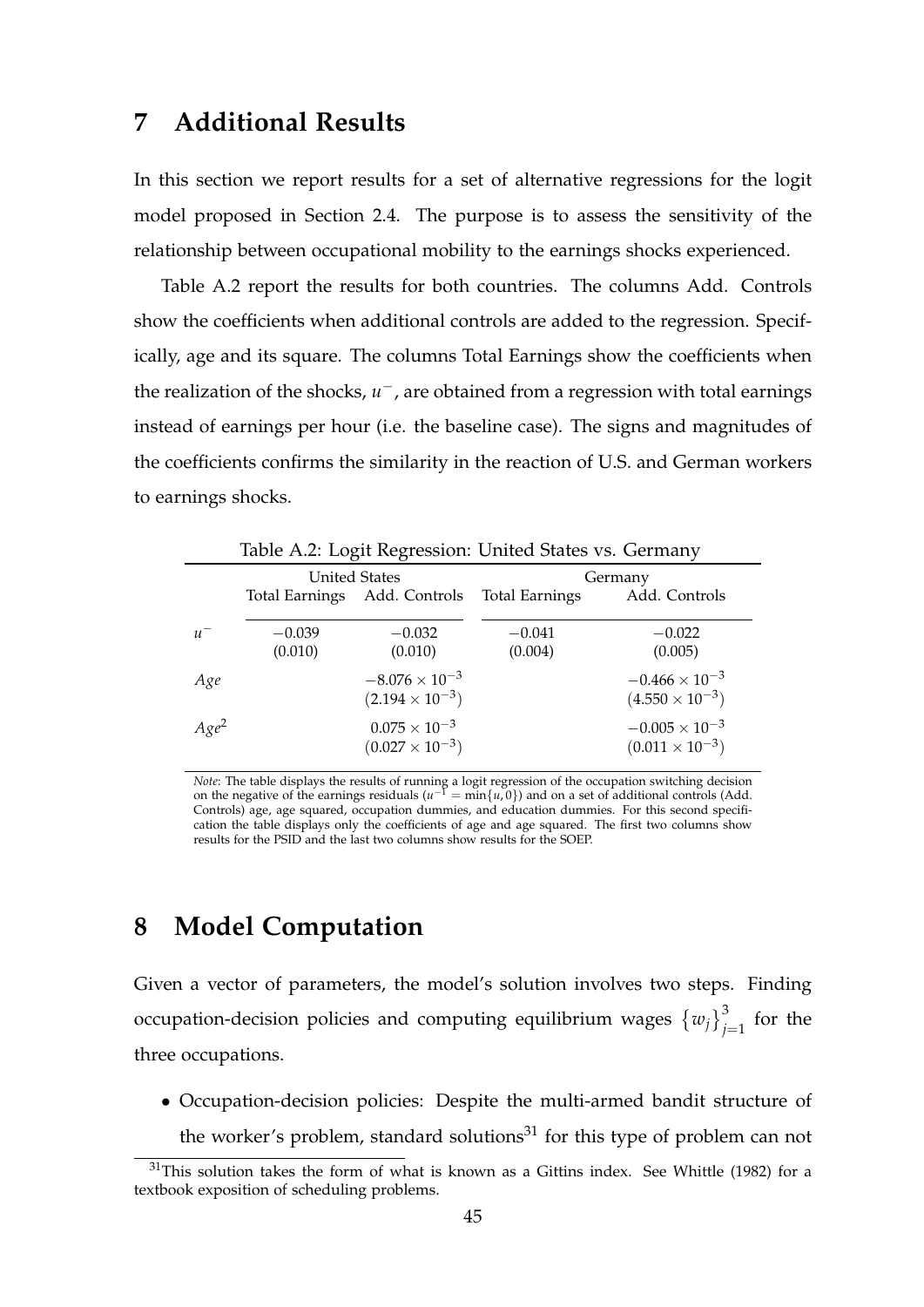be applied in our framework. The reason is the presence of general human capital introduces dependence across arms. In other words, the outcome in a prospective occupation depends on the histories of shocks the worker receives in the current occupation.<sup>32</sup> Instead, we obtain the occupation-decision rules iterating directly on a worker's value function. However, to solve the problem of the worker, we do not directly use the equations described in the text. It is convenient to re-scale all variables by dividing them by the (aftertax) general level of human capital  $(e^{z+\epsilon_j})^{1-\phi_1}$ . After that transformation the optimal choice of an occupation can be rewritten as,

$$
\tilde{W}_s(\Omega_s,\epsilon,j)=\max\left\{\tilde{V}_s(\Omega_s,\epsilon,j),\{\tilde{V}_s(\Omega_s,j')\}_{j'\neq j}\right\}.
$$

The value of staying - the analog to (15) is,

$$
\tilde{V}_s(\Omega_s, \epsilon, j) = e^{(1-\gamma)(1-\phi_1)\epsilon} \left\{ u(\tilde{c}) + \beta \int \tilde{W}_{s+1}(\Omega_{s+1}, \epsilon', j) dF_j(\epsilon) \right\}, s.to
$$
\n
$$
\tilde{c} = \phi_0 \left( w_j e^{\theta_j} \right)^{1-\phi_1} \tag{27}
$$

The value of an alternative occupation not previously tried can be rewritten as:

$$
\tilde{V}_s\left(\Omega_s, j'\right) = \int \tilde{V}_s\left(\Omega_s, \theta, \epsilon, j'\right) dG_{j'}(\theta) dF_{j'}(\epsilon). \tag{28}
$$

Conditional on a particular  $\theta$  and  $\epsilon$ , the value of the alternative occupation is that attained by adding the utility flow from earnings plus the continuation value:

$$
\tilde{V}_s(\Omega_s, \theta_{j'}, \epsilon, j') = e^{(1-\gamma)(1-\phi_1)\epsilon} \left\{ u(\tilde{c}) + \beta \int \tilde{W}_{s+1}(\Omega_{s+1}, \epsilon', j') dF_{j'}(\epsilon') \right\}, s.to \tag{29}
$$

$$
\tilde{c} = \phi_0 \left( w_{j'} e^{\theta_{j'}} e^{-c(s,\kappa)} \right)^{1-\phi_1} \tag{30}
$$

 $32$ The presence of age-dependent occupational moving costs is also an element that precludes the use of a Gittins index.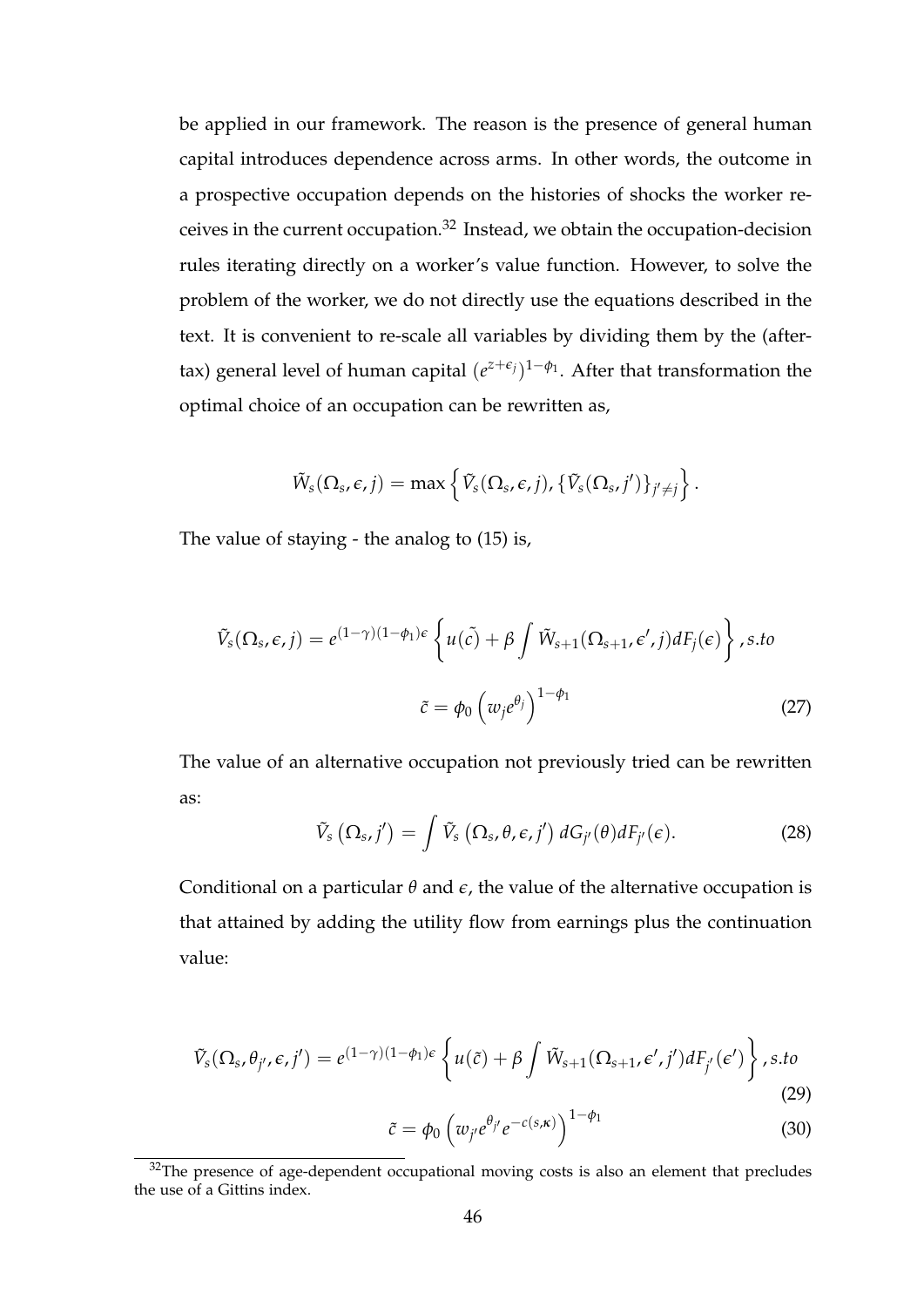Finding the transformed value of an occupation involves eliminating the uncertainty with respect to *θ*:

$$
\tilde{V}_s\left(\Omega_s, j'\right) = \int \tilde{V}_s\left(\Omega_s, \theta, \epsilon, j'\right) dF_{j'}(\epsilon). \tag{31}
$$

To simplify the calculations we discretize the distributions of shocks  $\{\epsilon_j\}^3_i$ *j*=1 and occupation-specific abilities $\left\{\theta_j\right\}_{j=1}^3$  $j=1$ . Discretizing involves choosing the number of points that constitute the support of  $\epsilon$  or  $\theta$  and their probability masses. Let  $N_e$  and  $N_\theta$  be the number of points used to approximate the distributions of  $\epsilon$  and  $\theta$ . We use the same dimension for all occupations. For  $j \in \{1, 2, 3\}$ , the support of  $\hat{\epsilon}_j$ , the discretized  $\epsilon_j$ , is  $\{\epsilon_{1,j}, \ldots, \epsilon_{N_{\epsilon},j}\}$ . The probability of sampling  $\epsilon_{n,j}$  is  $p_{n,j}$  for  $n=1,\ldots,N_\epsilon.$  Likewise, for  $j\in\{1,2,3\},$ the support of  $\hat{\theta}_j$ , the discretized  $\theta_j$ , is  $\{\theta_{1,j}, \ldots, \theta_{N_{\theta},j}\}$ . The probability of sampling  $\theta_{n,j}$  is  $q_{n,j}$  for  $n = 1, \ldots, N_{\theta}$ . Also,  $\sum_{n=1}^{N_{\theta}}$  $\frac{N_e}{n=1}$   $p_{n,j}=1$  and  $\sum_{n=1}^{N_e}$  $q_{n=1}^{N_{\theta}} q_{n,j} = 1$ for any *j*. In the paper we set  $N_{\epsilon} = 6$  and  $N_{\theta} = 4$ .

With the discretization we compute value functions only at the set of points that make up the support for  $\epsilon$  and  $\theta$ . An expected value function is a probability-weighted sum of value functions. For example, the discrete approximation to the left-hand-side of (31) is,

$$
\tilde{V}_s\left(\Omega_s, j'\right) \approx \sum_{n=1}^{N_{\epsilon}} p_{n,j} \tilde{V}_s\left(\Omega_s, \theta, \epsilon_{n,j'}, j'\right). \tag{32}
$$

Finally, the set  $\Omega_s$  for any give age *s* comprises two elements: (a) a vector  $\{\chi_j\}$  where  $\chi_j = 1$  if the occupation has been visited at any age up to (and including)  $s - 1$ , (b) the vector of individual- and occupation-specific ability values  $\left\{\theta_j\right\}_{i=1}^3$ *j*=1 .

Starting with the guess  $\tilde{W}_{S+1} = 0$  for any value of the state vector, we compute all value functions for all ages and values of the state vector, by backward induction.

• Equilibrium: To find the set of market-clearing wages we use the following procedure: